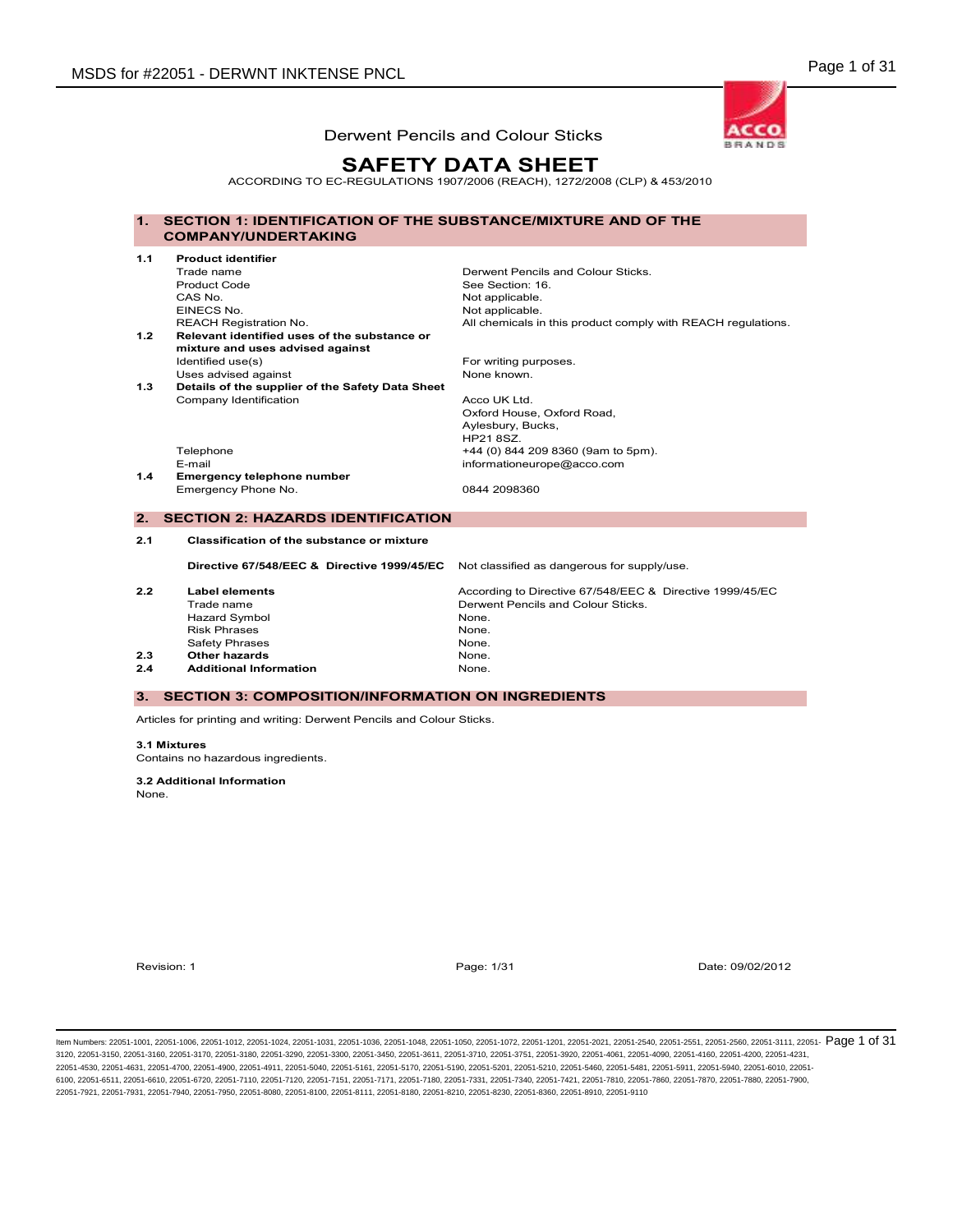

4. SECTION 4: FIRST AID MEASURES 4.1 Description of first aid measures Inhalation **Inhalation** Unlikely route of exposure.<br>
Skin Contact **Notifying the Skin Contact** Not normally required Skin Contact Not normally required. If contact with eyes directly, flush with gently flowing fresh water thoroughly. Ingestion **Intervention** Unlikely route of exposure. 4.2 Most important symptoms and effects, both acute and delayed Unlikely to be required but if necessary treat symptomatically. 4.3 Indication of any immediate medical attention and special treatment needed No special requirements. 5. SECTION 5: FIRE-FIGHTING MEASURES 5.1 Extinguishing Media Suitable Extinguishing Media **As appropriate for surrounding fire.**<br>
Unsuitable Extinguishing Media **As a Suite As As As An**one known. Unsuitable Extinguishing Media 5.2 Special hazards arising from the substance or mixture No information available. 5.3 Advice for fire-fighters **Fighters** Fire fighters should wear complete protective clothing including self-contained breathing apparatus. 6. SECTION 6: ACCIDENTAL RELEASE MEASURES 6.1 Personal precautions, protective equipment and emergency procedures Not normally required. 6.2 Environmental precautions many networks Not normally required. 6.3 Methods and material for containment and cleaning up Collect spillage. Transfer to a container for disposal. 6.4 Reference to other sections See Also Section 8 and 13. 7. SECTION 7: HANDLING AND STORAGE 7.1 Precautions for safe handling The Mot normally required. 7.2 Conditions for safe storage, including any incompatibilities Storage Temperature **Ambient.**<br>Storage Life **Ambient** Controller and Ambient. Storage Life<br>Incompatible materials Incompatible materials and the materials of the No information available.<br> **T.3** Specific end use(s) To example and the Specific end use(s) and the Specific end and the Specific end of the Specific end of the Specific end For writing purposes. 8. SECTION 8: EXPOSURE CONTROLS/PERSONAL PROTECTION 8.1 Control parameters 8.1.1 Occupational Exposure Limits

| <b>SUBSTANCE</b> | CAS No. | LTEL (8 hr<br>TWA ppm) | LTEL (8 hr<br>$TWA$ ma/m <sup>3</sup> ) | <b>STEL (15</b><br>min ppm) | <b>STEL (15</b><br>min ma/m <sup>3</sup> ) | <b>Note</b> |
|------------------|---------|------------------------|-----------------------------------------|-----------------------------|--------------------------------------------|-------------|
| None assigned    |         |                        |                                         |                             |                                            |             |

8.1.2 Biological limit value None assigned.

Revision: 1 Page: 2/31 Date: 09/02/2012

ltem Numbers: 22051-1001, 22051-1006, 22051-1012, 22051-1024, 22051-1031, 22051-1036, 22051-1048, 22051-1050, 22051-1050, 22051-1020, 22051-1201, 22051-2020, 22051-2540, 22051-2551, 22051-2560, 22051-3111, 22051-  $\overline{\text{Page$ 3120, 22051-3150, 22051-3160, 22051-3170, 22051-3180, 22051-3290, 22051-3300, 22051-3450, 22051-3611, 22051-3710, 22051-3751, 22051-3920, 22051-4061, 22051-4090, 22051-4160, 22051-4200, 22051-4231, 22051-4530, 22051-4631, 22051-4700, 22051-4900, 22051-4911, 22051-5040, 22051-5161, 22051-5170, 22051-5190, 22051-5201, 22051-5210, 22051-5460, 22051-5481, 22051-5911, 22051-5940, 22051-6010, 22051- 6100, 22051-6511, 22051-6610, 22051-6720, 22051-7110, 22051-7100, 22051-7151, 22051-7111, 22051-780, 22051-7331, 22051-7400, 22051-7421, 22051-7810, 22051-7800, 22051-7830, 22051-7810, 22051-7810, 22051-7880, 22051-7880, 22 22051-7921, 22051-7931, 22051-7940, 22051-7950, 22051-8080, 22051-8100, 22051-8111, 22051-8180, 22051-8210, 22051-8230, 22051-8360, 22051-8910, 22051-9110



| <b>SUBSTANCE</b> | CAS No. | LTEL (8 hr<br>TWA ppm)   | LTEL (8 hr<br>$TWA$ ma/m <sup>3</sup> ) | <b>STEL (15</b><br>min ppm) | <b>STEL (15</b><br>min ma/m <sup>3</sup> ) | Note |
|------------------|---------|--------------------------|-----------------------------------------|-----------------------------|--------------------------------------------|------|
| None assigned    | $-$     | $\overline{\phantom{0}}$ |                                         |                             | $-$                                        |      |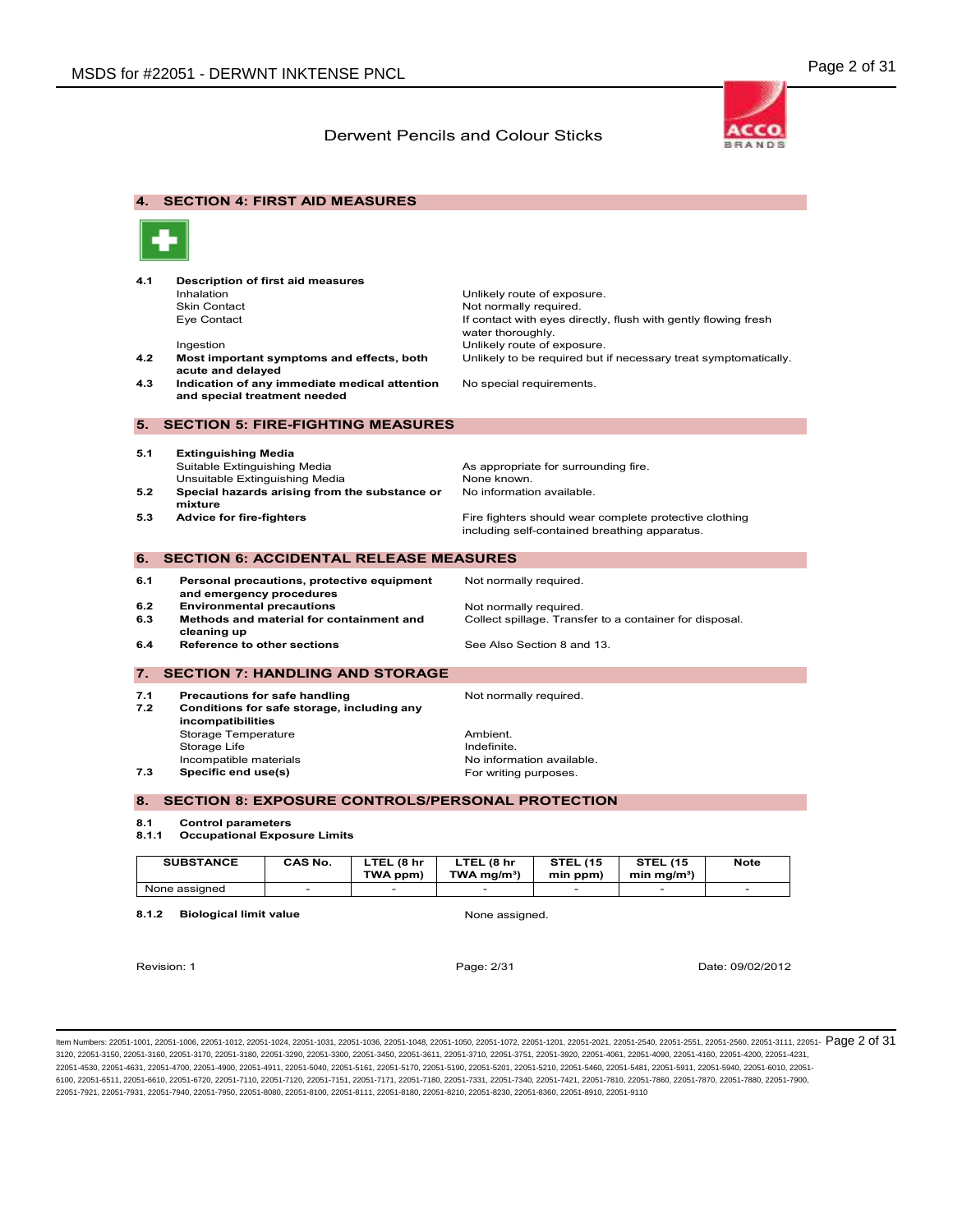

| 8.1.3                 | <b>PNECs and DNELs</b>                                                                        | Not applicable.                                           |
|-----------------------|-----------------------------------------------------------------------------------------------|-----------------------------------------------------------|
| 8.2<br>8.2.1<br>8.2.2 | <b>Exposure controls</b><br>Appropriate engineering controls<br>Personal protection equipment | Not normally required.                                    |
|                       | Eye/face protection                                                                           | Not normally required.                                    |
|                       | Skin protection (Hand protection/ Other)                                                      | Not normally required.                                    |
|                       | Respiratory protection                                                                        | Normally no personal respiratory protection is necessary. |
| 8.2.3                 | <b>Thermal hazards</b><br><b>Environmental Exposure Controls</b>                              | Not applicable.<br>Not normally required.                 |

#### 9. SECTION 9: PHYSICAL AND CHEMICAL PROPERTIES

9.1 Information on basic physical and chemical properties Appearance Solid.<br>Colour Solid.<br>Colour Various Colour **Colour Various.** Odour<br>Odour Threshold (ppm) (Controller of the Stabished Motestablished. Odour Threshold (ppm)<br>pH (Value) pH (Value) Not applicable. Non-flammable. Wood articles: Product will burn in fire. Solubility (Water) **Article:** Insoluble. Some products contain mixtures which are soluble.<br>Insoluble. Solubility (Other) Explosive properties and the explosive oxidising properties not explosive.<br>Not explosive oxidising. Oxidising properties **Not oxidising properties** Not oxidising. Not oxidising. Not oxidising. Not oxidising. Not oxidising. Not oxidising the **Not oxidising**  $\blacksquare$ 9.2 Other information

#### 10. SECTION 10: STABILITY AND REACTIVITY

- Possibility of hazardous reactions
- 10.4 Conditions to avoid **No.4** Conditions to avoid
- 
- 10.6 Hazardous Decomposition Product(s) Oxides of carbon.
- 10.1 Reactivity **Stable under normal conditions.**<br>10.2 Chemical stability **Stable under normal conditions.** 10.2 Chemical stability **Stable under normal conditions.**<br>10.3 Possibility of hazardous reactions Stable under normal conditions. 10.5 Incompatible materials **No information available**

#### 11. SECTION 11: TOXICOLOGICAL INFORMATION

This material is unlikely to present a significant health hazard under normal conditions of handling and use.

11.1 Information on toxicological effects

11.1.1 Article

Low acute toxicity. **Irritation Intervellet Controllet Controllet Controllet Controllet Controllet Controllet Controllet Controllet Controllet Controllet Controllet Controllet Controllet Controllet Controllet Controllet Controllet Controlle** irritation. **Corrosivity Corrosivity None anticipated.**<br> **Sensitisation None anticipated.**<br> **Sensitisation** It is not a skin sensitiser.

Revision: 1 **Page: 3/31** Page: 3/31 Date: 09/02/2012 Date: 09/02/2012

ltem Numbers: 22051-1001, 22051-1006, 22051-1012, 22051-1024, 22051-1031, 22051-1036, 22051-1048, 22051-1050, 22051-1050, 22051-1020, 22051-1201, 22051-2020, 22051-2540, 22051-2551, 22051-2560, 22051-3111, 22051-  $\overline{\text{Page$ 3120, 22051-3150, 22051-3160, 22051-3170, 22051-3180, 22051-3290, 22051-3300, 22051-3450, 22051-3611, 22051-3710, 22051-3751, 22051-3920, 22051-4061, 22051-4090, 22051-4160, 22051-4200, 22051-4231, 22051-4530, 22051-4631, 22051-4700, 22051-4900, 22051-4911, 22051-5040, 22051-5161, 22051-5170, 22051-5190, 22051-5201, 22051-5210, 22051-5460, 22051-5481, 22051-5911, 22051-5940, 22051-6010, 22051- 6100, 22051-6511, 22051-6610, 22051-6720, 22051-7110, 22051-7100, 22051-7151, 22051-7111, 22051-780, 22051-7331, 22051-7400, 22051-7421, 22051-7810, 22051-7800, 22051-7830, 22051-7810, 22051-7810, 22051-7880, 22051-7880, 22 22051-7921, 22051-7931, 22051-7940, 22051-7950, 22051-8080, 22051-8100, 22051-8111, 22051-8180, 22051-8210, 22051-8230, 22051-8360, 22051-8910, 22051-9110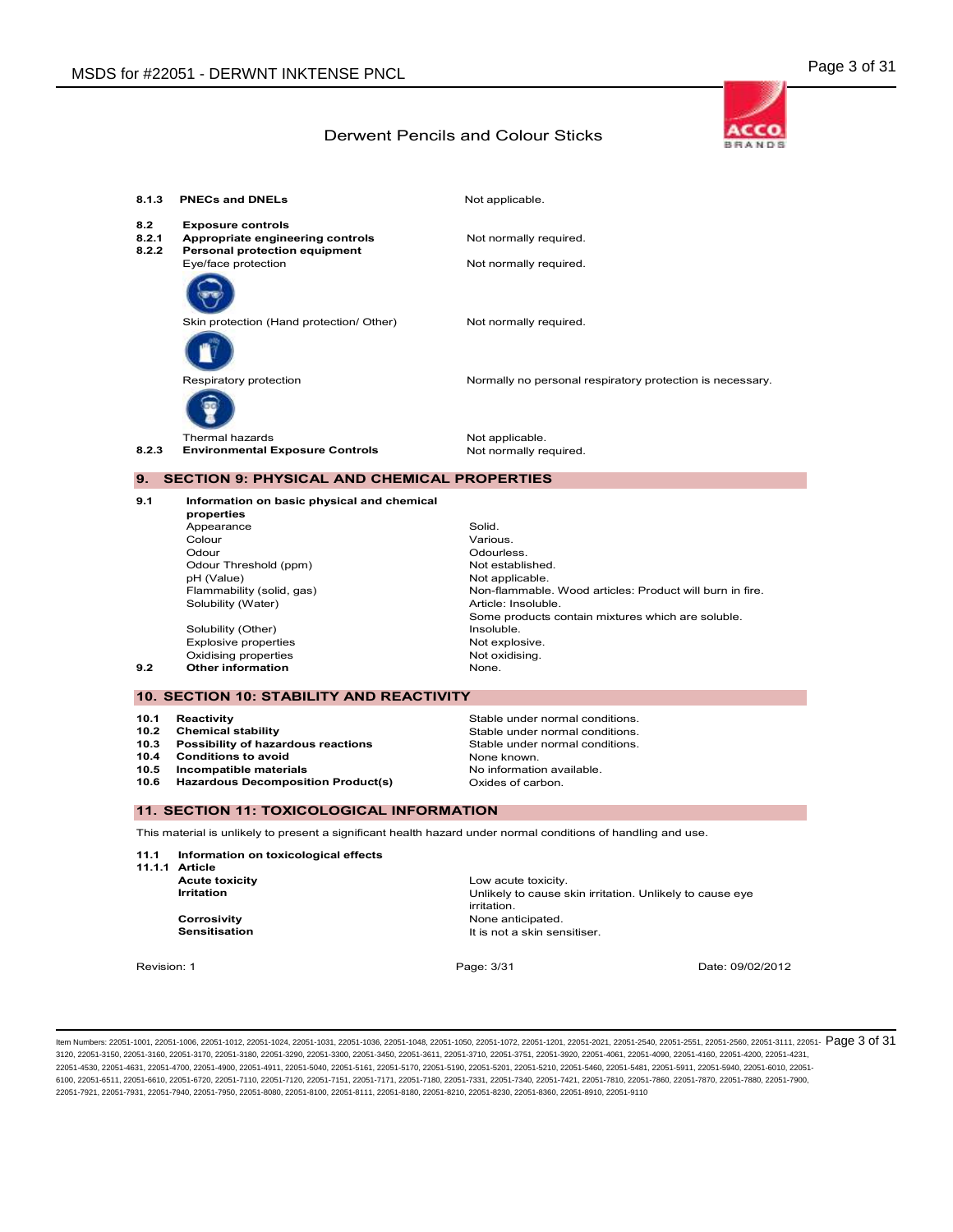**ACCO BRANDS** 

#### Derwent Pencils and Colour Sticks

|                                                                                   | <b>Repeated dose toxicity</b><br>Carcinogenicity<br><b>Mutagenicity</b><br><b>Toxicity for reproduction</b>                                                                                                                                                                                                                                                                                                                                                                                                                                                                                                                            | None anticipated.<br>No evidence of carcinogenicity.<br>There is no evidence of mutagenic potential.<br>None anticipated.                                                                                                                                                                                        |
|-----------------------------------------------------------------------------------|----------------------------------------------------------------------------------------------------------------------------------------------------------------------------------------------------------------------------------------------------------------------------------------------------------------------------------------------------------------------------------------------------------------------------------------------------------------------------------------------------------------------------------------------------------------------------------------------------------------------------------------|------------------------------------------------------------------------------------------------------------------------------------------------------------------------------------------------------------------------------------------------------------------------------------------------------------------|
|                                                                                   | <b>12. SECTION 12: ECOLOGICAL INFORMATION</b>                                                                                                                                                                                                                                                                                                                                                                                                                                                                                                                                                                                          |                                                                                                                                                                                                                                                                                                                  |
| 12.1<br>12.2<br>12.3<br>12.4<br>12.5<br>12.6                                      | <b>Toxicity</b><br>Persistence and degradability<br><b>Bioaccumulative potential</b><br><b>Mobility in soil</b><br><b>Results of PBT and vPvB assessment</b><br>Other adverse effects                                                                                                                                                                                                                                                                                                                                                                                                                                                  | Low toxicity to aquatic organisms.<br>The product is unlikely to persist in the environment.<br>The product has low potential for bioaccumulation.<br>The product is essentially insoluble in water. Some products<br>contain mixtures which are soluble.<br>Not classified as PBT or vPvB.<br>None anticipated. |
|                                                                                   | <b>13. SECTION 13: DISPOSAL CONSIDERATIONS</b>                                                                                                                                                                                                                                                                                                                                                                                                                                                                                                                                                                                         |                                                                                                                                                                                                                                                                                                                  |
| 13.1<br>13.2                                                                      | Waste treatment methods<br><b>Additional Information</b>                                                                                                                                                                                                                                                                                                                                                                                                                                                                                                                                                                               | Recover or recycle packaging if possible. Burn in a<br>municipal incinerator.<br>None.                                                                                                                                                                                                                           |
|                                                                                   |                                                                                                                                                                                                                                                                                                                                                                                                                                                                                                                                                                                                                                        |                                                                                                                                                                                                                                                                                                                  |
|                                                                                   | <b>14. SECTION 14: TRANSPORT INFORMATION</b>                                                                                                                                                                                                                                                                                                                                                                                                                                                                                                                                                                                           |                                                                                                                                                                                                                                                                                                                  |
| 14.1<br>14.2<br>14.3<br>14.4<br>14.5<br>14.6<br>14.7<br>15.1<br>15.2              | Not classified as dangerous for transport.<br><b>UN number</b><br><b>UN Proper Shipping Name</b><br><b>Transport hazard class(es)</b><br><b>Packing Group</b><br><b>Environmental hazards</b><br>Special precautions for user<br>Transport in bulk according to Annex II of<br>MARPOL73/78 and the IBC Code<br><b>15. SECTION 15: REGULATORY INFORMATION</b><br>Safety, health and environmental<br>regulations/legislation specific for the substance<br>or mixture<br>15.1.1 EU regulations<br>Authorisations and/or restrictions on use<br>Other EU regulations<br>15.1.2 National regulations<br><b>Chemical Safety Assessment</b> | Not applicable.<br>Not applicable.<br>Not applicable.<br>Not applicable.<br>Not applicable.<br>Not applicable.<br>Not applicable.<br>None known.<br>ISO EN71.3 and Pencil and Graphic Instruments (safety)<br>regulation.<br>None known.<br>Not available.                                                       |
|                                                                                   | <b>16. SECTION 16: OTHER INFORMATION</b>                                                                                                                                                                                                                                                                                                                                                                                                                                                                                                                                                                                               |                                                                                                                                                                                                                                                                                                                  |
|                                                                                   | The following sections contain revisions or new statements: 1-16.                                                                                                                                                                                                                                                                                                                                                                                                                                                                                                                                                                      |                                                                                                                                                                                                                                                                                                                  |
| <b>LEGEND</b><br>LTEL<br><b>STEL</b><br><b>DNEL</b><br>PNEC<br><b>PBT</b><br>vPvB | Long Term Exposure Limit<br>Short Term Exposure Limit<br>Derived No Effect Level<br>Predicted No Effect Concentration<br>Persistent, Bioaccumulative and Toxic<br>very Persistent and very Bioaccumulative                                                                                                                                                                                                                                                                                                                                                                                                                             |                                                                                                                                                                                                                                                                                                                  |

Revision: 1 Page: 4/31 Date: 09/02/2012

ltem Numbers: 22051-1001, 22051-1006, 22051-1012, 22051-1024, 22051-1031, 22051-1036, 22051-1048, 22051-1050, 22051-1050, 22051-1020, 22051-1201, 22051-2020, 22051-2540, 22051-2551, 22051-2560, 22051-3111, 22051-  $\overline{\text{Page$ 3120, 22051-3150, 22051-3160, 22051-3170, 22051-3180, 22051-3290, 22051-3300, 22051-3450, 22051-3611, 22051-3710, 22051-3751, 22051-3920, 22051-4061, 22051-4090, 22051-4160, 22051-4200, 22051-4231, 22051-4530, 22051-4631, 22051-4700, 22051-4900, 22051-4911, 22051-5040, 22051-5161, 22051-5170, 22051-5190, 22051-5201, 22051-5210, 22051-5460, 22051-5481, 22051-5911, 22051-5940, 22051-6010, 22051- 6100, 22051-6511, 22051-6610, 22051-6720, 22051-7110, 22051-7120, 22051-7151, 22051-7111, 22051-7180, 22051-7331, 22051-7400, 22051-7421, 22051-7810, 22051-7800, 22051-7880, 22051-7890, 22051-7810, 22051-7880, 22051-7880, 2 22051-7921, 22051-7931, 22051-7940, 22051-7950, 22051-8080, 22051-8100, 22051-8111, 22051-8180, 22051-8210, 22051-8230, 22051-8360, 22051-8910, 22051-9110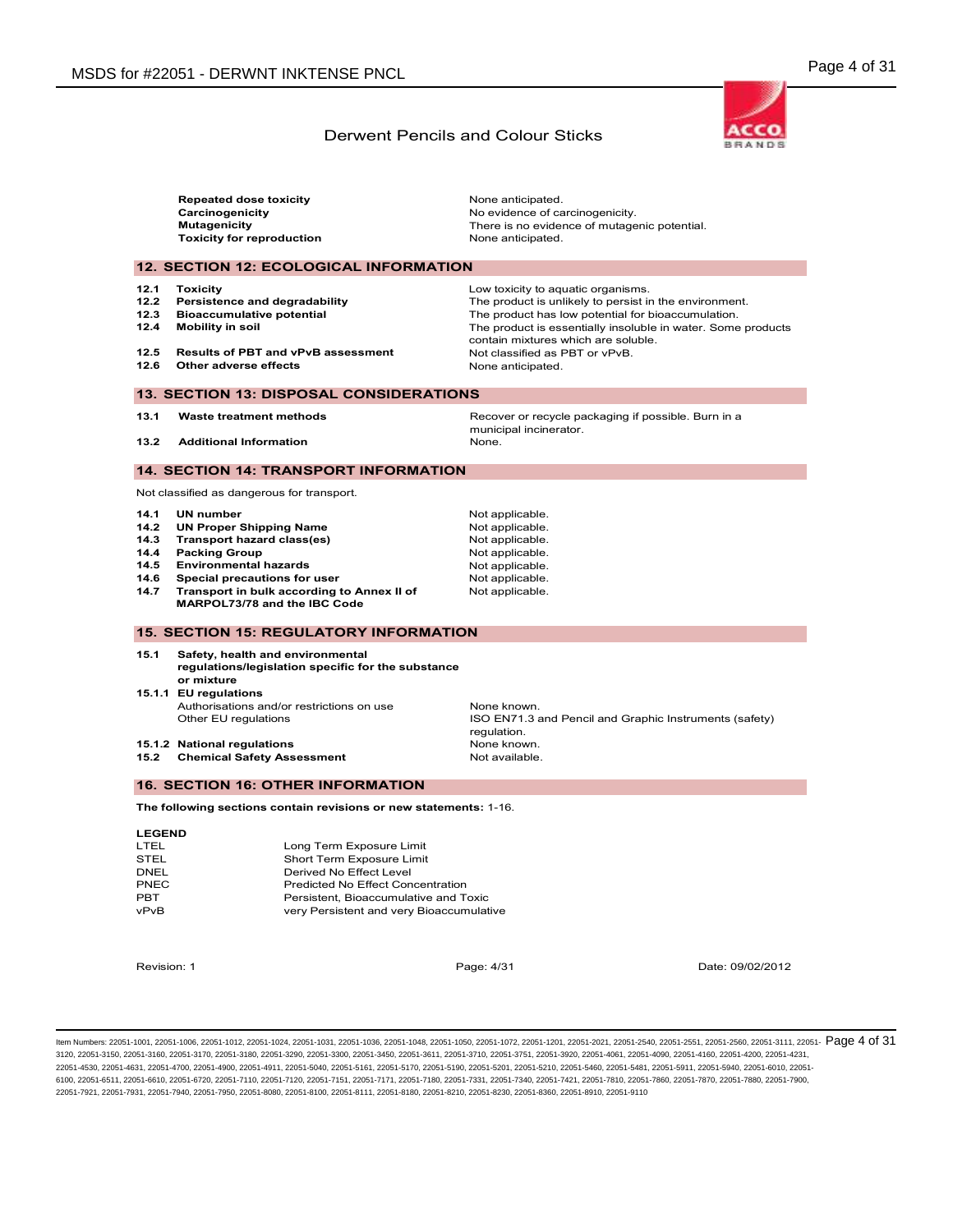

#### Disclaimers

Information contained in this publication or as otherwise supplied to Users is believed to be accurate and is given in good faith, but it is for the Users to satisfy themselves of the suitability of the product for their own particular purpose. Acco UK Ltd gives no warranty as to the fitness of the product for any particular purpose and any implied warranty or condition (statutory or otherwise) is excluded except to the extent that exclusion is prevented by law. Acco UK Ltd accepts no liability for loss or damage (other than that arising from death or personal injury caused by defective product, if proved), resulting from reliance on this information. Freedom under Patents, Copyright and Designs cannot be assumed.

#### Annex to the extended Safety Data Sheet (eSDS)

No information available.

| 0700049 | <b>DWT MET SLV PENCIL No.80</b>       |
|---------|---------------------------------------|
| 0700050 | DWT MET PWR PENCIL No.81              |
| 0700051 | DWT MET GLD PENCIL No.82              |
| 0700052 | DWT MET ANT GLD PENCIL No.83          |
| 0700053 | DWT MET BRZ PENCIL No.84              |
| 0700054 | DWT MET COP PENCIL No.85              |
| 0700055 | METALLIC TRADITIONAL (6) BLIST        |
| 0700056 | DWT MET PENCIL DISPLAY BOX (72        |
| 0700077 | LAKELAND COLOURTHIN (12) WALLET       |
| 0700078 | <b>LAKELAND COLOURTHIN 360 CLASS</b>  |
| 0700101 | <b>AQUATONE REFILL ZINC YLW</b>       |
| 0700108 | <b>AQUATONE REFILL MIDDLE CHM</b>     |
| 0700111 | <b>AOUATONE REFILL SPECTRUM ORG</b>   |
| 0700114 | <b>AQUATONE REFILL DEEP VERMILION</b> |
| 0700120 | <b>AQUATONE REFILL CRIMSON LAKE(1</b> |
| 0700122 | <b>AQUATONE REFILL MAGENTA</b>        |
| 0700125 | <b>AQUATONE REFILL DARK VIOLET</b>    |
| 0700129 | <b>AQUATONE REFILL ULTRAMARINE</b>    |
| 0700133 | <b>AQUATONE REFILL LIGHT BLUE</b>     |
| 0700135 | <b>AQUATONE REFILL PRUSSIAN BLU(1</b> |
| 0700136 | <b>AQUATONE REFILL INDIGO</b>         |
| 0700138 | AQUATONE REFILL KINGFISHER BLU        |
| 0700143 | <b>AQUATONE REFILL BOTTLE GRN</b>     |
| 0700146 | <b>AQUATONE REFILL EMERALD GRN</b>    |
| 0700148 | <b>AQUATONE REFILL MAY GREEN</b>      |
| 0700149 | <b>AQUATONE REFILL SAP GREEN</b>      |
| 0700150 | <b>AQUATONE REFILL CEDAR GREEN</b>    |
| 0700154 | <b>AQUATONE REFILL BURNT UMBER</b>    |
| 0700156 | <b>AQUATONE REFILL RAW UMBER</b>      |
| 0700158 | <b>AQUATONE REFILL RAW SIENNA</b>     |
| 0700163 | <b>AQUATONE REFILL VENETIAN RED(1</b> |
| 0700165 | <b>AOUATONE REFILL BURNT CARMINE</b>  |
|         |                                       |

Revision: 1 **Page: 5/31** Page: 5/31 Date: 09/02/2012 Date: 09/02/2012

ltem Numbers: 22051-1001, 22051-1006, 22051-1012, 22051-1024, 22051-1031, 22051-1036, 22051-1048, 22051-1050, 22051-1050, 22051-1020, 22051-1201, 22051-2020, 22051-2540, 22051-2551, 22051-2560, 22051-3111, 22051-  $\mathsf{Page}\$ 3120, 22051-3150, 22051-3160, 22051-3170, 22051-3180, 22051-3290, 22051-3300, 22051-3450, 22051-3611, 22051-3710, 22051-3751, 22051-3920, 22051-4061, 22051-4090, 22051-4160, 22051-4200, 22051-4231, 22051-4530, 22051-4631, 22051-4700, 22051-4900, 22051-4911, 22051-5040, 22051-5161, 22051-5170, 22051-5190, 22051-5201, 22051-5210, 22051-5460, 22051-5481, 22051-5911, 22051-5940, 22051-6010, 22051- 6100, 22051-6511, 22051-6610, 22051-6720, 22051-7110, 22051-7100, 22051-7151, 22051-711, 22051-7180, 22051-7331, 22051-7400, 22051-7421, 22051-7810, 22051-7800, 22051-7880, 22051-7880, 22051-7810, 22051-7880, 22051-7880, 22 22051-7921, 22051-7931, 22051-7940, 22051-7950, 22051-8080, 22051-8100, 22051-8111, 22051-8180, 22051-8210, 22051-8230, 22051-8360, 22051-8910, 22051-9110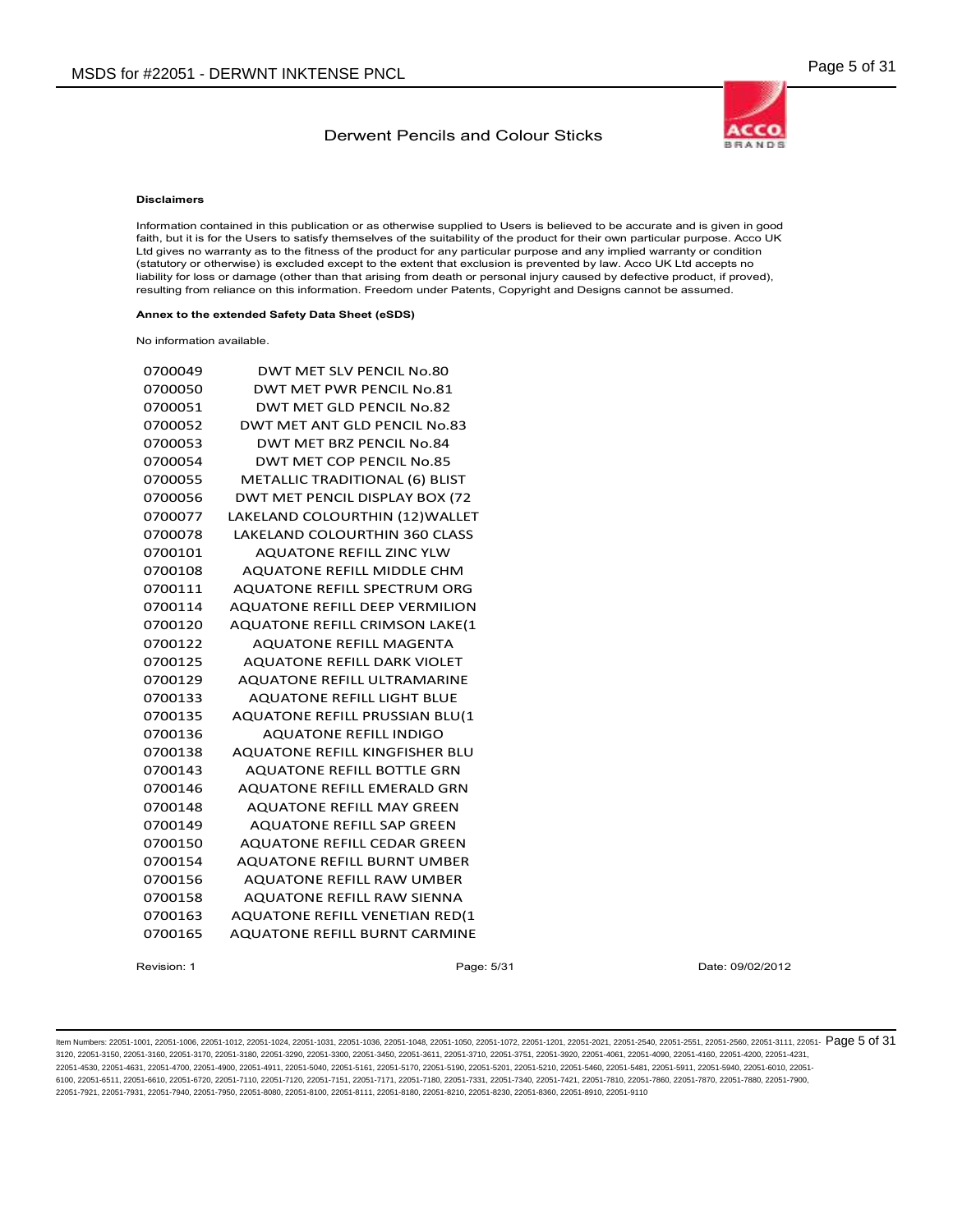

| 0700167 | <b>AQUATONE REFILL IVORY BLACK</b>    |
|---------|---------------------------------------|
| 0700172 | <b>AQUATONE REFILL CHINESE WHT</b>    |
| 0700173 | <b>AQUATONE (12) TIN</b>              |
| 0700174 | <b>AQUATONE (24) TIN</b>              |
| 0700211 | <b>COLOUR COLLECTION (12) TIN</b>     |
| 0700212 | <b>COLOUR COLLECTION (24) TIN</b>     |
| 0700213 | <b>COLOUR COLLECTION (36) TIN</b>     |
| 0700216 | START SKETCHING (12) CARTON           |
| 0700217 | START COLOURING (12) CARTON           |
| 0700218 | START COLOURING (24) CARTON           |
| 0700219 | START WATERCOLOUR (12) CARTON         |
| 0700220 | START WATERCOLOUR (24) CARTON         |
| 0700253 | DERWENT METALLIC REFILL YLW           |
| 0700254 | DERWENT METALLIC REFILL RED           |
| 0700255 | DERWENT METALLIC REFILL PNK           |
| 0700256 | DERWENT METALLIC REFILL PUR           |
| 0700257 | DERWENT METALLIC REFILL BLU           |
| 0700258 | DERWENT METALLIC REFILL GRN           |
| 0700259 | <b>METALLIC COLOURS BLISTER (6)</b>   |
| 0700260 | DERWENT MET COLS DISPLAY (72)         |
| 0700266 | <b>AQUATONE STOCK PACK (EA)</b>       |
| 0700267 | LAKELAND JUMBO GRAPHITE (12)WA        |
| 0700269 | LAKELAND COLOURTHIN (24) WALLET       |
| 0700282 | LAKELAND GRAPHITE (12) WALLET         |
| 0700283 | LAKELAND GRAPHITE TUB (72)            |
| 0700284 | <b>LAKELAND GRAPHITE REFILL 2H</b>    |
| 0700285 | <b>LAKELAND GRAPHITE REFILL H</b>     |
| 0700286 | LAKELAND GRAPHITE REFILL HB           |
| 0700287 | <b>LAKELAND GRAPHITE REFILL B</b>     |
| 0700288 | LAKELAND GRAPHITE REFILL 2B           |
| 0700300 | PASTEL COLLECTION (12) TIN            |
| 0700301 | PASTEL COLLECTION (24) TIN            |
| 0700302 | Pastel Collection 38 Tin              |
| 0700303 | <b>WATERCOLOUR COLLECTION (12)TIN</b> |
| 0700304 | <b>WATERCOLOUR COLLECTION (24)TIN</b> |
| 0700305 | <b>WATERCOLOUR COLLECTION (36)TIN</b> |
| 0700307 | PASTEL PENCIL (36) TIN                |
| 0700449 | W/SOL GRAPHITONE 6B DARK WASH         |
| 0700456 | METALLIC TIN (12)                     |
| 0700473 | <b>METALLIC STOCK PACK</b>            |
| 0700476 | DRAWING (6) BLISTER                   |

Revision: 1 Page: 6/31 Date: 09/02/2012

ltem Numbers: 22051-1001, 22051-1006, 22051-1012, 22051-1024, 22051-1031, 22051-1036, 22051-1048, 22051-1050, 22051-1050, 22051-1020, 22051-1201, 22051-2020, 22051-2540, 22051-2551, 22051-2560, 22051-3111, 22051-  $\overline{\text{Page$ 3120, 22051-3150, 22051-3160, 22051-3170, 22051-3180, 22051-3290, 22051-3300, 22051-3450, 22051-3611, 22051-3710, 22051-3751, 22051-3920, 22051-4061, 22051-4090, 22051-4160, 22051-4200, 22051-4231, 22051-4530, 22051-4631, 22051-4700, 22051-4900, 22051-4911, 22051-5040, 22051-5161, 22051-5170, 22051-5190, 22051-5201, 22051-5210, 22051-5460, 22051-5481, 22051-5911, 22051-5940, 22051-6010, 22051- 6100, 22051-6511, 22051-6610, 22051-6720, 22051-7110, 22051-7120, 22051-7151, 22051-7111, 22051-7180, 22051-7331, 22051-7400, 22051-7421, 22051-7810, 22051-7800, 22051-7880, 22051-7890, 22051-7810, 22051-7880, 22051-7880, 2 22051-7921, 22051-7931, 22051-7940, 22051-7950, 22051-8080, 22051-8100, 22051-8111, 22051-8180, 22051-8210, 22051-8230, 22051-8360, 22051-8910, 22051-9110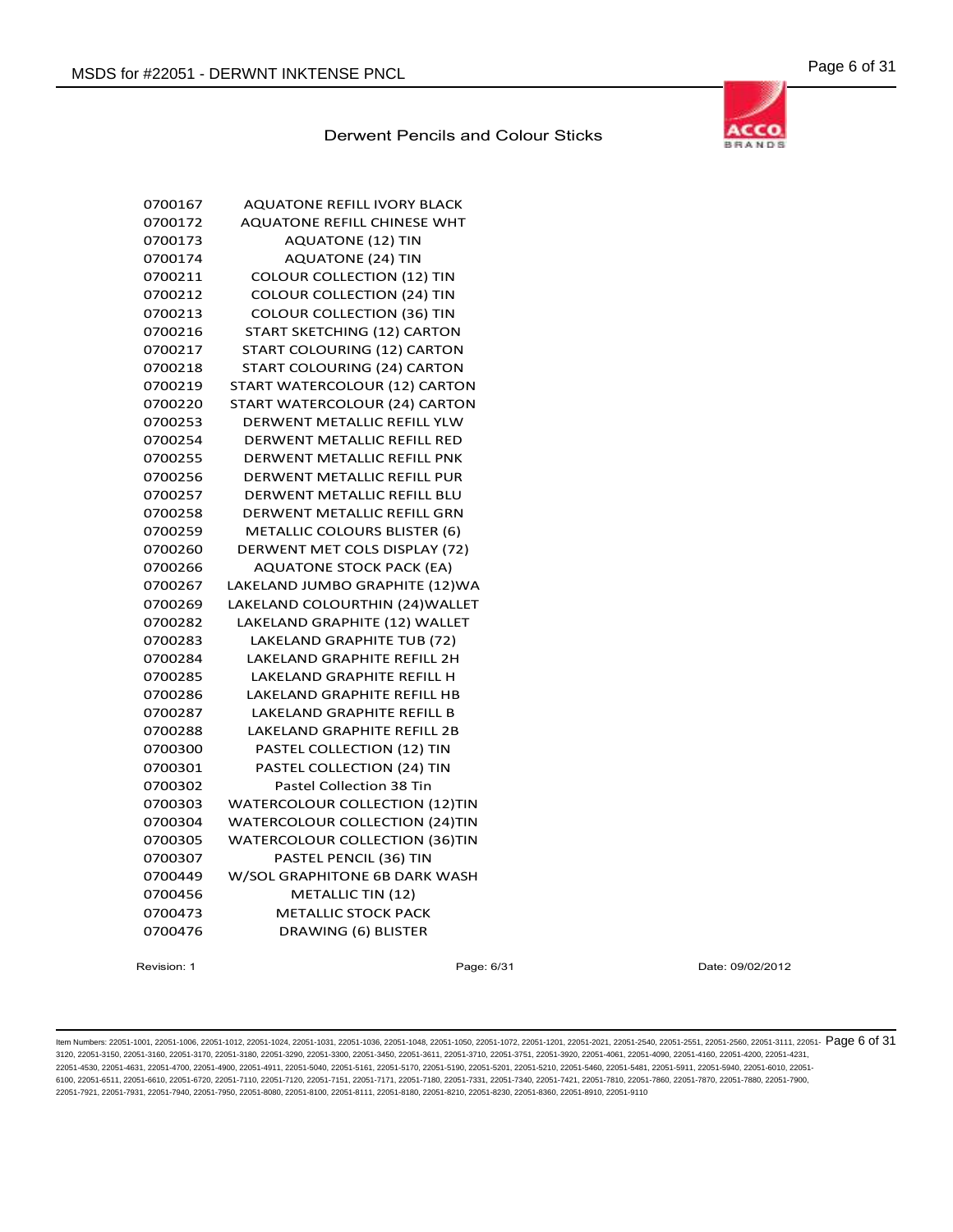

| 0700481 | <b>COLOURLAND CLASSPACK (244)</b>     |
|---------|---------------------------------------|
| 0700482 | <b>COLOURLAND PENCILS CARTON (12)</b> |
| 0700502 | START METALLIC (12) CARTON            |
| 0700546 | START METALLIC (12) POD               |
| 0700626 | STUDIO (12) POD                       |
| 0700627 | <b>WATERCOLOUR (12) POD</b>           |
| 0700633 | START FLUORESCENT (12) POD            |
| 0700634 | START FLUORESCENT (12) CARTON         |
| 0700643 | ARTISTS (48) WOODEN BOX               |
| 0700644 | PASTEL PENCIL (48) WOODEN BOX         |
| 0700659 | <b>WATERCOLOUR MIXED MEDIA BLISTE</b> |
| 0700660 | STUDIO MIXED MEDIA BLISTER            |
| 0700661 | <b>GRAPHIC MIXED MEDIA BLISTER</b>    |
| 0700662 | <b>WSOL GRAPHITONE MIX MEDIA BLIS</b> |
| 0700663 | <b>SKETCHING MIXED MEDIA BLISTER</b>  |
| 0700664 | <b>CHARCOAL MIXED MEDIA BLISTER</b>   |
| 0700665 | DWT M/MEDIA W/S SKETCH BLIST          |
| 0700666 | PASTEL MIXED MEDIA BLISTER            |
| 0700667 | <b>DRAWING MIXED MEDIA BLISTER</b>    |
| 0700671 | DRAWING (12) TIN                      |
| 0700672 | DRAWING (24) TIN                      |
| 0700674 | <b>DRAWING PENCIL LIGHT SIENNA</b>    |
| 0700675 | DRAWING REFILL SOLWAY BLUE            |
| 0700676 | <b>DRAWING REFILL INK BLUE</b>        |
| 0700677 | DRAWING REFILL SMOKE BLUE             |
| 0700678 | DRAWING REFILL PALE CEDAR             |
| 0700679 | DRAWING REFILL GREEN SHADOW           |
| 0700680 | <b>DRAWING REFILL CRAG GREEN</b>      |
| 0700681 | <b>DRAWING REFILL OLIVE EARTH</b>     |
| 0700682 | <b>DRAWING REFILL WARM EARTH</b>      |
| 0700683 | <b>DRAWING REFILL WHEAT</b>           |
| 0700684 | DRAWING REFILL YELLOW OCHRE           |
| 0700685 | DRAWING REFILL SEPIA (RED)            |
| 0700686 | <b>DRAWING REFILL MARS ORANGE</b>     |
| 0700687 | DRAWING REFILL SANGUINE               |
| 0700688 | <b>DRAWING REFILL MARS VIOLET</b>     |
| 0700689 | DRAWING REFILL RUBY EARTH             |
| 0700690 | <b>DRAWING REFILL WARM GREY</b>       |
| 0700691 | <b>DRAWING REFILL COOL GRAY</b>       |
| 0700736 | <b>CUMBERLAND HIGHLIGHTER (6)BLIS</b> |
| 0700758 | WATERCOLOUR (48) WOODEN BOX           |

Revision: 1 Page: 7/31 Date: 09/02/2012

ltem Numbers: 22051-1001, 22051-1006, 22051-1012, 22051-1024, 22051-1031, 22051-1036, 22051-1048, 22051-1050, 22051-1050, 22051-1020, 22051-1201, 22051-2020, 22051-2540, 22051-2551, 22051-2560, 22051-3111, 22051-  $\overline{\text{Page$ 3120, 22051-3150, 22051-3160, 22051-3170, 22051-3180, 22051-3290, 22051-3300, 22051-3450, 22051-3611, 22051-3710, 22051-3751, 22051-3920, 22051-4061, 22051-4090, 22051-4160, 22051-4200, 22051-4231, 22051-4530, 22051-4631, 22051-4700, 22051-4900, 22051-4911, 22051-5040, 22051-5161, 22051-5170, 22051-5190, 22051-5201, 22051-5210, 22051-5460, 22051-5481, 22051-5911, 22051-5940, 22051-6010, 22051- 6100, 22051-6511, 22051-6610, 22051-6720, 22051-7110, 22051-7120, 22051-7151, 22051-7111, 22051-7180, 22051-7331, 22051-7400, 22051-7421, 22051-7810, 22051-7800, 22051-7880, 22051-7890, 22051-7810, 22051-7880, 22051-7880, 2 22051-7921, 22051-7931, 22051-7940, 22051-7950, 22051-8080, 22051-8100, 22051-8111, 22051-8180, 22051-8210, 22051-8230, 22051-8360, 22051-8910, 22051-9110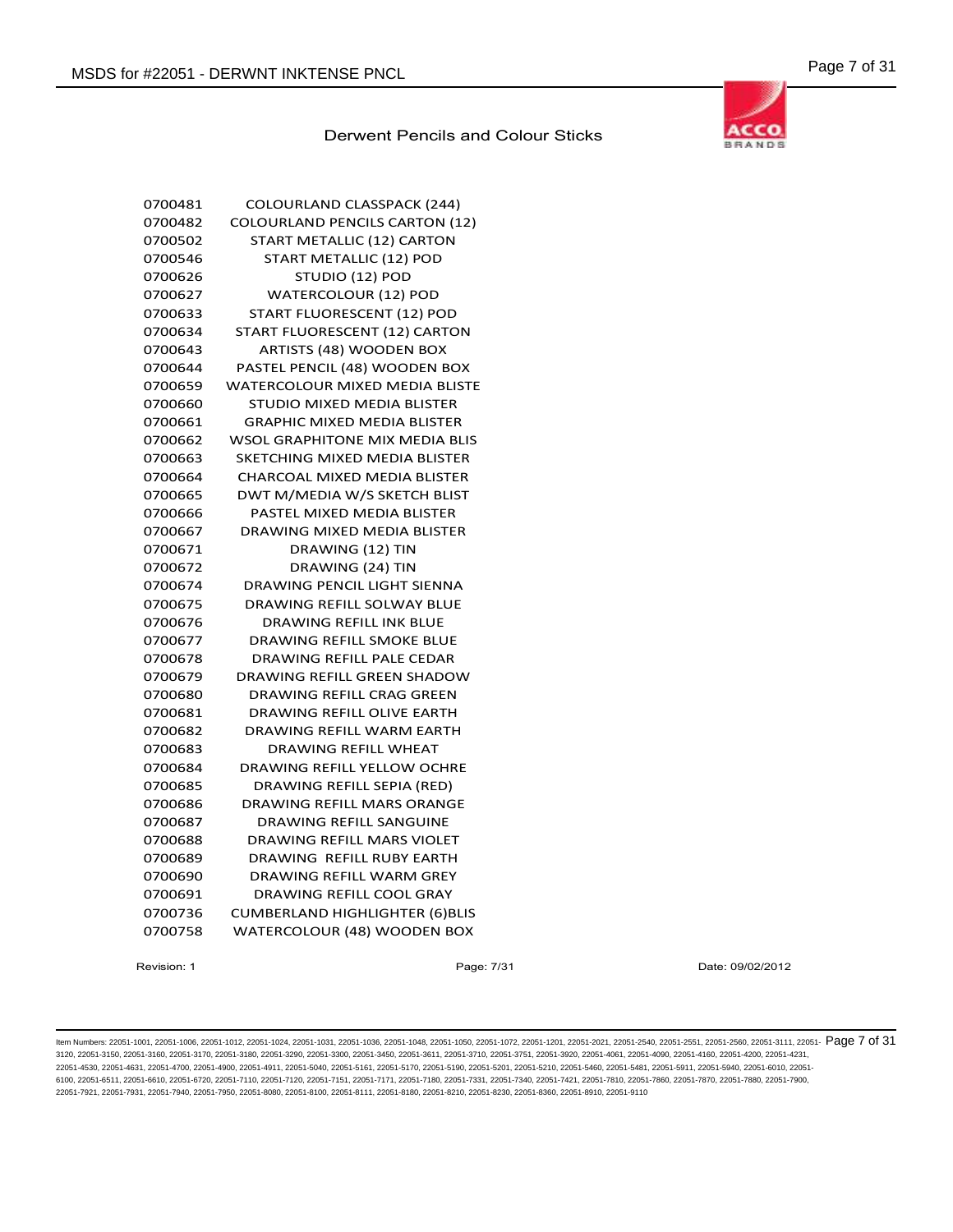

| 0700759 | SKETCHING (48) WOODEN BOX             |
|---------|---------------------------------------|
| 0700768 | <b>GRAPHIC COUNTER TOP STOCK PACK</b> |
| 0700777 | <b>GRAPHITINT PENCIL PORT</b>         |
| 0700778 | <b>GRAPHITINT PENCIL JUNIPER</b>      |
| 0700779 | <b>GRAPHITINT PENCIL AUBERGINE</b>    |
| 0700780 | <b>GRAPHITINT PENCIL DARK INDIGO</b>  |
| 0700781 | <b>GRAPHITINT PENCIL SHADOW</b>       |
| 0700782 | <b>GRAPHITINT PENCIL STEEL BLUE</b>   |
| 0700783 | <b>GRAPHITINT PENCIL OCEAN BLUE</b>   |
| 0700784 | <b>GRAPHITINT PENCIL SLATE GREEN</b>  |
| 0700785 | <b>GRAPHITINT PENCIL GREEN GREY</b>   |
| 0700786 | <b>GRAPHITINT PENCIL MEADOW</b>       |
| 0700787 | <b>GRAPHITINT PENCIL IVY</b>          |
| 0700788 | <b>GRAPHITINT PENCIL SAGE</b>         |
| 0700789 | <b>GRAPHITINT PENCIL CHESTNUT</b>     |
| 0700790 | <b>GRAPHITINT PENCIL RUSSET</b>       |
| 0700791 | <b>GRAPHITINT PENCIL COOL BROWN</b>   |
| 0700792 | <b>GRAPHITINT PENCIL COCOA</b>        |
| 0700793 | <b>GRAPHITINT PENCIL AUTUMN BROWN</b> |
| 0700794 | <b>GRAPHITINT PENCIL STORM</b>        |
| 0700795 | <b>GRAPHITINT PENCIL WARM GREY</b>    |
| 0700796 | <b>GRAPHITINT PENCIL MIDNIGHT BK</b>  |
| 0700797 | <b>GRAPHITINT PENCIL M/TAIN GREY</b>  |
| 0700798 | <b>GRAPHITINT PENCIL CLOUD GREY</b>   |
| 0700799 | <b>GRAPHITINT PENCIL COOL GREY</b>    |
| 0700800 | <b>GRAPHITINT PENCIL WHITE</b>        |
| 0700801 | <b>GRAPHITINT (6) BLISTER</b>         |
| 0700802 | <b>GRAPHITINT (12) TIN</b>            |
| 0700803 | <b>GRAPHITINT (24) TIN</b>            |
| 0700807 | <b>GRAPHITINT 24 STOCK PACK</b>       |
| 0700821 | W/COL 36 STOCK PACK                   |
| 0700822 | STUDIO (48) WOODEN BOX                |
| 0700830 | <b>DRAWING STOCK PACK</b>             |
| 0700835 | <b>GRAPHIC (6) TIN</b>                |
| 0700836 | <b>SKETCHING (6) TIN</b>              |
| 0700837 | <b>WATERSOLUBLE SKETCHING 6 TIN</b>   |
| 0700838 | <b>CHARCOAL PENCIL (6) TIN</b>        |
| 0700839 | START COLOURING (12) TIN              |
| 0700840 | START COLOURING (24) TIN              |
| 0700841 | START COLOURING (36) TIN              |
| 0700842 | START WATERCOLOUR (12) TIN            |

Revision: 1 Page: 8/31 Date: 09/02/2012

ltem Numbers: 22051-1001, 22051-1006, 22051-1012, 22051-1024, 22051-1031, 22051-1036, 22051-1048, 22051-1050, 22051-1050, 22051-1020, 22051-1201, 22051-2020, 22051-2540, 22051-2551, 22051-2560, 22051-3111, 22051-851, 22051 3120, 22051-3150, 22051-3160, 22051-3170, 22051-3180, 22051-3290, 22051-3300, 22051-3450, 22051-3611, 22051-3710, 22051-3751, 22051-3920, 22051-4061, 22051-4090, 22051-4160, 22051-4200, 22051-4231, 22051-4530, 22051-4631, 22051-4700, 22051-4900, 22051-4911, 22051-5040, 22051-5161, 22051-5170, 22051-5190, 22051-5201, 22051-5210, 22051-5460, 22051-5481, 22051-5911, 22051-5940, 22051-6010, 22051- 6100, 22051-6511, 22051-6610, 22051-6720, 22051-7110, 22051-7120, 22051-7151, 22051-7111, 22051-7180, 22051-7331, 22051-7400, 22051-7421, 22051-7810, 22051-7800, 22051-7880, 22051-7890, 22051-7810, 22051-7880, 22051-7880, 2 22051-7921, 22051-7931, 22051-7940, 22051-7950, 22051-8080, 22051-8100, 22051-8111, 22051-8180, 22051-8210, 22051-8230, 22051-8360, 22051-8910, 22051-9110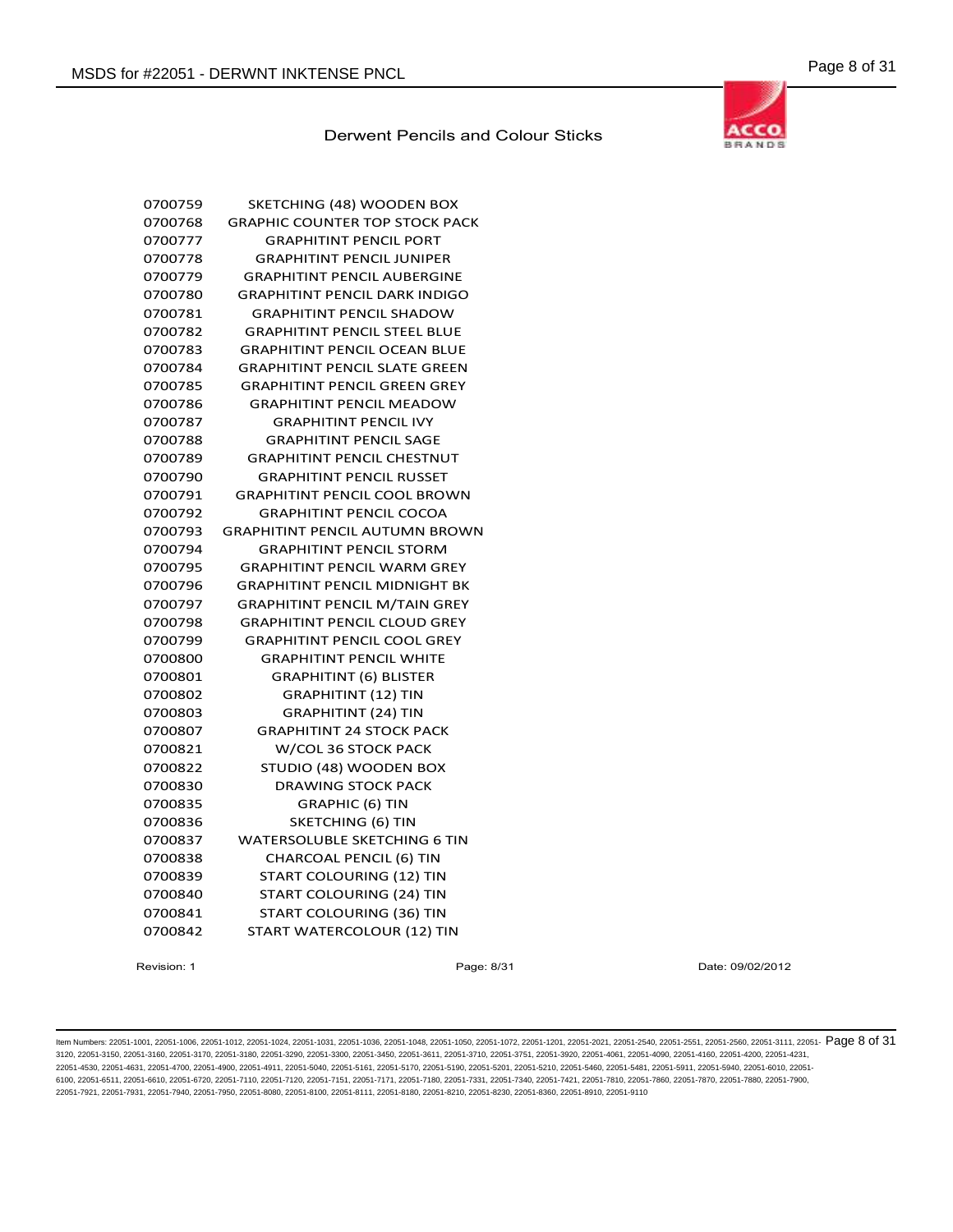

| 0700862 | <b>ARTISTS 36 STOCK PACK</b>         |
|---------|--------------------------------------|
| 0700864 | <b>STUDIO 36 STOCK PACK</b>          |
| 0700866 | PASTEL PENCIL 36 STOCK PACK          |
| 0700885 | <b>METALLIC TUB OF 72 PENCILS</b>    |
| 0700903 | <b>INKTENSE SHERBET LEMON</b>        |
| 0700904 | <b>INKTENSE SUN YELLOW</b>           |
| 0700905 | <b>INKTENSE TANGERINE</b>            |
| 0700906 | <b>INKTENSE POPPY RED</b>            |
| 0700907 | <b>INKTENSE CHILLI RED</b>           |
| 0700908 | <b>INKTENSE SHIRAZ</b>               |
| 0700909 | <b>INKTENSE FUSCHIA</b>              |
| 0700910 | <b>INKTENSE VIOLET</b>               |
| 0700911 | <b>INKTENSE IRIS BLUE</b>            |
| 0700912 | <b>INKTENSE BRIGHT BLUE</b>          |
| 0700913 | <b>INKTENSE DEEP INDIGO</b>          |
| 0700914 | <b>INKTENSE SEA BLUE</b>             |
| 0700915 | <b>INKTENSE TEAL GREEN</b>           |
| 0700916 | <b>INKTENSE APPLE GREEN</b>          |
| 0700917 | <b>INKTENSE FIELD GREEN</b>          |
| 0700918 | <b>INKTENSE LEAF GREEN</b>           |
| 0700919 | <b>INKTENSE MUSTARD</b>              |
| 0700920 | <b>INKTENSE BAKED EARTH</b>          |
| 0700921 | <b>INKTENSE WILLOW</b>               |
| 0700922 | <b>INKTENSE BARK</b>                 |
| 0700923 | <b>INKTENSE CHARCOAL GREY</b>        |
| 0700924 | <b>INKTENSE INK BLACK</b>            |
| 0700925 | <b>INKTENSE ANTIQUE WHITE</b>        |
| 0700926 | INKTENSE OUTLINER                    |
| 0700927 | <b>INKTENSE BLISTER (6)</b>          |
| 0700928 | <b>INKTENSE (12) TIN</b>             |
| 0700929 | <b>INKTENSE TIN (24)</b>             |
| 0700930 | <b>INKTENSE TUB(72)</b>              |
| 0700953 | <b>CLRSFT REFILL CREAM C010</b>      |
| 0700954 | CLRSFT REFILL CS020 ACID YLW         |
| 0700955 | <b>CLRSFT REFILL LEMON YLW C030</b>  |
| 0700956 | <b>CLRSFT REFILL D CADMIUM C040</b>  |
| 0700957 | <b>CLRSFT REFILL YLW OCHRE C050</b>  |
| 0700958 | <b>CLRSFT REFILL P ORANGE C060</b>   |
| 0700959 | <b>CLRSFT REFILL ORANGE C070</b>     |
| 0700960 | CLRSFT REFILL BRT ORANGE C080        |
| 0700961 | <b>CLRSFT REFILL BLD ORANGE C090</b> |

Revision: 1 Page: 9/31 Date: 09/02/2012

ltem Numbers: 22051-1001, 22051-1006, 22051-1012, 22051-1024, 22051-1031, 22051-1036, 22051-1048, 22051-1050, 22051-1050, 22051-1020, 22051-1201, 22051-2020, 22051-2540, 22051-2551, 22051-2560, 22051-3111, 22051-  $\overline{\text{Page$ 3120, 22051-3150, 22051-3160, 22051-3170, 22051-3180, 22051-3290, 22051-3300, 22051-3450, 22051-3611, 22051-3710, 22051-3751, 22051-3920, 22051-4061, 22051-4090, 22051-4160, 22051-4200, 22051-4231, 22051-4530, 22051-4631, 22051-4700, 22051-4900, 22051-4911, 22051-5040, 22051-5161, 22051-5170, 22051-5190, 22051-5201, 22051-5210, 22051-5460, 22051-5481, 22051-5911, 22051-5940, 22051-6010, 22051- 6100, 22051-6511, 22051-6610, 22051-6720, 22051-7110, 22051-7120, 22051-7151, 22051-7111, 22051-7180, 22051-7331, 22051-7400, 22051-7421, 22051-7810, 22051-7800, 22051-7880, 22051-7890, 22051-7810, 22051-7880, 22051-7880, 2 22051-7921, 22051-7931, 22051-7940, 22051-7950, 22051-8080, 22051-8100, 22051-8111, 22051-8180, 22051-8210, 22051-8230, 22051-8360, 22051-8910, 22051-9110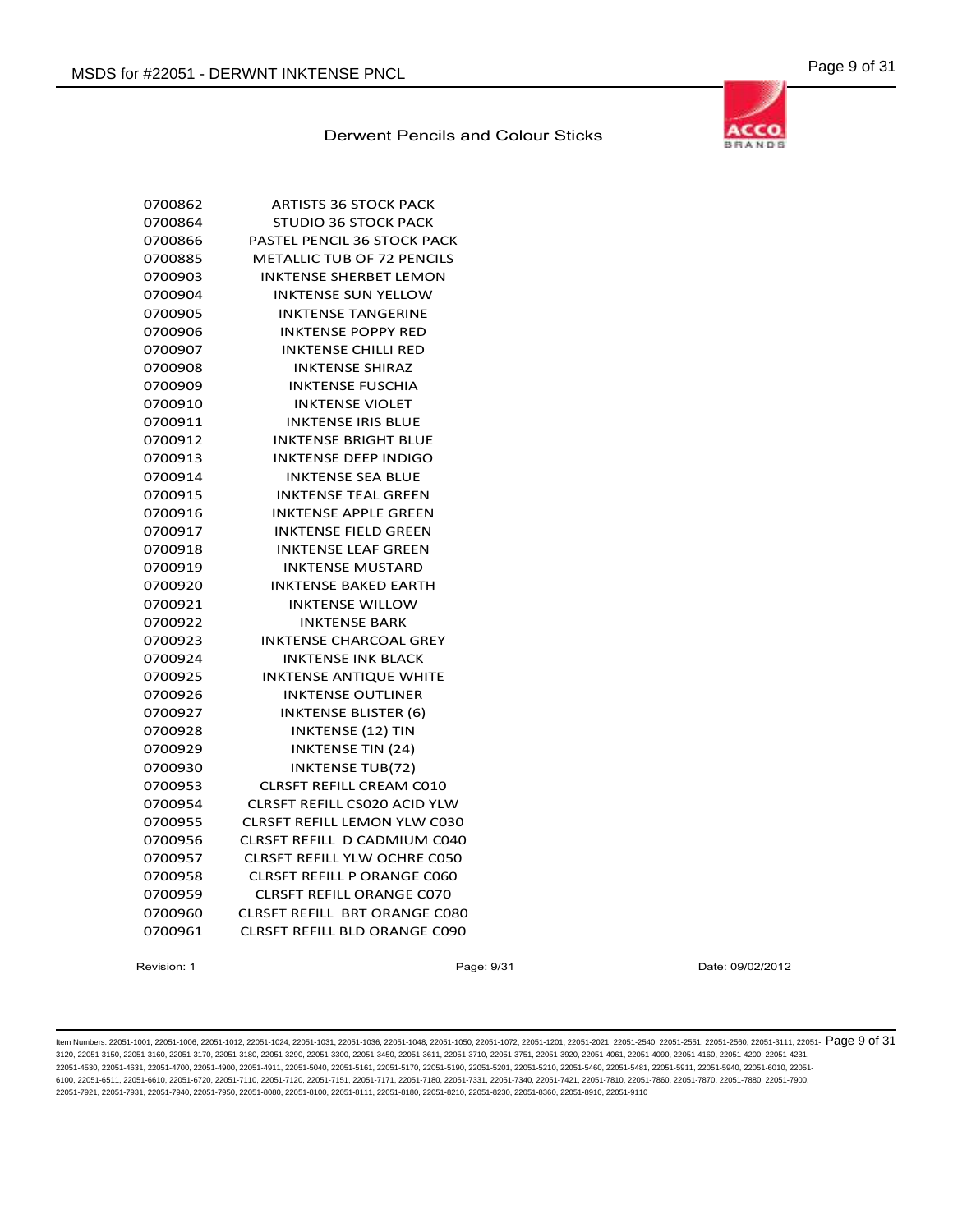

| 0700962 | <b>CLRSFT REFILL ROSE C100</b>       |
|---------|--------------------------------------|
| 0700963 | CLRSFT REFILL SCARLET C110           |
| 0700964 | <b>CLRSFT REFILL RED C120</b>        |
| 0700965 | <b>CLRSFT REFILL DEEP RED C130</b>   |
| 0700966 | <b>CLRSFT REFILL D FUSCHIA C140</b>  |
| 0700967 | <b>CLRSFT REFILL CRANBERRY C150</b>  |
| 0700968 | <b>CLRSFT REFILL LOGANBERRY C160</b> |
| 0700969 | <b>CLRSFT REFILL SOFT PINK C170</b>  |
| 0700970 | <b>CLRSFT REFILL BLUSH PINK C180</b> |
| 0700971 | <b>CLRSFT REFILL PINK C190</b>       |
| 0700972 | <b>CLRSFT REFILL BRT PINK C200</b>   |
| 0700973 | <b>CLRSFT REFILL PNK LAVNDR C210</b> |
| 0700974 | <b>CLRSFT REFILL GRY LAVNDR C220</b> |
| 0700975 | <b>CLRSFT REFILL P LAVNDR C230</b>   |
| 0700976 | <b>CLRSFT REFILL BRT PURPLE C240</b> |
| 0700977 | <b>CLRSFT REFILL PURPLE C250</b>     |
| 0700978 | <b>CLRSFT REFILL BRT LILAC C260</b>  |
| 0700979 | <b>CLRSFT REFILL L PURPLE C270</b>   |
| 0700980 | <b>CLRSFT REFILL BLACKBERRY C280</b> |
| 0700981 | CLRSFT REFILL ULTRAMARIN C290        |
| 0700982 | <b>CLRSFT REFILL INDIGO C300</b>     |
| 0700983 | <b>CLRSFT REFILL PRUSS BLUE C310</b> |
| 0700984 | <b>CLRSFT REFILL ELEC BLUE C320</b>  |
| 0700985 | <b>CLRSFT REFILL BLUE C330</b>       |
| 0700986 | <b>CLRSFT REFILL BABY BLUE C340</b>  |
| 0700987 | <b>CLRSFT REFILL ICED BLUE C350</b>  |
| 0700988 | <b>CLRSFT REFILL CLOUD BLUE C360</b> |
| 0700989 | <b>CLRSFT REFILL PALE BLU C370</b>   |
| 0700990 | <b>CLRSFT REFILL SEA GREEN C380</b>  |
| 0700991 | <b>CLRSFT REFILL GREY GREEN C390</b> |
| 0700992 | <b>CLRSFT REFILL MID GREEN C400</b>  |
| 0700993 | <b>CLRSFT REFILL DARK GREEN C410</b> |
| 0700994 | <b>CLRSFT REFILL GREEN C420</b>      |
| 0700995 | <b>CLRSFT REFILL PEA GREEN C430</b>  |
| 0700996 | <b>CLRSFT REFILL L GREEN C440</b>    |
| 0700997 | CLRSFT REFILL YLW GREEN C450         |
| 0700998 | <b>CLRSFT REFILL LIME GREEN C460</b> |
| 0700999 | <b>CLRSFT REFILL MINT C470</b>       |
| 0701000 | <b>CLRSFT REFILL LINCOLN GR C480</b> |
| 0701001 | <b>CLRSFT REFILL PALE MINT C490</b>  |
| 0701002 | <b>CLRSFT REFILL LICHEN GR C500</b>  |

Revision: 1 **Page: 10/31** Page: 10/31 Date: 09/02/2012

ltem Numbers: 22051-1001, 22051-1006, 22051-1012, 22051-1024, 22051-1031, 22051-1036, 22051-1048, 22051-1050, 22051-1050, 22051-1201, 22051-2051, 22051-2560, 22051-2560, 22051-3111, 22051-3111, 22051-2580, 22051-351, 22051 3120, 22051-3150, 22051-3160, 22051-3170, 22051-3180, 22051-3290, 22051-3300, 22051-3450, 22051-3611, 22051-3710, 22051-3751, 22051-3920, 22051-4061, 22051-4090, 22051-4160, 22051-4200, 22051-4231, 22051-4530, 22051-4631, 22051-4700, 22051-4900, 22051-4911, 22051-5040, 22051-5161, 22051-5170, 22051-5190, 22051-5201, 22051-5210, 22051-5460, 22051-5481, 22051-5911, 22051-5940, 22051-6010, 22051- 6100, 22051-6511, 22051-6610, 22051-6720, 22051-7110, 22051-7120, 22051-7151, 22051-7171, 22051-7180, 22051-7331, 22051-7340, 22051-7421, 22051-7810, 22051-7860, 22051-7870, 22051-7880, 22051-7900, 22051-7921, 22051-7931, 22051-7940, 22051-7950, 22051-8080, 22051-8100, 22051-8111, 22051-8180, 22051-8210, 22051-8230, 22051-8360, 22051-8910, 22051-9110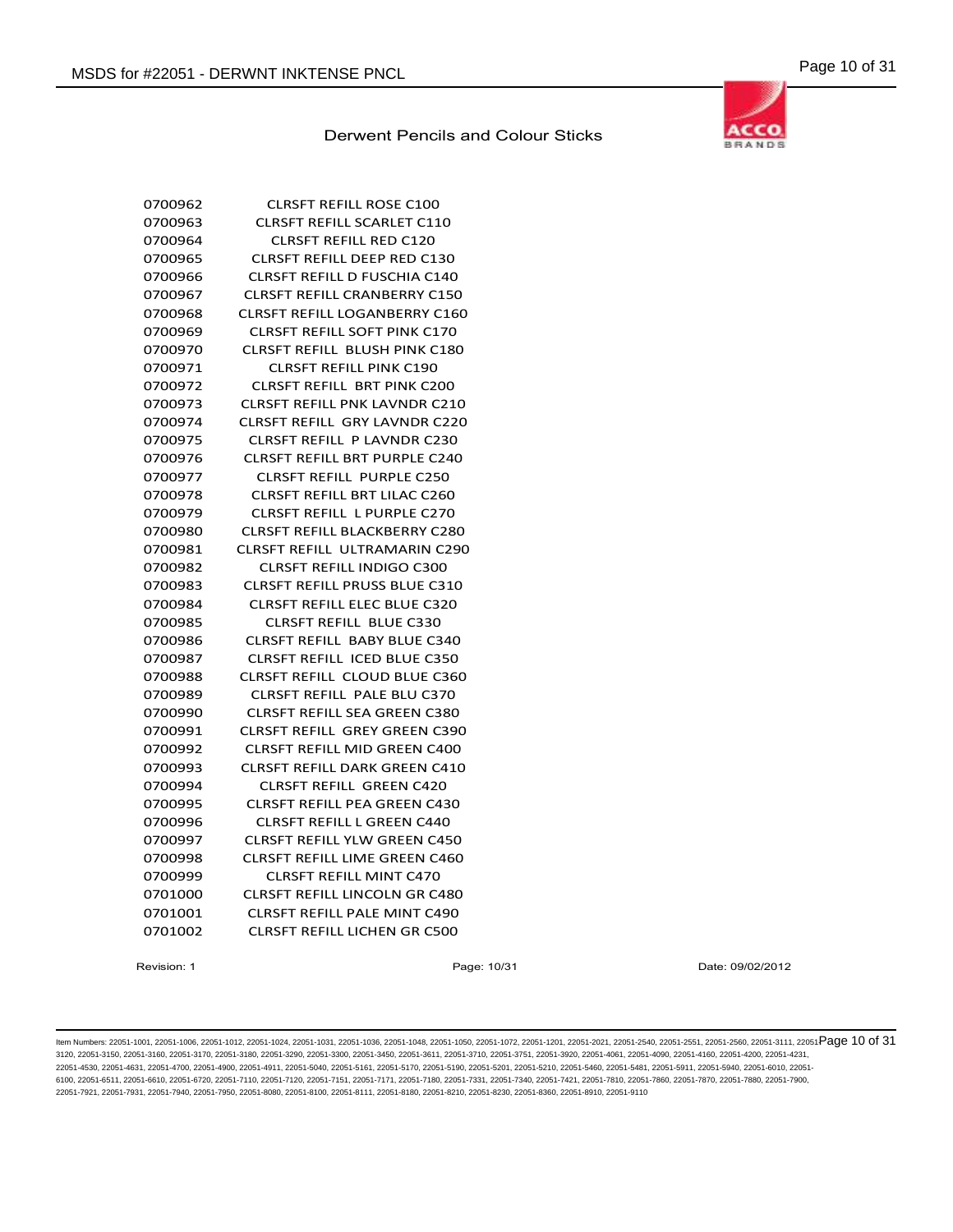

| 0701003 | <b>CLRSFT REFILL BROWN C510</b>       |
|---------|---------------------------------------|
| 0701004 | <b>CLRSFT REFILL DARK BROWN C520</b>  |
| 0701005 | <b>CLRSFT REFILL PALE BROWN C530</b>  |
| 0701006 | <b>CLRSFT REFILL PIMENTO C540</b>     |
| 0701007 | <b>CLRSFT REFILL GINGER C550</b>      |
| 0701008 | <b>CLRSFT REFILL PEACH C560</b>       |
| 0701009 | <b>CLRSFT REFILL PALE PEACH C570</b>  |
| 0701010 | <b>CLRSFT REFILL LIGHT SANDC580</b>   |
| 0701011 | <b>CLRSFT REFILL OCHRE C590</b>       |
| 0701012 | <b>CLRSFT REFILL MID BROWN C600</b>   |
| 0701013 | <b>CLRSFT REFILL D TERRACOT C610</b>  |
| 0701014 | <b>CLRSFT REFILL MID TERRA C620</b>   |
| 0701015 | <b>CLRSFT REFILL BRN EARTH C630</b>   |
| 0701016 | <b>CLRSFT REFILL BRN BLACK C640</b>   |
| 0701017 | <b>CLRSFT REFILL BLACK C650</b>       |
| 0701018 | <b>CLRSFT REFILL PERS GRY C660</b>    |
| 0701019 | <b>CLRSFT REFILL DOVE GREY C670</b>   |
| 0701020 | <b>CLRSFT REFILL PETROL GRY C680</b>  |
| 0701021 | <b>CLRSFT REFILL STEEL GREY C690</b>  |
| 0701022 | <b>CLRSFT REFILL MID GREY C700</b>    |
| 0701023 | <b>CLRSFT REFILL WHITE GREY C710</b>  |
| 0701024 | <b>CLRSFT REFILL WHITE C720</b>       |
| 0701025 | <b>COLOURSOFT (6) BLISTER</b>         |
| 0701026 | <b>COLOURSOFT (12) TIN</b>            |
| 0701027 | <b>COLOURSOFT (24) TIN</b>            |
| 0701028 | <b>COLOURSOFT (36) TIN</b>            |
| 0701029 | <b>COLOURSOFT (72) TIN</b>            |
| 0701030 | <b>COLOURSOFT 72 TUB</b>              |
| 0701031 | COLOURSOFT (72) WOODEN BOX            |
| 0701035 | <b>DERWENT COLOURSOFT STOCK PACK</b>  |
| 0701039 | <b>COLOURSOFT 36 STOCK PACK</b>       |
| 0701074 | <b>COLOUR COLLECTION WOODEN BOX</b>   |
| 0701075 | SKETCHING COLLECTION W/D BOX          |
| 0701076 | <b>WATERCOLOUR COLLECTION WDN BOX</b> |
| 0701077 | PASTEL COLLECTION WOODEN BOX          |
| 0701089 | DRAWING (6) TIN                       |
| 2100359 | <b>CUMBERLAND GRAPHITE 14 FOR12</b>   |
| 2101403 | REXEL OFFICE BULK (5 GRS)             |
| 2101404 | REXEL OFFICE BULK(10 x 144))          |
| 2301650 | <b>COLOURLAND 24 CARTON</b>           |
| 2301654 | <b>DRAWING COLLECTION (12) TIN</b>    |
|         |                                       |

Revision: 1 **Page: 11/31** Page: 11/31 Date: 09/02/2012

ltem Numbers: 22051-1001, 22051-1006, 22051-1012, 22051-1024, 22051-1031, 22051-1036, 22051-1048, 22051-1050, 22051-1050, 22051-1201, 22051-2051, 22051-2560, 22051-2560, 22051-3111, 22051-3111, 22051-2560, 22051-351, 22051 3120, 22051-3150, 22051-3160, 22051-3170, 22051-3180, 22051-3290, 22051-3300, 22051-3450, 22051-3611, 22051-3710, 22051-3751, 22051-3920, 22051-4061, 22051-4090, 22051-4160, 22051-4200, 22051-4231, 22051-4530, 22051-4631, 22051-4700, 22051-4900, 22051-4911, 22051-5040, 22051-5161, 22051-5170, 22051-5190, 22051-5201, 22051-5210, 22051-5460, 22051-5481, 22051-5911, 22051-5940, 22051-6010, 22051- 6100, 22051-6511, 22051-6610, 22051-6720, 22051-7110, 22051-7120, 22051-7151, 22051-7171, 22051-7180, 22051-7331, 22051-7340, 22051-7421, 22051-7810, 22051-7860, 22051-7870, 22051-7880, 22051-7900, 22051-7921, 22051-7931, 22051-7940, 22051-7950, 22051-8080, 22051-8100, 22051-8111, 22051-8180, 22051-8210, 22051-8230, 22051-8360, 22051-8910, 22051-9110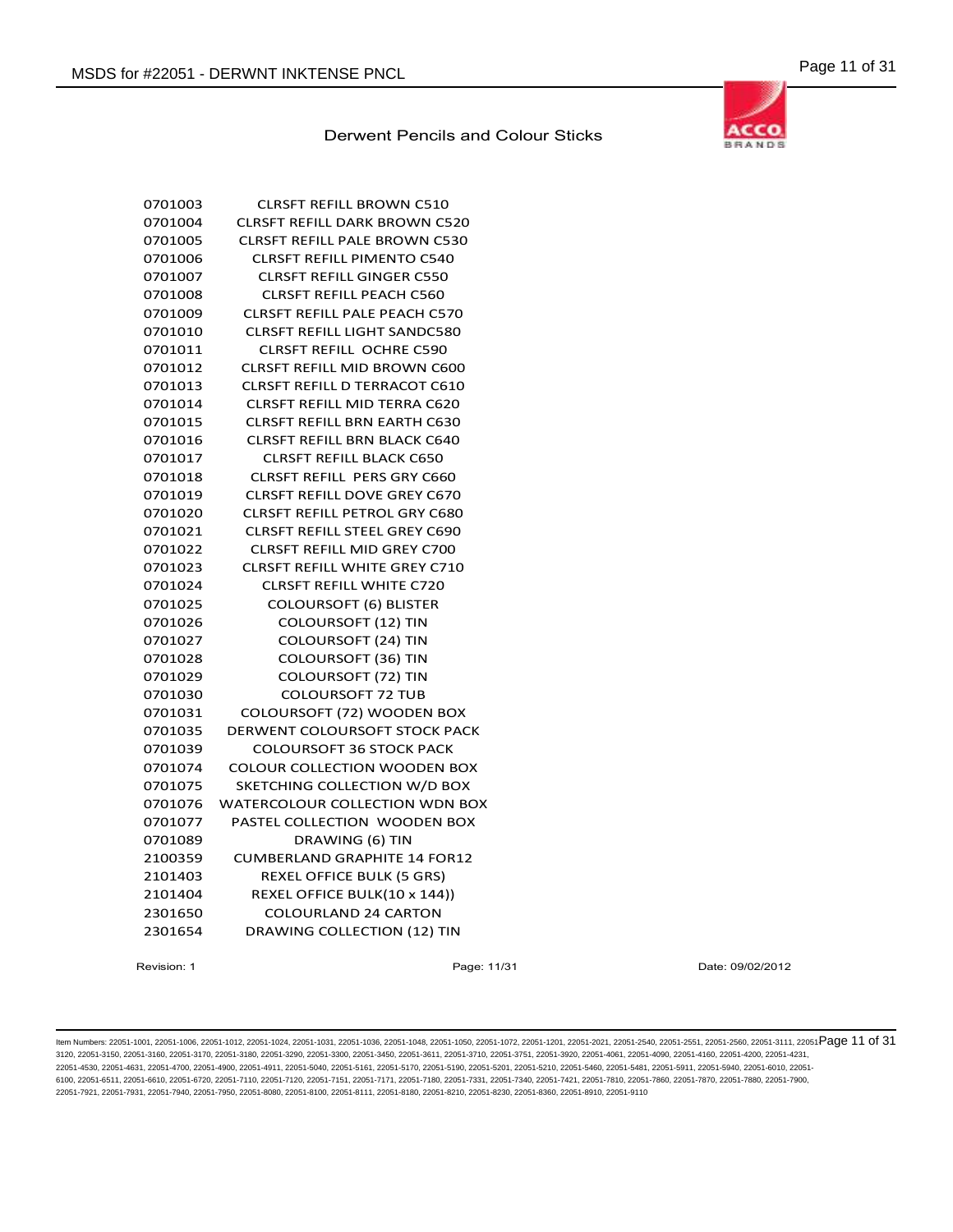

| 2301655<br>2301660 | DRAWING COLLECTION (24) TIN<br>COLOURSOFT (48) WOODEN BOX |
|--------------------|-----------------------------------------------------------|
| 2301663            | PREMIER INKTENSE SET                                      |
| 2301665            | TINTED CHARCOAL SAND TC01                                 |
| 2301666            | TINT CHARCOAL BURNT ORANGE TC2                            |
| 2301667            | TINT CHARCOAL SUNSET PINK TC03                            |
| 2301668            | TINTCHARCOAL GLOWINGEMBERS TC4                            |
| 2301669            | TINT CHARCOAL HEATHER MIST TC5                            |
| 2301670            | <b>TINT CHARCOAL BURNT EMBERS TC6</b>                     |
| 2301671            | TINT CHARCOAL LAVENDER TC07                               |
| 2301672            | <b>TINTED CHARCOAL THISTLE TC08</b>                       |
| 2301673            | TINTED CHARCOAL BILBERRY TC09                             |
| 2301674            | TINT CHARCOAL ELDERBERRY TC10                             |
| 2301675            | <b>TINTCHARCOAL MOUNTAINBLUE TC11</b>                     |
| 2301676            | TINT CHARCOAL OCEAN DEEP TC12                             |
| 2301677            | <b>TINTED CHARCOAL SLATE TC13</b>                         |
| 2301678            | TINT CHARCOAL FOREST PINE TC14                            |
| 2301679            | TINT CHARCOAL GREEN MOSS TC15                             |
| 2301680            | <b>TINTED CHARCOAL DARK MOSS TC16</b>                     |
| 2301681            | TINTED CHARCOAL DRIFTWOOD TC17                            |
|                    |                                                           |
| 2301682            | <b>TINTED CHARCOAL PEAT TC18</b>                          |
| 2301683            | TINT CHARCOAL BURNT EARTH TC19                            |
| 2301684            | <b>TINTED CHARCOAL NATURAL TC20</b>                       |
| 2301685            | TINTED CHARCOAL WHITE TC21                                |
| 2301688            | TUB TINTED CHARC DERWENT (72)                             |
| 2301689            | <b>BLISTER TINTED CHA DERWENT</b>                         |
| 2301690            | TIN TINTED CHA DERWENT(12)                                |
| 2301691            | TIN TINTED CHA DERWENT(24)                                |
| 2301695            | STOCKPCK TINT CHA DERWENT(24)                             |
| 2301736            | DERWENT LEARN TO DRAW FLOWERS                             |
| 2301739            | DERWENT MASTER MANGA SET                                  |
| 2301756            | PENCIL C21 DERWENT BLENDER                                |
| 2301757            | PENCIL DERWENT BURNISHER                                  |
| 2301758            | <b>BURNISHER AND BLENDER TUB</b>                          |
| 2301774            | <b>BLENDER AND BURNISHER SET</b>                          |
| 2301842            | <b>INKTENSE 36 TIN</b>                                    |
| 2301843            | <b>INKTENSE 72 TIN</b>                                    |
| 2301844            | <b>INKTENSE 72 WOODEN BOX</b>                             |
| 2301852            | <b>INKTENSE CADMINUM YELLOW</b>                           |
| 2301853            | <b>INKTENSE SICILIAN YELLOW</b>                           |
| 2301854            | <b>INKTENSE GOLDEN YELLOW</b>                             |
|                    |                                                           |

Revision: 1 Page: 12/31 Date: 09/02/2012

ltem Numbers: 22051-1001, 22051-1006, 22051-1012, 22051-1024, 22051-1031, 22051-1036, 22051-1048, 22051-1050, 22051-1050, 22051-1201, 22051-2001, 22051-2051, 22051-2551, 22051-2560, 22051-3111, 22051-850 Page 12 of 31 3120, 22051-3150, 22051-3160, 22051-3170, 22051-3180, 22051-3290, 22051-3300, 22051-3450, 22051-3611, 22051-3710, 22051-3751, 22051-3920, 22051-4061, 22051-4090, 22051-4160, 22051-4200, 22051-4231, 22051-4530, 22051-4631, 22051-4700, 22051-4900, 22051-4911, 22051-5040, 22051-5161, 22051-5170, 22051-5190, 22051-5201, 22051-5210, 22051-5460, 22051-5481, 22051-5911, 22051-5940, 22051-6010, 22051- 6100, 22051-6511, 22051-6610, 22051-6720, 22051-7110, 22051-7120, 22051-7151, 22051-7171, 22051-7180, 22051-7331, 22051-7340, 22051-7421, 22051-7810, 22051-7860, 22051-7870, 22051-7880, 22051-7900, 22051-7921, 22051-7931, 22051-7940, 22051-7950, 22051-8080, 22051-8100, 22051-8111, 22051-8180, 22051-8210, 22051-8230, 22051-8360, 22051-8910, 22051-9110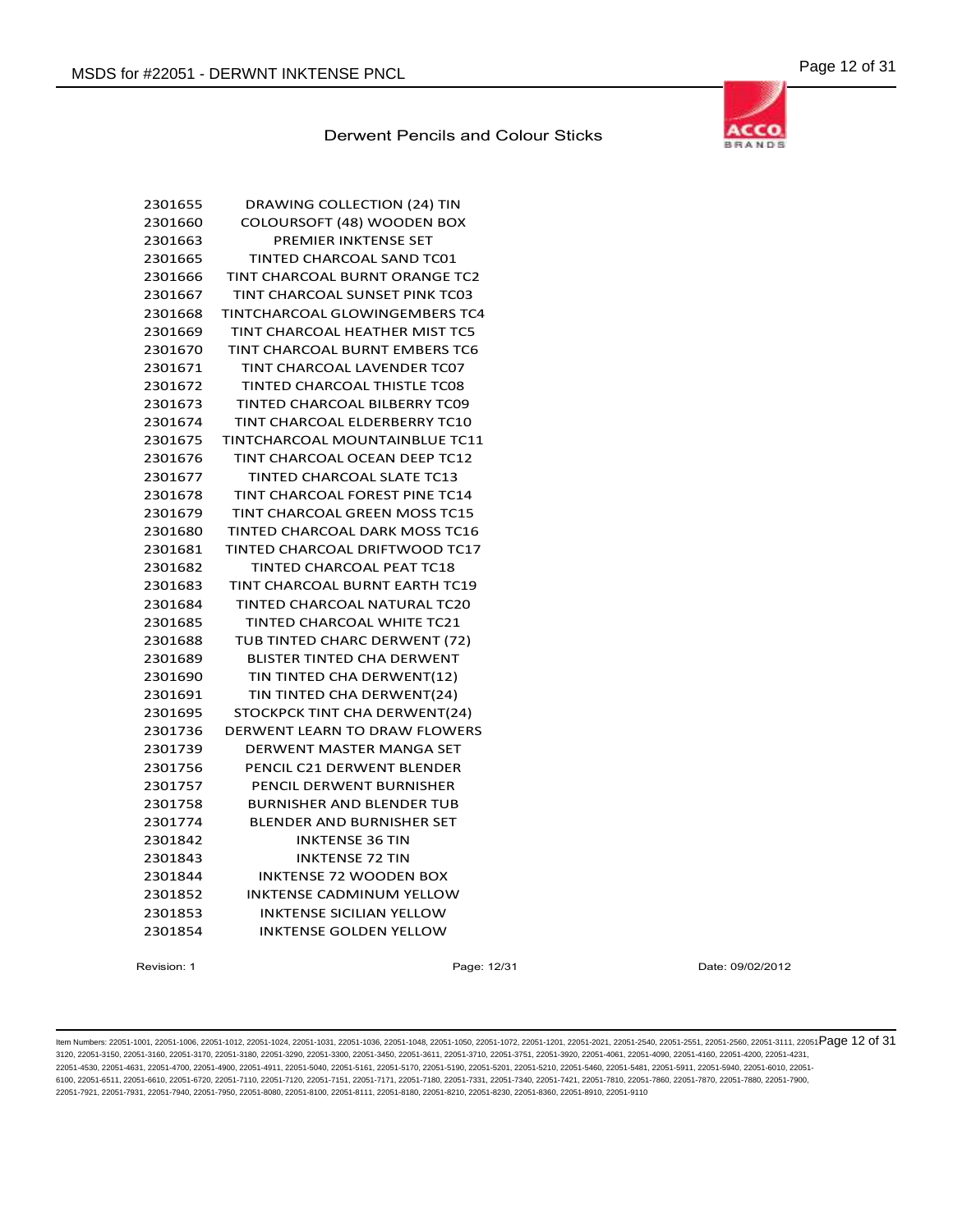

| 2301855 | INKTENSE SIENNA GOLD            |
|---------|---------------------------------|
| 2301856 | <b>INKTENSE CADMIUM ORANGE</b>  |
| 2301857 | <b>INKTENSE BURNT ORANGE</b>    |
| 2301858 | <b>INKTENSE MID VERMILION</b>   |
| 2301859 | <b>INKTENSE SCARLET PINK</b>    |
| 2301860 | <b>INKTENSE HOT RED</b>         |
| 2301861 | <b>INKTENSE CHERRY</b>          |
| 2301862 | <b>INKTENSE CARMINE PINK</b>    |
| 2301863 | <b>INKTENSE CRIMSON</b>         |
| 2301864 | <b>INKTENSE RED VIOLET</b>      |
| 2301865 | <b>INKTENSE DEEP DEEP ROSE</b>  |
| 2301866 | <b>INKTENSE THISTLE</b>         |
| 2301867 | <b>INKTENSE DUSKY PURPLE</b>    |
| 2301868 | <b>INKTENSE MAUVE</b>           |
| 2301869 | <b>INKTENSE DARK PURPLE</b>     |
| 2301870 | <b>INKTENSE DEEP VIOLET</b>     |
| 2301871 | <b>INKTENSE LAGOON</b>          |
| 2301872 | <b>INKTENSE PEACOCK BLUE</b>    |
| 2301873 | <b>INKTENSE NAVY BLUE</b>       |
| 2301874 | <b>INKTENSE IRON BLUE</b>       |
| 2301875 | <b>INKTENSE DEEP BLUE</b>       |
| 2301876 | <b>INKTENSE DARK AQUAMARINE</b> |
| 2301877 | INKTENSE GREEN AQUAMARINE       |
| 2301878 | <b>INKTENSE MALLARD GREEN</b>   |
| 2301879 | <b>INKTENSE IRON GREEN</b>      |
| 2301880 | <b>INKTENSE IONIAN GREEN</b>    |
| 2301881 | <b>INKTENSE VIVID GREEN</b>     |
| 2301882 | <b>INKTENSE BEECH GREEN</b>     |
| 2301883 | <b>INKTENSE HOOKERS GREEN</b>   |
| 2301884 | <b>INKTENSE FELT GREEN</b>      |
| 2301885 | <b>INKTENSE LIGHT OLIVE</b>     |
| 2301886 | <b>INKTENSE SPRING GREEN</b>    |
| 2301887 | <b>INKTENSE FERN</b>            |
| 2301888 | <b>INKTENSE AMBER</b>           |
| 2301889 | <b>INKTENSE TAN</b>             |
| 2301890 | <b>INKTENSE OAK</b>             |
| 2301891 | <b>INTENSE SADDLE BROWN</b>     |
| 2301892 | <b>INKTENSE RED OXIDE</b>       |
| 2301893 | <b>INKTENSE MADDER BROWN</b>    |
| 2301894 | <b>INKTENSE DARK CHOCOLATE</b>  |
| 2301895 | <b>INKTENSE SEPIA INK</b>       |
|         |                                 |

Revision: 1 Page: 13/31 Date: 09/02/2012

ltem Numbers: 22051-1001, 22051-1006, 22051-1012, 22051-1024, 22051-1031, 22051-1036, 22051-1048, 22051-1050, 22051-1050, 22051-1201, 22051-2001, 22051-2560, 22051-2560, 22051-3111, 22051-3111, 22051-2580, 22051-3111, 2205 3120, 22051-3150, 22051-3160, 22051-3170, 22051-3180, 22051-3290, 22051-3300, 22051-3450, 22051-3611, 22051-3710, 22051-3751, 22051-3920, 22051-4061, 22051-4090, 22051-4160, 22051-4200, 22051-4231, 22051-4530, 22051-4631, 22051-4700, 22051-4900, 22051-4911, 22051-5040, 22051-5161, 22051-5170, 22051-5190, 22051-5201, 22051-5210, 22051-5460, 22051-5481, 22051-5911, 22051-5940, 22051-6010, 22051- 6100, 22051-6511, 22051-6610, 22051-6720, 22051-7110, 22051-7120, 22051-7151, 22051-7171, 22051-7180, 22051-7331, 22051-7340, 22051-7421, 22051-7810, 22051-7860, 22051-7870, 22051-7880, 22051-7900, 22051-7921, 22051-7931, 22051-7940, 22051-7950, 22051-8080, 22051-8100, 22051-8111, 22051-8180, 22051-8210, 22051-8230, 22051-8360, 22051-8910, 22051-9110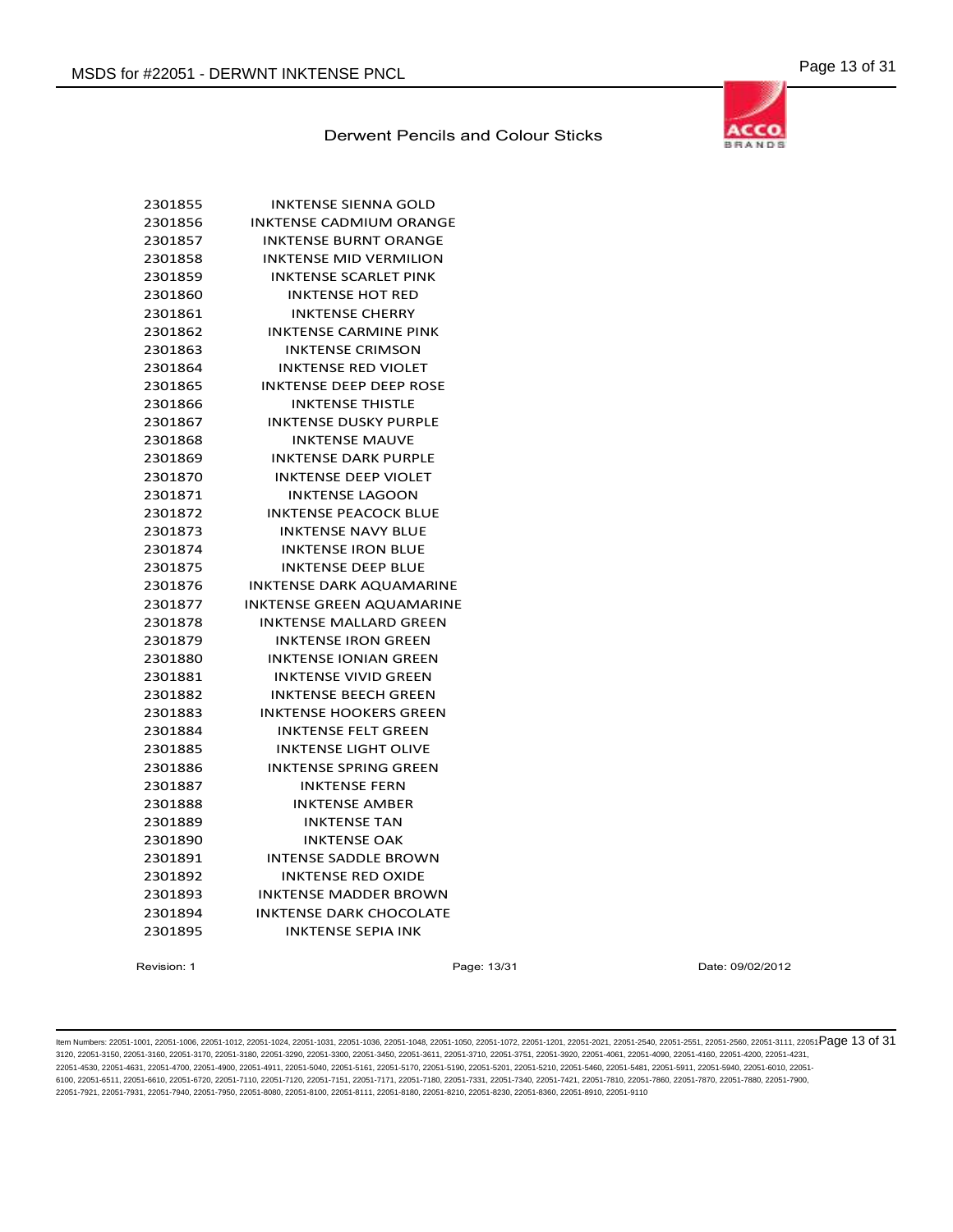

| 2301896 | INKTENSE INDIAN INK                 |
|---------|-------------------------------------|
| 2301897 | <b>INKTENSE CHINESE INK</b>         |
| 2301898 | <b>INKTENSE PAYNES GREY</b>         |
| 2301899 | <b>INKTENSE NEUTRAL GREY</b>        |
| 2301902 | SKETCHING 72 WOODEN BOX             |
| 2301905 | <b>COLOURSOFT EASY SELECT</b>       |
| 2301906 | <b>INKTENSE EASY SELECT</b>         |
| 2301908 | TINTED CHA. PENCILS & WRAP SET      |
| 2301915 | INKTENSE 72 STK PK (1x6x72)         |
| 2301916 | INKTENSE 72 STK PK (2x6x72)         |
| 2301917 | <b>INKTENSE 36 STOCK PACK</b>       |
| 2301923 | INKTENSE 48 STK PK(2X6X48)          |
| 2301937 | <b>ACADEMY PENCIL COL 12 TIN</b>    |
| 2301938 | <b>ACADEMY PENCIL COLOUR 24 TIN</b> |
| 2301940 | <b>ACADEMY COLOUR 12 POD</b>        |
| 2301941 | <b>ACADEMY PENCIL WCOL 12 TIN</b>   |
| 2301942 | <b>ACADEMY PENCIL WCOL 24 TIN</b>   |
| 2301944 | <b>ACADEMY WATERCOLOUR 12 POD</b>   |
| 2301945 | <b>ACADEMY PENCIL SKETCH 6 TIN</b>  |
| 2301946 | <b>ACADEMY PENCIL SKETCH 12 TIN</b> |
| 2301947 | <b>ACADEMY SKETCHING 12 POD</b>     |
| 2301952 | <b>ACADEMY OIL PASTELS 12 SET</b>   |
| 2301953 | ACADEMY OIL PASTELS 24 SET          |
| 2301954 | <b>ACADEMY OIL PASTELS 36 SET</b>   |
| 3200000 | <b>DERWENT ARTISTS SHADE 0000</b>   |
| 3200100 | DERWENT ARTISTS SHADE 0100          |
| 3200200 | DERWENT ARTISTS SHADE 0200          |
| 3200300 | <b>DERWENT ARTISTS SHADE 0300</b>   |
| 3200400 | <b>DERWENT ARTISTS SHADE 0400</b>   |
| 3200410 | <b>DERWENT ARTISTS SHADE 0410</b>   |
| 3200500 | <b>DERWENT ARTISTS SHADE 0500</b>   |
| 3200510 | <b>DERWENT ARTISTS SHADE 0510</b>   |
| 3200600 | DERWENT ARTISTS SHADE 0600          |
| 3200700 | DERWENT ARTISTS SHADE 0700          |
| 3200800 | <b>DERWENT ARTISTS SHADE 0800</b>   |
| 3200900 | <b>DERWENT ARTISTS SHADE 0900</b>   |
| 3201000 | <b>DERWENT ARTISTS SHADE 1000</b>   |
| 3201100 | DERWENT ARTISTS SHADE 1100          |
| 3201200 | <b>DERWENT ARTISTS SHADE 1200</b>   |
| 3201300 | <b>DERWENT ARTISTS SHADE 1300</b>   |
| 3201400 | DERWENT ARTISTS SHADE 1400          |

Revision: 1 Page: 14/31 Date: 09/02/2012

ltem Numbers: 22051-1001, 22051-1006, 22051-1012, 22051-1024, 22051-1031, 22051-1036, 22051-1048, 22051-1050, 22051-1050, 22051-1201, 22051-2001, 22051-2051, 22051-2551, 22051-2560, 22051-3111, 22051-Page 14 of 31 3120, 22051-3150, 22051-3160, 22051-3170, 22051-3180, 22051-3290, 22051-3300, 22051-3450, 22051-3611, 22051-3710, 22051-3751, 22051-3920, 22051-4061, 22051-4090, 22051-4160, 22051-4200, 22051-4231, 22051-4530, 22051-4631, 22051-4700, 22051-4900, 22051-4911, 22051-5040, 22051-5161, 22051-5170, 22051-5190, 22051-5201, 22051-5210, 22051-5460, 22051-5481, 22051-5911, 22051-5940, 22051-6010, 22051- 6100, 22051-6511, 22051-6610, 22051-6720, 22051-7110, 22051-7120, 22051-7151, 22051-7171, 22051-7180, 22051-7331, 22051-7340, 22051-7421, 22051-7810, 22051-7860, 22051-7870, 22051-7880, 22051-7900, 22051-7921, 22051-7931, 22051-7940, 22051-7950, 22051-8080, 22051-8100, 22051-8111, 22051-8180, 22051-8210, 22051-8230, 22051-8360, 22051-8910, 22051-9110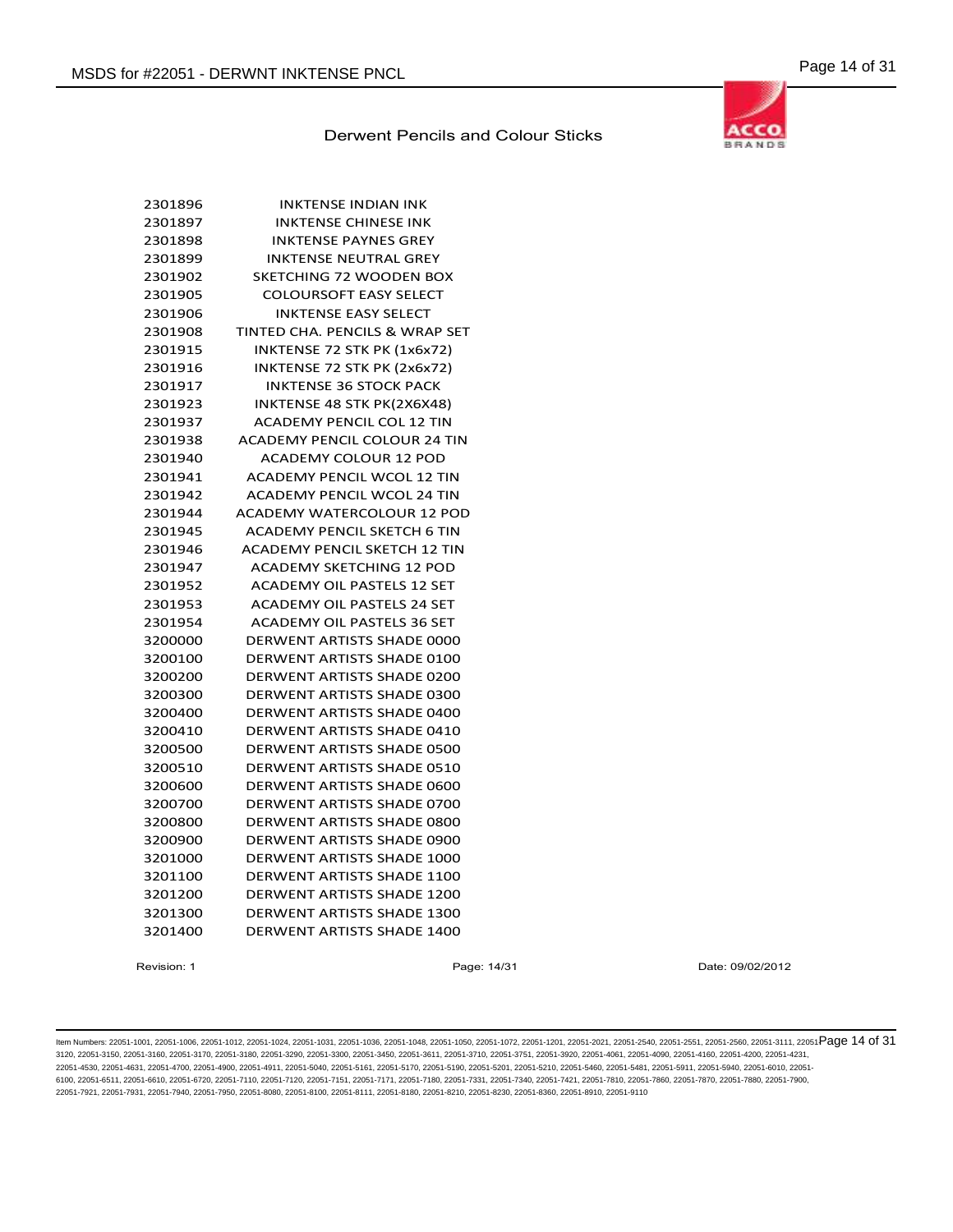**BRANDS** 

# Derwent Pencils and Colour Sticks

| 3201410 | DERWENT ARTISTS SHADE 1410        |
|---------|-----------------------------------|
| 3201500 | DERWENT ARTISTS SHADE 1500        |
| 3201600 | DERWENT ARTISTS SHADE 1600        |
| 3201610 | DERWENT ARTISTS SHADE 1610        |
| 3201620 | DERWENT ARTISTS SHADE 1620        |
| 3201630 | <b>DERWENT ARTISTS SHADE 1630</b> |
| 3201800 | Artists Rose Pink 1800 Pcl        |
| 3201810 | DERWENT ARTISTS SHADE 1810        |
| 3201900 | <b>DERWENT ARTISTS SHADE 1900</b> |
| 3201910 | DERWENT ARTISTS SHADE 1910        |
| 3202000 | <b>DERWENT ARTISTS SHADE 2000</b> |
| 3202100 | DERWENT ARTISTS SHADE 2100        |
| 3202110 | DERWENT ARTISTS SHADE 2110        |
| 3202120 | <b>DERWENT ARTISTS SHADE 2120</b> |
| 3202200 | DERWENT ARTISTS SHADE 2200        |
| 3202210 | <b>DERWENT ARTISTS SHADE 2210</b> |
| 3202220 | <b>DERWENT ARTISTS SHADE 2220</b> |
| 3202300 | DERWENT ARTISTS SHADE 2300        |
| 3202400 | <b>DERWENT ARTISTS SHADE 2400</b> |
| 3202410 | DERWENT ARTISTS SHADE 2410        |
| 3202500 | DERWENT ARTISTS SHADE 2500        |
| 3202600 | <b>DERWENT ARTISTS SHADE 2600</b> |
| 3202700 | <b>DERWENT ARTISTS SHADE 2700</b> |
| 3202800 | <b>DERWENT ARTISTS SHADE 2800</b> |
| 3202810 | <b>DERWENT ARTISTS SHADE 2810</b> |
| 3202820 | DERWENT ARTISTS SHADE 2820        |
| 3202830 | <b>DERWENT ARTISTS SHADE 2830</b> |
| 3202840 | DERWENT ARTISTS SHADE 2840        |
| 3202900 | <b>DERWENT ARTISTS SHADE 2900</b> |
| 3203000 | <b>DERWENT ARTISTS SHADE 3000</b> |
| 3203100 | DERWENT ARTISTS SHADE 3100        |
| 3203200 | <b>DERWENT ARTISTS SHADE 3200</b> |
| 3203300 | DERWENT ARTISTS SHADE 3300        |
| 3203400 | DERWENT ARTISTS SHADE 3400        |
| 3203500 | <b>DERWENT ARTISTS SHADE 3500</b> |
| 3203600 | DERWENT ARTISTS SHADE 3600        |
| 3203610 | DERWENT ARTISTS SHADE 3610        |
| 3203620 | <b>DERWENT ARTISTS SHADE 3620</b> |
| 3203700 | <b>DERWENT ARTISTS SHADE 3700</b> |
| 3203710 | <b>DERWENT ARTISTS SHADE 3710</b> |
| 3203800 | DERWENT ARTISTS SHADE 3800        |

Revision: 1 **Page: 15/31** Page: 15/31 Date: 09/02/2012

ltem Numbers: 22051-1001, 22051-1006, 22051-1012, 22051-1024, 22051-1031, 22051-1036, 22051-1048, 22051-1050, 22051-1050, 22051-1201, 22051-2051, 22051-2560, 22051-2560, 22051-3111, 22051-3111, 22051-2580, 22051-351, 22051 3120, 22051-3150, 22051-3160, 22051-3170, 22051-3180, 22051-3290, 22051-3300, 22051-3450, 22051-3611, 22051-3710, 22051-3751, 22051-3920, 22051-4061, 22051-4090, 22051-4160, 22051-4200, 22051-4231, 22051-4530, 22051-4631, 22051-4700, 22051-4900, 22051-4911, 22051-5040, 22051-5161, 22051-5170, 22051-5190, 22051-5201, 22051-5210, 22051-5460, 22051-5481, 22051-5911, 22051-5940, 22051-6010, 22051- 6100, 22051-6511, 22051-6610, 22051-6720, 22051-7110, 22051-7120, 22051-7151, 22051-7171, 22051-7180, 22051-7331, 22051-7340, 22051-7421, 22051-7810, 22051-7860, 22051-7870, 22051-7880, 22051-7900, 22051-7921, 22051-7931, 22051-7940, 22051-7950, 22051-8080, 22051-8100, 22051-8111, 22051-8180, 22051-8210, 22051-8230, 22051-8360, 22051-8910, 22051-9110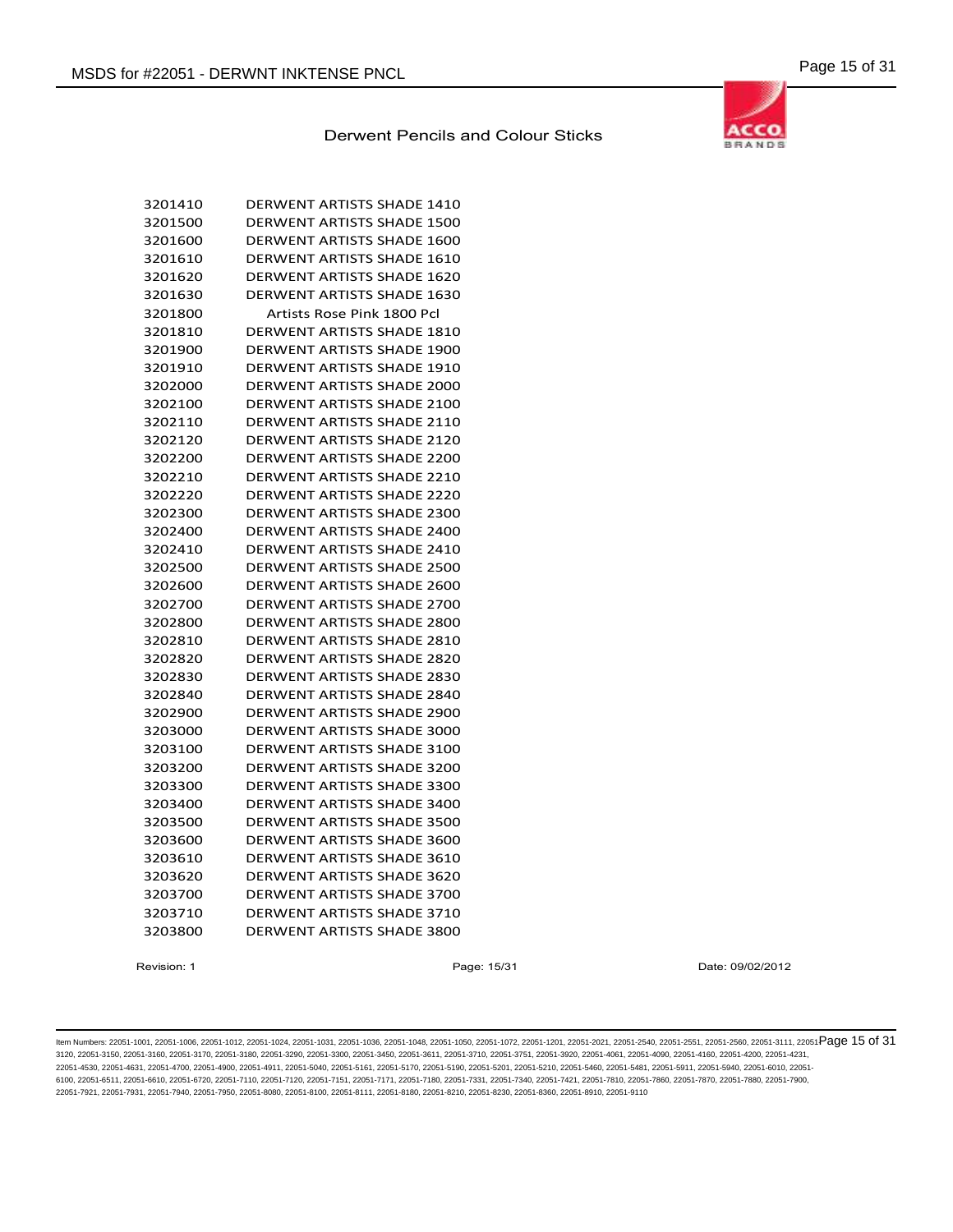

| 3203900 | <b>DERWENT ARTISTS SHADE 3900</b> |
|---------|-----------------------------------|
| 3204000 | <b>DERWENT ARTISTS SHADE 4000</b> |
| 3204100 | DERWENT ARTISTS SHADE 4100        |
| 3204110 | DERWENT ARTISTS SHADE 4110        |
| 3204120 | <b>DERWENT ARTISTS SHADE 4120</b> |
| 3204130 | <b>DERWENT ARTISTS SHADE 4130</b> |
| 3204140 | DERWENT ARTISTS SHADE 4140        |
| 3204150 | DERWENT ARTISTS SHADE 4150        |
| 3204200 | <b>DERWENT ARTISTS SHADE 4200</b> |
| 3204300 | DERWENT ARTISTS SHADE 4300        |
| 3204400 | DERWENT ARTISTS SHADE 4400        |
| 3204500 | <b>DERWENT ARTISTS SHADE 4500</b> |
| 3204600 | <b>DERWENT ARTISTS SHADE 4600</b> |
| 3204700 | DERWENT ARTISTS SHADE 4700        |
| 3204800 | DERWENT ARTISTS SHADE 4800        |
| 3204900 | DERWENT ARTISTS SHADE 4900        |
| 3205000 | <b>DERWENT ARTISTS SHADE 5000</b> |
| 3205010 | DERWENT ARTISTS SHADE 5010        |
| 3205100 | <b>DERWENT ARTISTS SHADE 5100</b> |
| 3205110 | DERWENT ARTISTS SHADE 5110        |
| 3205120 | DERWENT ARTISTS SHADE 5120        |
| 3205130 | DERWENT ARTISTS SHADE 5130        |
| 3205140 | DERWENT ARTISTS SHADE 5140        |
| 3205150 | DERWENT ARTISTS SHADE 5150        |
| 3205160 | <b>DERWENT ARTISTS SHADE 5160</b> |
| 3205200 | <b>DERWENT ARTISTS SHADE 5200</b> |
| 3205300 | DERWENT ARTISTS SHADE 5300        |
| 3205310 | <b>DERWENT ARTISTS SHADE 5310</b> |
| 3205400 | <b>DERWENT ARTISTS SHADE 5400</b> |
| 3205500 | <b>DERWENT ARTISTS SHADE 5500</b> |
| 3205600 | DERWENT ARTISTS SHADE 5600        |
| 3205700 | DERWENT ARTISTS SHADE 5700        |
| 3205710 | DERWENT ARTISTS SHADE 5710        |
| 3205720 | DERWENT ARTISTS SHADE 5720        |
| 3205800 | DERWENT ARTISTS SHADE 5800        |
| 3205900 | DERWENT ARTISTS SHADE 5900        |
| 3206000 | DERWENT ARTISTS SHADE 6000        |
| 3206100 | DERWENT ARTISTS SHADE 6100        |
| 3206200 | <b>DERWENT ARTISTS SHADE 6200</b> |
| 3206300 | DERWENT ARTISTS SHADE 6300        |
| 3206400 | <b>DERWENT ARTISTS SHADE 6400</b> |

Revision: 1 Page: 16/31 Date: 09/02/2012

ltem Numbers: 22051-1001, 22051-1006, 22051-1012, 22051-1024, 22051-1031, 22051-1036, 22051-1048, 22051-1050, 22051-1050, 22051-1201, 22051-2051, 22051-2560, 22051-2560, 22051-3111, 22051-3111, 22051-2580, 22051-351, 22051 3120, 22051-3150, 22051-3160, 22051-3170, 22051-3180, 22051-3290, 22051-3300, 22051-3450, 22051-3611, 22051-3710, 22051-3751, 22051-3920, 22051-4061, 22051-4090, 22051-4160, 22051-4200, 22051-4231, 22051-4530, 22051-4631, 22051-4700, 22051-4900, 22051-4911, 22051-5040, 22051-5161, 22051-5170, 22051-5190, 22051-5201, 22051-5210, 22051-5460, 22051-5481, 22051-5911, 22051-5940, 22051-6010, 22051- 6100, 22051-6511, 22051-6610, 22051-6720, 22051-7110, 22051-7120, 22051-7151, 22051-7171, 22051-7180, 22051-7331, 22051-7340, 22051-7421, 22051-7810, 22051-7860, 22051-7870, 22051-7880, 22051-7900, 22051-7921, 22051-7931, 22051-7940, 22051-7950, 22051-8080, 22051-8100, 22051-8111, 22051-8180, 22051-8210, 22051-8230, 22051-8360, 22051-8910, 22051-9110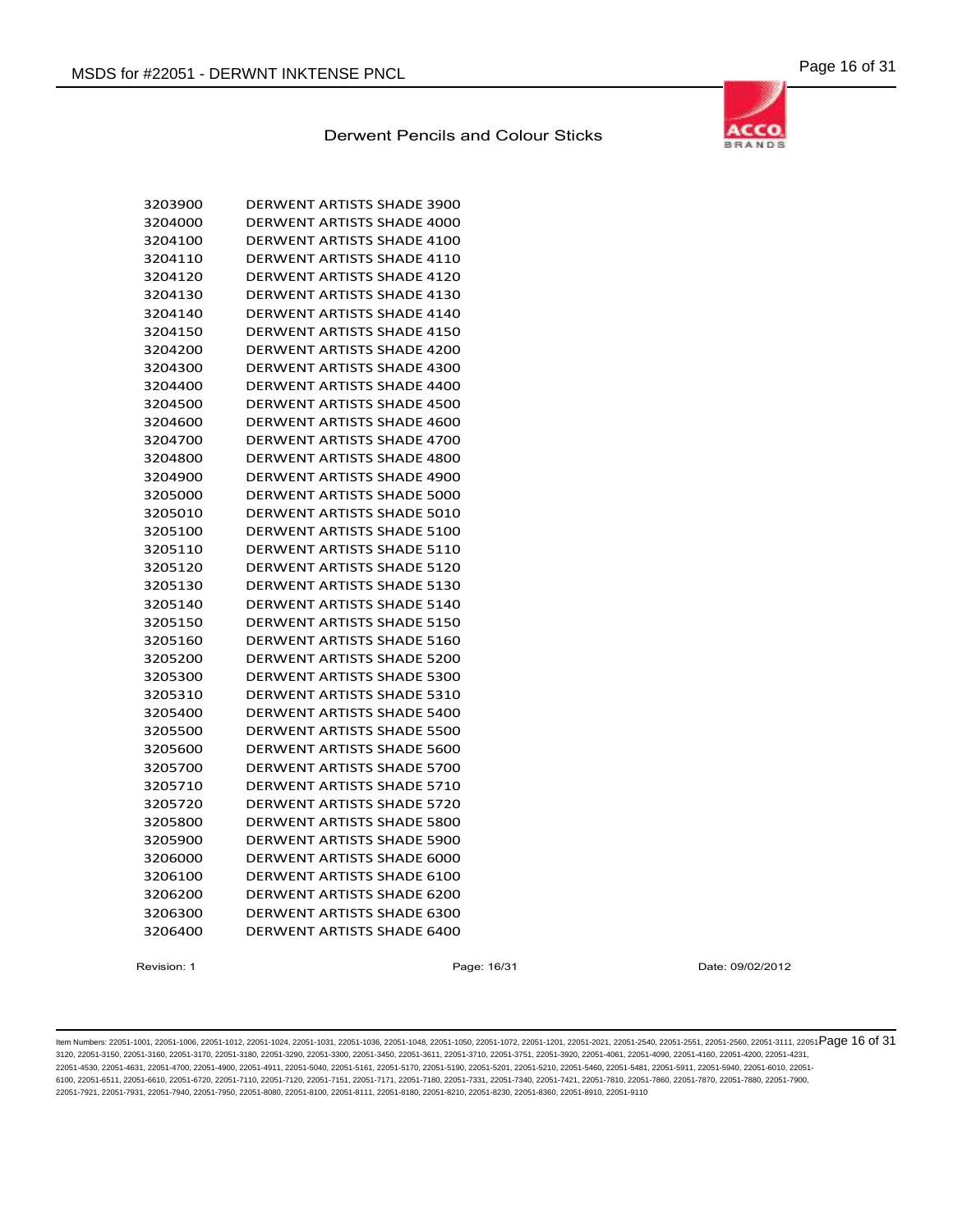| 3206410 | <b>DERWENT ARTISTS SHADE 6410</b>             |
|---------|-----------------------------------------------|
| 3206420 | <b>DERWENT ARTISTS SHADE 6420</b>             |
| 3206430 | <b>DERWENT ARTISTS SHADE 6430</b>             |
| 3206440 | <b>DERWENT ARTISTS SHADE 6440</b>             |
| 3206450 | <b>DERWENT ARTISTS SHADE 6450</b>             |
| 3206460 | <b>DERWENT ARTISTS SHADE 6460</b>             |
| 3206470 | <b>DERWENT ARTISTS SHADE 6470</b>             |
| 3206480 | <b>DERWENT ARTISTS SHADE 6480</b>             |
| 3206490 | <b>DERWENT ARTISTS SHADE 6490</b>             |
| 3206500 | <b>DERWENT ARTISTS SHADE 6500</b>             |
| 3206600 | <b>DERWENT ARTISTS SHADE 6600</b>             |
| 3206610 | <b>DERWENT ARTISTS SHADE 6610</b>             |
| 3206700 | <b>DERWENT ARTISTS SHADE 6700</b>             |
| 3206800 | <b>DERWENT ARTISTS SHADE 6800</b>             |
| 3206900 | <b>DERWENT ARTISTS SHADE 6900</b>             |
| 3206910 | DERWENT ARTISTS SHADE 6910                    |
| 3207000 | <b>DERWENT ARTISTS SHADE 7000</b>             |
| 3207100 | <b>DERWENT ARTISTS SHADE 7100</b>             |
| 3207110 | <b>DERWENT ARTISTS SHADE 7110</b>             |
| 3207200 | DERWENT ARTISTS SHADE 7200                    |
| 32089   | DERWENT ARTISTS BOX (72)                      |
| 32092   | <b>ARTISTS TIN (12)</b>                       |
| 32093   | <b>ARTISTS TIN (24)</b>                       |
| 32096   | ARTISTS TIN (36)                              |
| 32097   | <b>ARTISTS TIN (72)</b>                       |
| 32098   | ARTISTS WOODEN BOX (120)                      |
| 32101   | <b>DERWENT STUDIO SHADE 1</b>                 |
| 32102   | <b>DERWENT STUDIO SHADE</b><br>$\overline{2}$ |
| 32103   | <b>DERWENT STUDIO SHADE</b><br>з              |
| 32104   | <b>DERWENT STUDIO SHADE</b><br>$\overline{a}$ |
| 32105   | <b>DERWENT STUDIO SHADE</b><br>5              |
| 32106   | <b>DERWENT STUDIO SHADE</b><br>6              |
| 32107   | <b>DERWENT STUDIO SHADE</b><br>7              |
| 32108   | <b>DERWENT STUDIO SHADE</b><br>8              |
| 32109   | <b>DERWENT STUDIO SHADE</b><br>9              |
| 32110   | <b>DERWENT STUDIO SHADE 10</b>                |
| 32111   | <b>DERWENT STUDIO SHADE 11</b>                |
| 32112   | <b>DERWENT STUDIO SHADE 12</b>                |
| 32113   | <b>DERWENT STUDIO SHADE 13</b>                |
| 32114   | <b>DERWENT STUDIO SHADE 14</b>                |
| 32115   | <b>DERWENT STUDIO SHADE 15</b>                |
|         |                                               |

Revision: 1 **Page: 17/31** Page: 17/31 Date: 09/02/2012

ltem Numbers: 22051-1001, 22051-1006, 22051-1012, 22051-1024, 22051-1031, 22051-1036, 22051-1048, 22051-1050, 22051-1050, 22051-1201, 22051-2001, 22051-2560, 22051-2560, 22051-3111, 22051-3111, 22051-2580, 22051-3111, 2205 3120, 22051-3150, 22051-3160, 22051-3170, 22051-3180, 22051-3290, 22051-3300, 22051-3450, 22051-3611, 22051-3710, 22051-3751, 22051-3920, 22051-4061, 22051-4090, 22051-4160, 22051-4200, 22051-4231, 22051-4530, 22051-4631, 22051-4700, 22051-4900, 22051-4911, 22051-5040, 22051-5161, 22051-5170, 22051-5190, 22051-5201, 22051-5210, 22051-5460, 22051-5481, 22051-5911, 22051-5940, 22051-6010, 22051- 6100, 22051-6511, 22051-6610, 22051-6720, 22051-7110, 22051-7120, 22051-7151, 22051-7171, 22051-7180, 22051-7331, 22051-7340, 22051-7421, 22051-7810, 22051-7860, 22051-7870, 22051-7880, 22051-7900, 22051-7921, 22051-7931, 22051-7940, 22051-7950, 22051-8080, 22051-8100, 22051-8111, 22051-8180, 22051-8210, 22051-8230, 22051-8360, 22051-8910, 22051-9110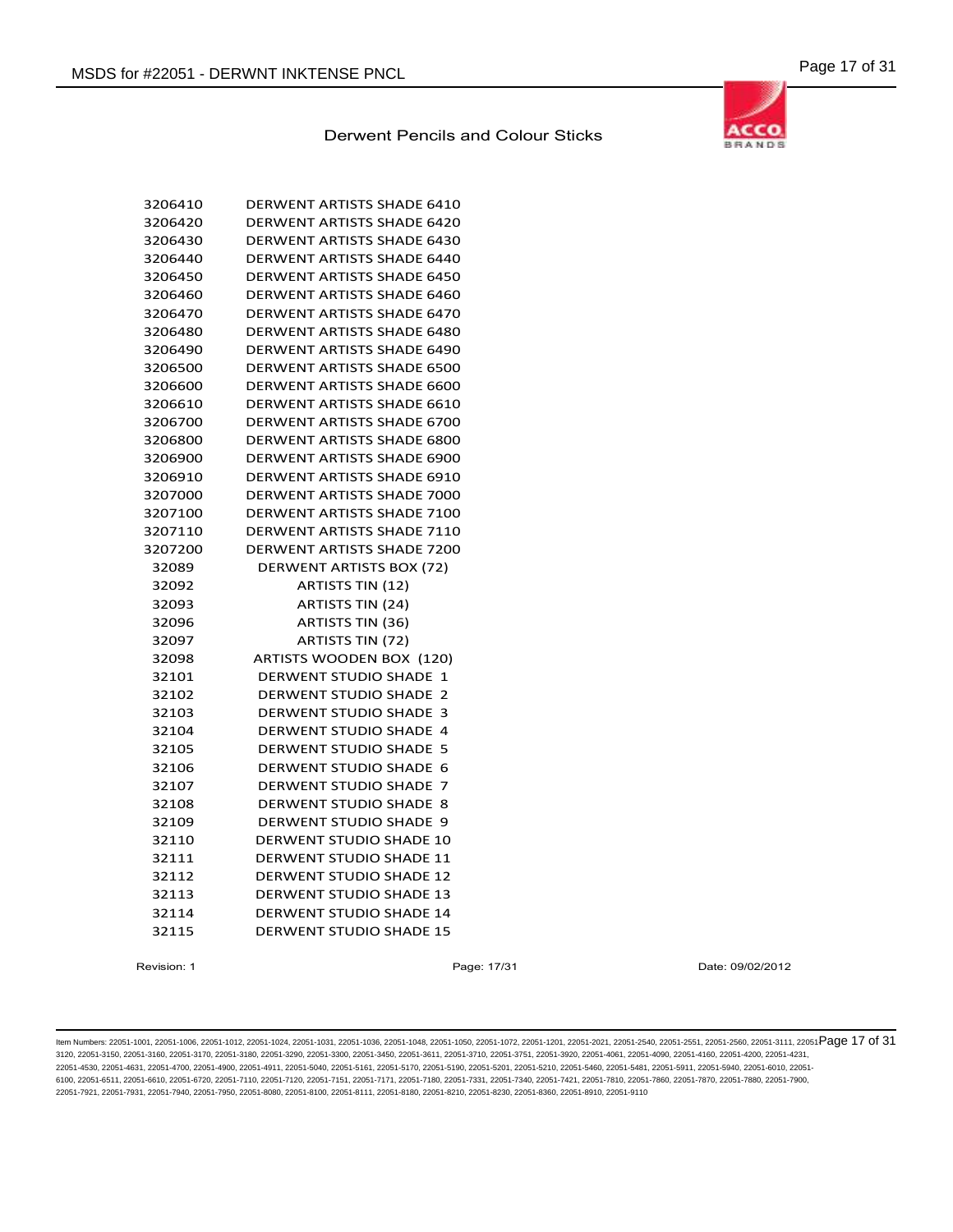

| 32116 | <b>DERWENT STUDIO SHADE 16</b> |
|-------|--------------------------------|
| 32117 | <b>DERWENT STUDIO SHADE 17</b> |
| 32118 | <b>DERWENT STUDIO SHADE 18</b> |
| 32119 | <b>DERWENT STUDIO SHADE 19</b> |
| 32120 | <b>DERWENT STUDIO SHADE 20</b> |
| 32121 | <b>DERWENT STUDIO SHADE 21</b> |
| 32122 | <b>DERWENT STUDIO SHADE 22</b> |
| 32123 | <b>DERWENT STUDIO SHADE 23</b> |
| 32124 | <b>DERWENT STUDIO SHADE 24</b> |
| 32125 | <b>DERWENT STUDIO SHADE 25</b> |
| 32126 | <b>DERWENT STUDIO SHADE 26</b> |
| 32127 | <b>DERWENT STUDIO SHADE 27</b> |
| 32128 | <b>DERWENT STUDIO SHADE 28</b> |
| 32129 | <b>DERWENT STUDIO SHADE 29</b> |
| 32130 | <b>DERWENT STUDIO SHADE 30</b> |
| 32131 | <b>DERWENT STUDIO SHADE 31</b> |
| 32132 | <b>DERWENT STUDIO SHADE 32</b> |
| 32133 | <b>DERWENT STUDIO SHADE 33</b> |
| 32134 | <b>DERWENT STUDIO SHADE 34</b> |
| 32135 | <b>DERWENT STUDIO SHADE 35</b> |
| 32136 | <b>DERWENT STUDIO SHADE 36</b> |
| 32137 | <b>DERWENT STUDIO SHADE 37</b> |
| 32138 | <b>DERWENT STUDIO SHADE 38</b> |
| 32139 | <b>DERWENT STUDIO SHADE 39</b> |
| 32140 | <b>DERWENT STUDIO SHADE 40</b> |
| 32141 | <b>DERWENT STUDIO SHADE 41</b> |
| 32142 | <b>DERWENT STUDIO SHADE 42</b> |
| 32143 | <b>DERWENT STUDIO SHADE 43</b> |
| 32144 | <b>DERWENT STUDIO SHADE 44</b> |
| 32145 | <b>DERWENT STUDIO SHADE 45</b> |
| 32146 | <b>DERWENT STUDIO SHADE 46</b> |
| 32147 | <b>DERWENT STUDIO SHADE 47</b> |
| 32148 | <b>DERWENT STUDIO SHADE 48</b> |
| 32149 | <b>DERWENT STUDIO SHADE 49</b> |
| 32150 | <b>DERWENT STUDIO SHADE 50</b> |
| 32151 | <b>DERWENT STUDIO SHADE 51</b> |
| 32152 | <b>DERWENT STUDIO SHADE 52</b> |
| 32153 | <b>DERWENT STUDIO SHADE 53</b> |
| 32154 | <b>DERWENT STUDIO SHADE 54</b> |
| 32155 | <b>DERWENT STUDIO SHADE 55</b> |
| 32156 | <b>DERWENT STUDIO SHADE 56</b> |

Revision: 1 Page: 18/31 Date: 09/02/2012

ltem Numbers: 22051-1001, 22051-1006, 22051-1012, 22051-1024, 22051-1031, 22051-1036, 22051-1048, 22051-1050, 22051-1050, 22051-1201, 22051-2001, 22051-2560, 22051-2560, 22051-3111, 22051-3111, 22051-2580, 22051-351, 22051 3120, 22051-3150, 22051-3160, 22051-3170, 22051-3180, 22051-3290, 22051-3300, 22051-3450, 22051-3611, 22051-3710, 22051-3751, 22051-3920, 22051-4061, 22051-4090, 22051-4160, 22051-4200, 22051-4231, 22051-4530, 22051-4631, 22051-4700, 22051-4900, 22051-4911, 22051-5040, 22051-5161, 22051-5170, 22051-5190, 22051-5201, 22051-5210, 22051-5460, 22051-5481, 22051-5911, 22051-5940, 22051-6010, 22051- 6100, 22051-6511, 22051-6610, 22051-6720, 22051-7110, 22051-7120, 22051-7151, 22051-7171, 22051-7180, 22051-7331, 22051-7340, 22051-7421, 22051-7810, 22051-7860, 22051-7870, 22051-7880, 22051-7900, 22051-7921, 22051-7931, 22051-7940, 22051-7950, 22051-8080, 22051-8100, 22051-8111, 22051-8180, 22051-8210, 22051-8230, 22051-8360, 22051-8910, 22051-9110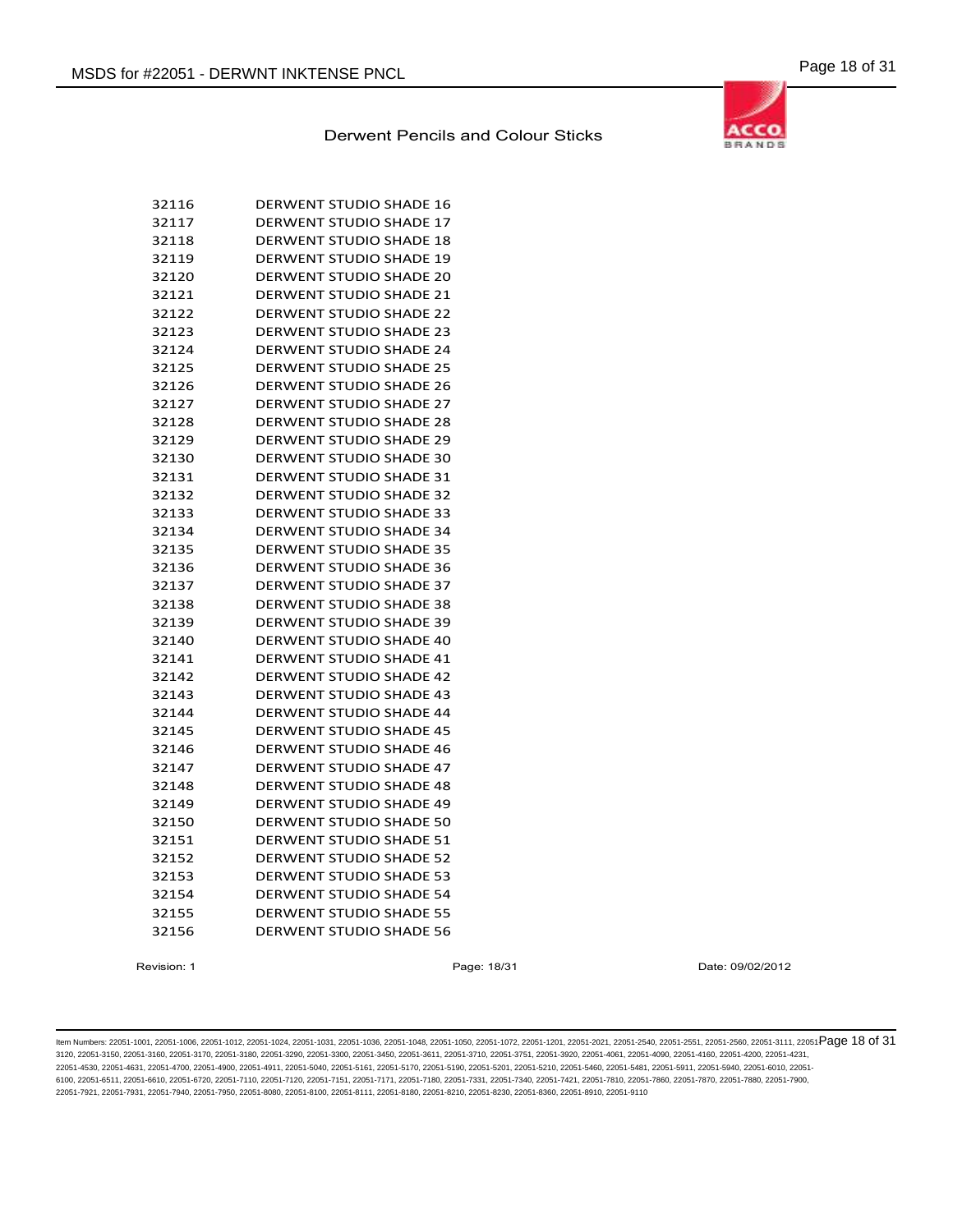

| 32157 | DERWENT STUDIO SHADE 57          |
|-------|----------------------------------|
| 32158 | <b>DERWENT STUDIO SHADE 58</b>   |
| 32159 | <b>DERWENT STUDIO SHADE 59</b>   |
| 32160 | <b>DERWENT STUDIO SHADE 60</b>   |
| 32161 | DERWENT STUDIO SHADE 61          |
| 32162 | <b>DERWENT STUDIO SHADE 62</b>   |
| 32163 | <b>DERWENT STUDIO SHADE 63</b>   |
| 32164 | <b>DERWENT STUDIO SHADE 64</b>   |
| 32165 | <b>DERWENT STUDIO SHADE 65</b>   |
| 32166 | <b>DERWENT STUDIO SHADE 66</b>   |
| 32167 | <b>DERWENT STUDIO SHADE 67</b>   |
| 32168 | <b>DERWENT STUDIO SHADE 68</b>   |
| 32169 | <b>DERWENT STUDIO SHADE 69</b>   |
| 32170 | <b>DERWENT STUDIO SHADE 70</b>   |
| 32171 | DERWENT STUDIO SHADE 71          |
| 32172 | <b>DERWENT STUDIO SHADE 72</b>   |
| 32196 | STUDIO TIN (12)                  |
| 32197 | STUDIO TIN (24)                  |
| 32198 | STUDIO TIN (36)                  |
| 32199 | STUDIO WOODEN BOX (72)           |
| 32201 | STUDIO TIN (72)                  |
| 32801 | DWT WATERCOLOUR PENCIL 01        |
| 32802 | DWT.WATERCOLOUR PENCIL 02        |
| 32803 | <b>DWT WATERCOLOUR PENCIL 03</b> |
| 32804 | DWT.WATERCOLOUR PENCIL 04        |
| 32805 | DWT.WATERCOLOUR PENCIL 05        |
| 32806 | <b>DWT WATERCOLOUR PENCIL 06</b> |
| 32807 | DWT.WATERCOLOUR PENCIL 07        |
| 32808 | <b>DWT WATERCOLOUR PENCIL 08</b> |
| 32809 | DWT.WATERCOLOUR PENCIL 09        |
| 32810 | <b>DWT WATERCOLOUR PENCIL 10</b> |
| 32811 | <b>DWT.WATERCOLOUR PENCIL 11</b> |
| 32812 | <b>DWT WATERCOLOUR PENCIL 12</b> |
| 32813 | <b>DWT.WATERCOLOUR PENCIL 13</b> |
| 32814 | <b>DWT WATERCOLOUR PENCIL 14</b> |
| 32815 | DWT.WATERCOLOUR PENCIL 15        |
| 32816 | DWT.WATERCOLOUR PENCIL 16        |
| 32817 | <b>DWT WATERCOLOUR PENCIL 17</b> |
| 32818 | <b>DWT WATERCOLOUR PENCIL 18</b> |
| 32819 | <b>DWT WATERCOLOUR PENCIL 19</b> |
| 32820 | DWT.WATERCOLOUR PENCIL 20        |

Revision: 1 Page: 19/31 Date: 09/02/2012

ltem Numbers: 22051-1001, 22051-1006, 22051-1012, 22051-1024, 22051-1031, 22051-1036, 22051-1048, 22051-1050, 22051-1050, 22051-1201, 22051-2001, 22051-2051, 22051-2551, 22051-2560, 22051-3111, 22051-850 Page 19 of 31 3120, 22051-3150, 22051-3160, 22051-3170, 22051-3180, 22051-3290, 22051-3300, 22051-3450, 22051-3611, 22051-3710, 22051-3751, 22051-3920, 22051-4061, 22051-4090, 22051-4160, 22051-4200, 22051-4231, 22051-4530, 22051-4631, 22051-4700, 22051-4900, 22051-4911, 22051-5040, 22051-5161, 22051-5170, 22051-5190, 22051-5201, 22051-5210, 22051-5460, 22051-5481, 22051-5911, 22051-5940, 22051-6010, 22051- 6100, 22051-6511, 22051-6610, 22051-6720, 22051-7110, 22051-7120, 22051-7151, 22051-7171, 22051-7180, 22051-7331, 22051-7340, 22051-7421, 22051-7810, 22051-7860, 22051-7870, 22051-7880, 22051-7900, 22051-7921, 22051-7931, 22051-7940, 22051-7950, 22051-8080, 22051-8100, 22051-8111, 22051-8180, 22051-8210, 22051-8230, 22051-8360, 22051-8910, 22051-9110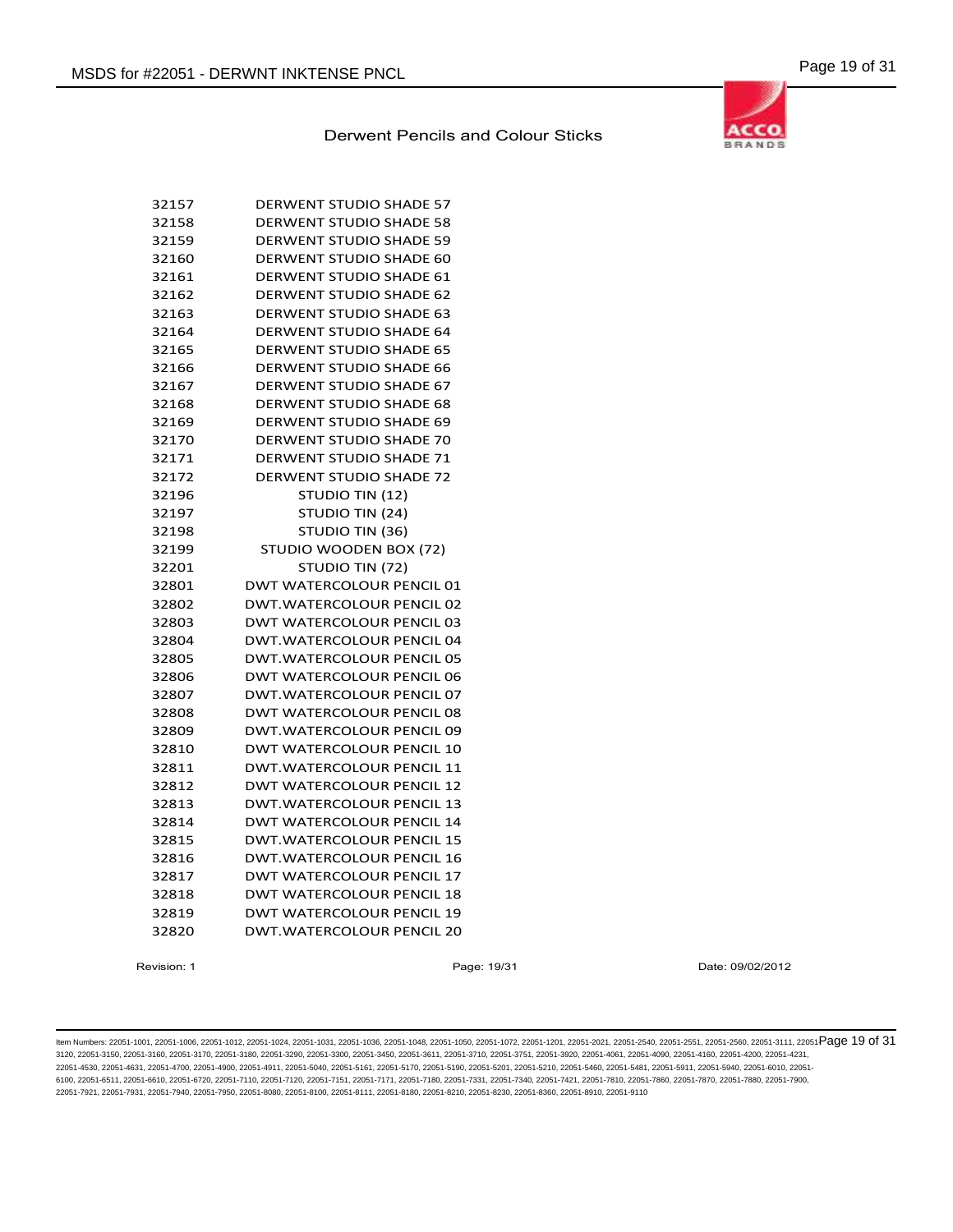# **ACCO BRANDS**

# Derwent Pencils and Colour Sticks

| 32821 | DWT.WATERCOLOUR PENCIL 21        |
|-------|----------------------------------|
| 32822 | DWT WATERCOLOUR PENCIL 22        |
| 32823 | DWT WATERCOLOUR PENCIL 23        |
| 32824 | DWT.WATERCOLOUR PENCIL 24        |
| 32825 | DWT WATERCOLOUR PENCIL 25        |
| 32826 | <b>DWT WATERCOLOUR PENCIL 26</b> |
| 32827 | <b>DWT.WATERCOLOUR PENCIL 27</b> |
| 32828 | DWT WATERCOLOUR PENCIL 28        |
| 32829 | DWT WATERCOLOUR PENCIL 29        |
| 32830 | DWT.WATERCOLOUR PENCIL 30        |
| 32831 | DWT.WATERCOLOUR PENCIL 31        |
| 32832 | DWT WATERCOLOUR PENCIL 32        |
| 32833 | DWT WATERCOLOUR PENCIL 33        |
| 32834 | DWT.WATERCOLOUR PENCIL 34        |
| 32835 | DWT WATERCOLOUR PENCIL 35        |
| 32836 | <b>DWT WATERCOLOUR PENCIL 36</b> |
| 32837 | DWT.WATERCOLOUR PENCIL 37        |
| 32838 | DWT WATERCOLOUR PENCIL 38        |
| 32839 | DWT WATERCOLOUR PENCIL 39        |
| 32840 | DWT.WATERCOLOUR PENCIL 40        |
| 32841 | DWT WATERCOLOUR PENCIL 41        |
| 32842 | DWT.WATERCOLOUR PENCIL 42        |
| 32843 | DWT WATERCOLOUR PENCIL 43        |
| 32844 | DWT.WATERCOLOUR PENCIL 44        |
| 32845 | DWT WATERCOLOUR PENCIL 45        |
| 32846 | DWT WATERCOLOUR PENCIL 46        |
| 32847 | DWT.WATERCOLOUR PENCIL 47        |
| 32848 | DWT WATERCOLOUR PENCIL 48        |
| 32849 | DWT.WATERCOLOUR PENCIL 49        |
| 32850 | DWT WATERCOLOUR PENCIL 50        |
| 32851 | DWT WATERCOLOUR PENCIL 51        |
| 32852 | DWT WATERCOLOUR PENCIL 52        |
| 32853 | DWT WATERCOLOUR PENCIL 53        |
| 32854 | DWT WATERCOLOUR PENCIL 54        |
| 32855 | DWT WATERCOLOUR PENCIL 55        |
| 32856 | DWT.WATERCOLOUR PENCIL 56        |
| 32857 | DWT.WATERCOLOUR PENCIL 57        |
| 32858 | DWT.WATERCOLOUR PENCIL 58        |
| 32859 | DWT WATERCOLOUR PENCIL 59        |
| 32860 | DWT.WATERCOLOUR PENCIL 60        |
| 32861 | DWT WATERCOLOUR PENCIL 61        |

Revision: 1 Page: 20/31 Date: 09/02/2012

ltem Numbers: 22051-1001, 22051-1006, 22051-1012, 22051-1024, 22051-1031, 22051-1036, 22051-1048, 22051-1050, 22051-1050, 22051-1201, 22051-2001, 22051-2051, 22051-2550, 22051-3560, 22051-3111, 22051-Page 20 of 31 3120, 22051-3150, 22051-3160, 22051-3170, 22051-3180, 22051-3290, 22051-3300, 22051-3450, 22051-3611, 22051-3710, 22051-3751, 22051-3920, 22051-4061, 22051-4090, 22051-4160, 22051-4200, 22051-4231, 22051-4530, 22051-4631, 22051-4700, 22051-4900, 22051-4911, 22051-5040, 22051-5161, 22051-5170, 22051-5190, 22051-5201, 22051-5210, 22051-5460, 22051-5481, 22051-5911, 22051-5940, 22051-6010, 22051- 6100, 22051-6511, 22051-6610, 22051-6720, 22051-7110, 22051-7120, 22051-7151, 22051-7171, 22051-7180, 22051-7331, 22051-7340, 22051-7421, 22051-7810, 22051-7860, 22051-7870, 22051-7880, 22051-7900, 22051-7921, 22051-7931, 22051-7940, 22051-7950, 22051-8080, 22051-8100, 22051-8111, 22051-8180, 22051-8210, 22051-8230, 22051-8360, 22051-8910, 22051-9110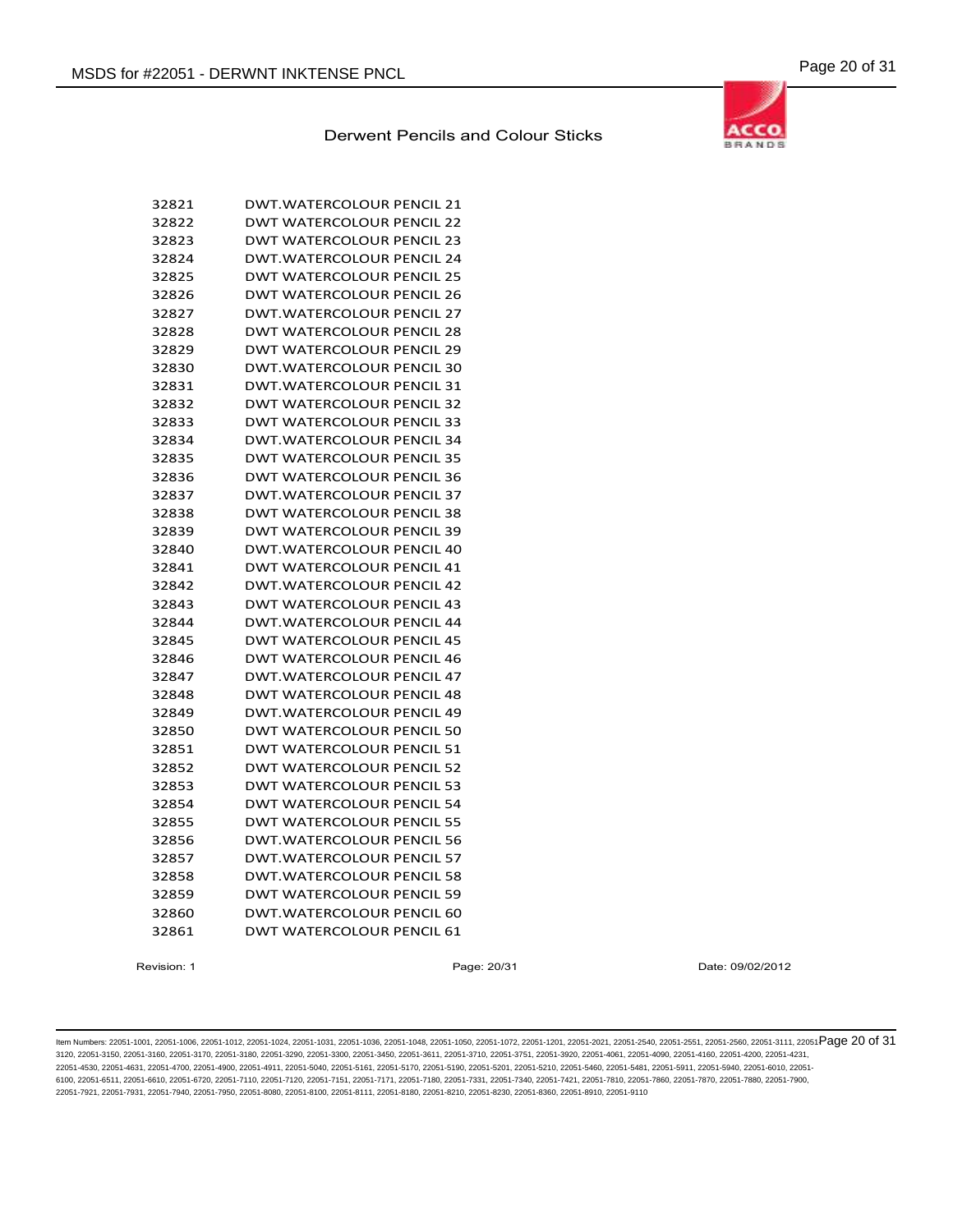

| 32862 | <b>DWT WATERCOLOUR PENCIL 62</b>      |
|-------|---------------------------------------|
| 32863 | <b>DWT.WATERCOLOUR PENCIL 63</b>      |
| 32864 | <b>DWT WATERCOLOUR PENCIL 64</b>      |
| 32865 | DWT.WATERCOLOUR PENCIL 65             |
| 32866 | <b>DWT.WATERCOLOUR PENCIL 66</b>      |
| 32867 | <b>DWT WATERCOLOUR PENCIL 67</b>      |
| 32868 | DWT WATERCOLOUR PENCIL 68             |
| 32869 | <b>DWT WATERCOLOUR PENCIL 69</b>      |
| 32870 | <b>DWT WATERCOLOUR PENCIL 70</b>      |
| 32871 | DWT.WATERCOLOUR PENCIL 71             |
| 32872 | <b>DWT WATERCOLOUR PENCIL 72</b>      |
| 32881 | <b>WATERCOLOUR TIN (12)</b>           |
| 32883 | <b>WATERCOLOUR TIN (24)</b>           |
| 32885 | <b>WATERCOLOUR TIN (36)</b>           |
| 32889 | <b>WATERCOLOUR (72) TIN</b>           |
| 32891 | WATERCOLOUR (72) WOODEN BOX           |
| 32991 | PASTEL PENCIL (12) TIN                |
| 32992 | PASTEL PENCIL (24) TIN                |
| 32996 | PASTEL PENCIL (72) TIN                |
| 33254 | LAKELAND PAINTING (12) WALLET         |
| 33255 | LAKELAND PAINTING (24) WALLET         |
| 33301 | L/L COLOURING PENCIL 01 RED (1        |
| 33302 | L/L COLOURING PENCIL 02 BLU (1        |
| 33303 | L/L COLOURING PENCIL 03 LBLU          |
| 33304 | L/L COLOURING PENCIL 04 GRN (1        |
| 33305 | L/L COLOURING PENCIL 05 LGRN          |
| 33306 | L/L COLOURING PENCIL 06YEL (1         |
| 33307 | L/L COLOURING PENCIL 07 ORG (1        |
| 33308 | L/L COLOURING PENCIL 08 BRN (1        |
| 33309 | L/L COLOURING PENCIL 09 LBRN          |
| 33310 | L/L COLOURING PENCIL 10 PUR (1        |
| 33312 | L/L COLOURING PENCIL 12 BLK (1        |
| 33317 | L/L COLOURING PENCIL 17 PNK (1        |
| 33326 | LAKELAND JUMBO COL (12) WALLET        |
| 33328 | LAKELAND JUMBO COL (144) CLASS        |
| 33329 | LAKELAND COLOURING (360) CLASS        |
| 33356 | LAKELAND COLOURING (12) WALLET        |
| 34122 | <b>CUMBERLAND GRH RT PENCIL HB</b>    |
| 34124 | <b>CUMBERLAND GRAPHITE WALLET(12)</b> |
| 34128 | <b>CUMBERLAND GRAPHITE PENCIL 6B</b>  |
| 34130 | <b>CUMBERLAND GRAPHITE PENCIL 5B</b>  |

Revision: 1 Page: 21/31 Date: 09/02/2012

ltem Numbers: 22051-1001, 22051-1006, 22051-1012, 22051-1024, 22051-1031, 22051-1036, 22051-1048, 22051-1050, 22051-1050, 22051-1201, 22051-2001, 22051-2560, 22051-2560, 22051-3111, 22051-3111, 22051-2580, 22051-3111, 2205 3120, 22051-3150, 22051-3160, 22051-3170, 22051-3180, 22051-3290, 22051-3300, 22051-3450, 22051-3611, 22051-3710, 22051-3751, 22051-3920, 22051-4061, 22051-4090, 22051-4160, 22051-4200, 22051-4231, 22051-4530, 22051-4631, 22051-4700, 22051-4900, 22051-4911, 22051-5040, 22051-5161, 22051-5170, 22051-5190, 22051-5201, 22051-5210, 22051-5460, 22051-5481, 22051-5911, 22051-5940, 22051-6010, 22051- 6100, 22051-6511, 22051-6610, 22051-6720, 22051-7110, 22051-7120, 22051-7151, 22051-7171, 22051-7180, 22051-7331, 22051-7340, 22051-7421, 22051-7810, 22051-7860, 22051-7870, 22051-7880, 22051-7900, 22051-7921, 22051-7931, 22051-7940, 22051-7950, 22051-8080, 22051-8100, 22051-8111, 22051-8180, 22051-8210, 22051-8230, 22051-8360, 22051-8910, 22051-9110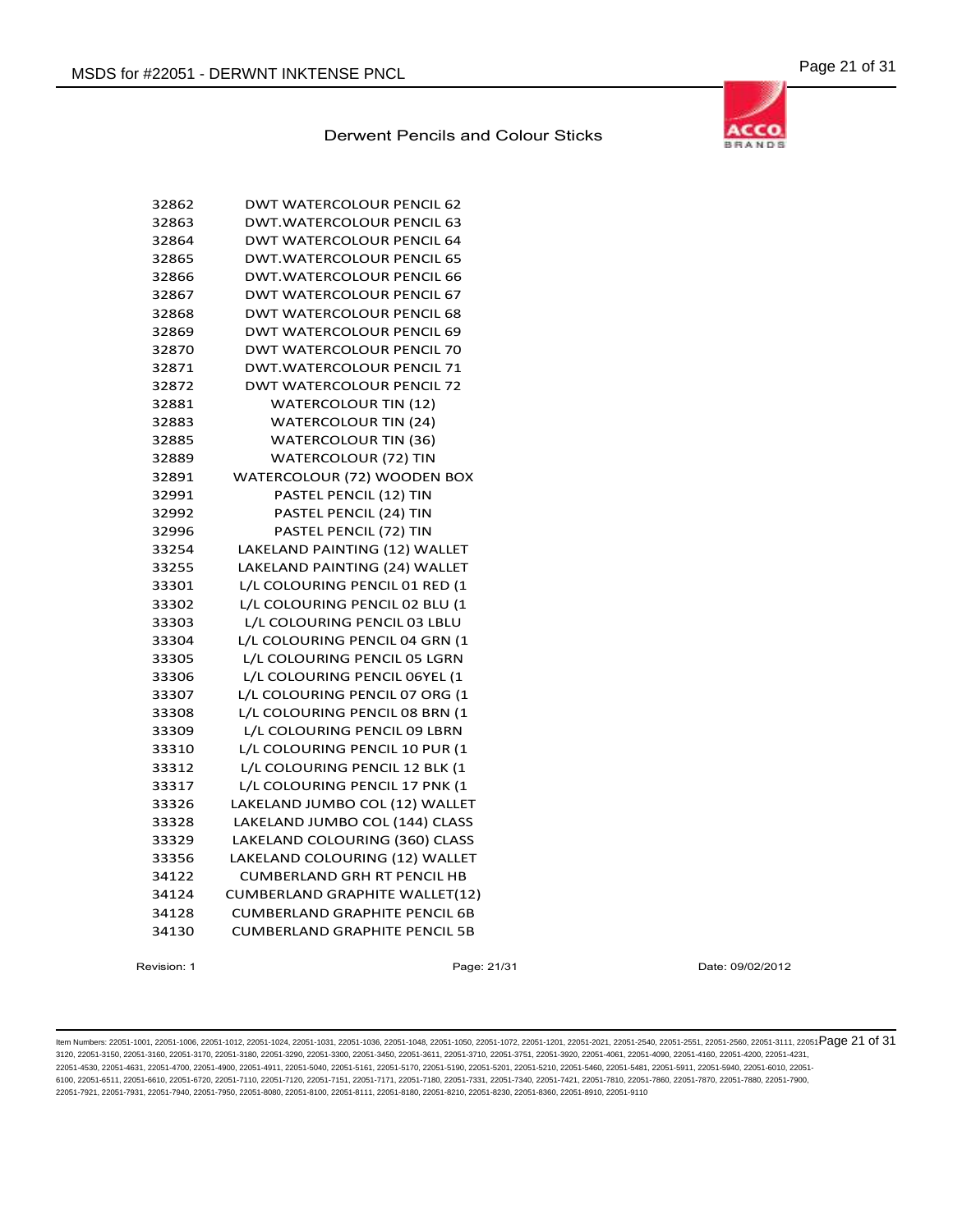| è | ND |
|---|----|

| 34132 | <b>CUMBERLAND GRAPHITE PENCIL 4B</b> |
|-------|--------------------------------------|
| 34134 | CUMBERLAND GRAPHITE PENCIL 3B        |
| 34136 | CUMBERLAND GRAPHITE PENCIL 2B        |
| 34138 | <b>CUMBERLAND GRAPHITE PENCIL B</b>  |
| 34140 | <b>CUMBERLAND GRAPHITE PENCIL HB</b> |
| 34142 | <b>CUMBERLAND GRAPHITE PENCIL F</b>  |
| 34144 | <b>CUMBERLAND GRAPHITE PENCIL H</b>  |
| 34146 | <b>CUMBERLAND GRAPHITE PENCIL 2H</b> |
| 34148 | <b>CUMBERLAND GRAPHITE PENCIL 3H</b> |
| 34150 | <b>CUMBERLAND GRAPHITE PENCIL 4H</b> |
| 34161 | <b>DERWENT GRAPHIC PENCIL 9B</b>     |
| 34162 | DERWENT GRAPHIC PENCIL 8B            |
| 34163 | DERWENT GRAPHIC PENCIL 7B            |
| 34166 | <b>DERWENT GRAPHIC PENCIL-6B</b>     |
| 34168 | <b>DERWENT GRAPHIC PENCIL-5B</b>     |
| 34170 | <b>DERWENT GRAPHIC PENCIL-4B</b>     |
| 34172 | <b>DERWENT GRAPHIC PENCIL-3B</b>     |
| 34174 | <b>DERWENT GRAPHIC PENCIL-2B</b>     |
| 34176 | DERWENT GRAPHIC PENCIL- B            |
| 34178 | DERWENT GRAPHIC PENCIL-HB            |
| 34180 | <b>DERWENT GRAPHIC PENCIL- F</b>     |
| 34182 | DERWENT GRAPHIC PENCIL- H            |
| 34184 | <b>DERWENT GRAPHIC PENCIL-2H</b>     |
| 34186 | <b>DERWENT GRAPHIC PENCIL-3H</b>     |
| 34188 | <b>DERWENT GRAPHIC PENCIL-4H</b>     |
| 34190 | <b>DERWENT GRAPHIC PENCIL-5H</b>     |
| 34192 | DERWENT GRAPHIC PENCIL-6H            |
| 34194 | <b>DERWENT GRAPHIC PENCIL-7H</b>     |
| 34196 | <b>DERWENT GRAPHIC PENCIL-8H</b>     |
| 34198 | <b>DERWENT GRAPHIC PENCIL-9H</b>     |
| 34202 | GRAPHIC (24) TIN                     |
| 34213 | <b>GRAPHIC HARD (12) TIN</b>         |
| 34214 | <b>GRAPHIC MEDIUM (12) TIN</b>       |
| 34215 | <b>GRAPHIC SOFT (12) TIN</b>         |
| 34251 | REXEL OFFICE PENCIL HB               |
| 34252 | OFFICE PENCIL RUBBER TIP             |
| 34253 | REXEL OFFICE PENCIL HB BOX           |
| 34264 | OFFICE PENCIL HB RT                  |
| 34301 | W/SOL GRAPHITONE 2B REFILL           |
| 34302 | W/SOL GRAPHITONE 4B REFILL           |
| 34303 | W/SOL GRAPHITONE 8B REFILL           |
|       |                                      |

Revision: 1 Page: 22/31 Date: 09/02/2012

ltem Numbers: 22051-1001, 22051-1006, 22051-1012, 22051-1024, 22051-1031, 22051-1036, 22051-1048, 22051-1050, 22051-1050, 22051-1201, 22051-2001, 22051-2051, 22051-2550, 22051-3560, 22051-3111, 22051-Page 22 of 31 3120, 22051-3150, 22051-3160, 22051-3170, 22051-3180, 22051-3290, 22051-3300, 22051-3450, 22051-3611, 22051-3710, 22051-3751, 22051-3920, 22051-4061, 22051-4090, 22051-4160, 22051-4200, 22051-4231, 22051-4530, 22051-4631, 22051-4700, 22051-4900, 22051-4911, 22051-5040, 22051-5161, 22051-5170, 22051-5190, 22051-5201, 22051-5210, 22051-5460, 22051-5481, 22051-5911, 22051-5940, 22051-6010, 22051- 6100, 22051-6511, 22051-6610, 22051-6720, 22051-7110, 22051-7120, 22051-7151, 22051-7171, 22051-7180, 22051-7331, 22051-7340, 22051-7421, 22051-7810, 22051-7860, 22051-7870, 22051-7880, 22051-7900, 22051-7921, 22051-7931, 22051-7940, 22051-7950, 22051-8080, 22051-8100, 22051-8111, 22051-8180, 22051-8210, 22051-8230, 22051-8360, 22051-8910, 22051-9110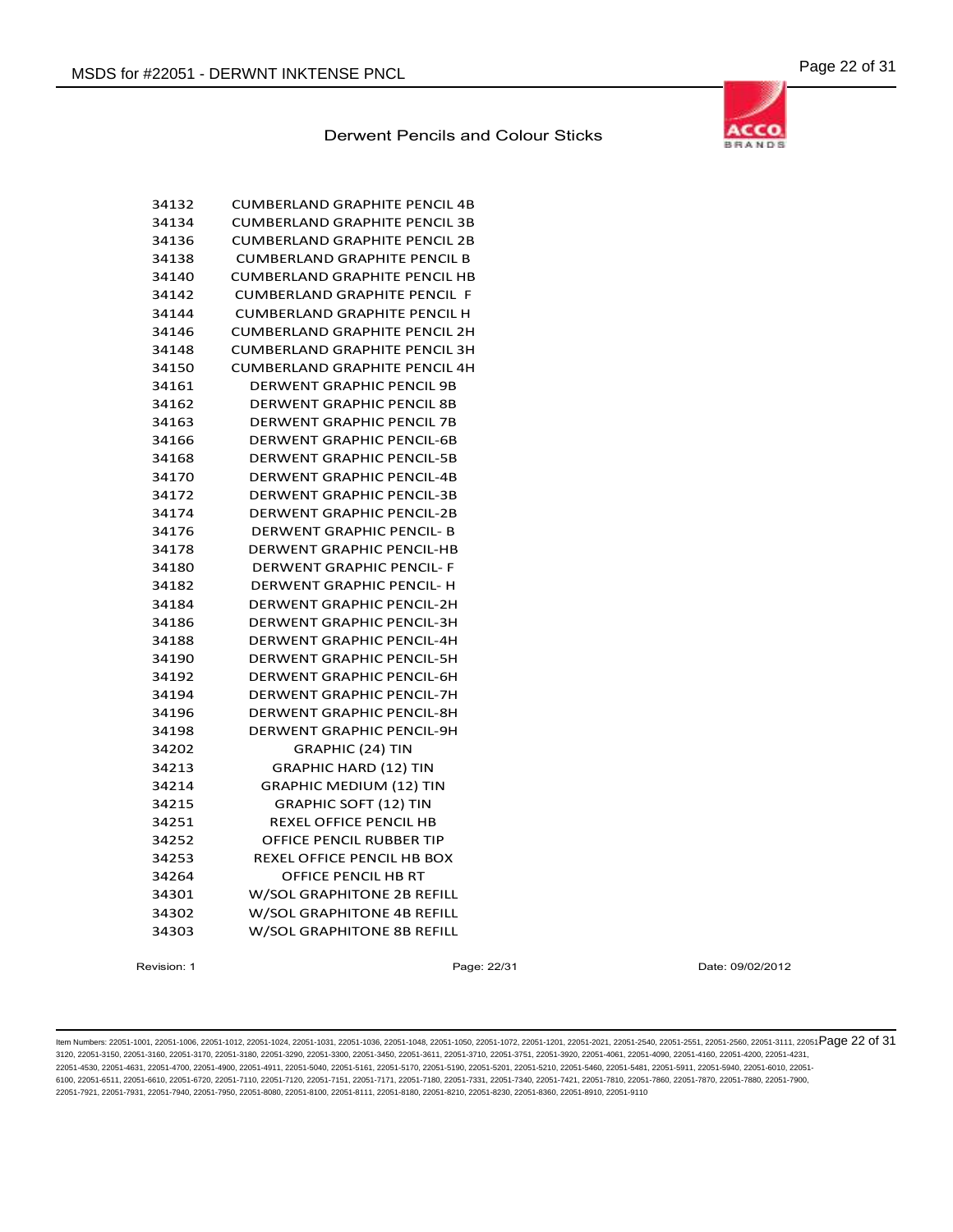

| 34304 | <b>WATERSOL GRAPHITONE (4)BLISTER</b> |
|-------|---------------------------------------|
| 34305 | SKETCHING COLLECTION (12) TIN         |
| 34306 | SKETCHING COLLECTION (24) TIN         |
| 34307 | SKETCHING COLLECTION (38) TIN         |
| 34308 | <b>GRAPHITONE DISPLAY PACK</b>        |
| 34320 | <b>BLACKEDGE PENCIL 218 SOFT</b>      |
| 34322 | <b>BLACKEDGE PENCIL 218 MED</b>       |
| 34324 | <b>BLACKEDGE PENCIL 218 HARD</b>      |
| 34326 | <b>BLACKEDGE PENCIL 218 AST</b>       |
| 34328 | <b>BLACKEDGE PENCIL 218 SOFT</b>      |
| 34330 | <b>BLACKEDGE PENCIL 218 MED</b>       |
| 34332 | <b>BLACKEDGE PENCIL 218 HARD</b>      |
| 34341 | DERWENT SKETCHING WSOL HB             |
| 34342 | DERWENT SKETCHING WSOL 4B             |
| 34343 | DERWENT SKETCHING WSOL 8B             |
| 34344 | DERWENT SKETCHING WSOL AST (72        |
| 34345 | DERWENT SKETCHING TUB AST (72         |
| 34350 | DWT DRAWING PENCIL TUB AST (72        |
| 34357 | DERWENT SKETCHING HB ROUND            |
| 34358 | DERWENT SKETCHING 2B ROUND            |
| 34359 | DERWENT SKETCHING 4B ROUND            |
| 34386 | DWT DRG PENCIL RND BRN OCH            |
| 34387 | DWT DRG PENCIL RND VEN RED            |
| 34388 | <b>DWT DRG PENCIL RND TERR</b>        |
| 34389 | DWT DRG PENCIL RND CHC                |
| 34391 | <b>DWT DRG PENCIL RND IVY BLK</b>     |
| 34392 | DWT DRG PENCIL RND CHS WHT            |
| 35985 | NATURAL GRAPHITE (6) BLISTER          |
| 35986 | NATURAL GRAPHITE RFL SOFT             |
| 35987 | NATURAL GRAPHITE RFL MED              |
| 35988 | NATURAL GRAPHITE RFL HARD             |
| 35996 | COMPRESSED CHARCOAL (6) BLISTER       |
| 35997 | COMP CHARCOAL REFILL LIGHT            |
| 35998 | <b>COMP CHARCOAL REFILL MED</b>       |
| 35999 | <b>COMP CHARCOAL REFILL DARK</b>      |
| 36001 | PASTELS GREY (6) BLISTER              |
| 36002 | PASTELS BROWN (6) BLISTER             |
| 36003 | PASTELS (12) TIN                      |
| 36004 | PASTELS (24) TIN                      |
| 36005 | PASTELS (36) TIN                      |
| 36300 | DWT CHARCOAL PENCIL TUB (72)          |
|       |                                       |

Revision: 1 Page: 23/31 Date: 09/02/2012

ltem Numbers: 22051-1001, 22051-1006, 22051-1012, 22051-1024, 22051-1031, 22051-1036, 22051-1048, 22051-1050, 22051-1050, 22051-1201, 22051-2001, 22051-2051, 22051-2550, 22051-3560, 22051-3111, 22051-Page 23 of 31 3120, 22051-3150, 22051-3160, 22051-3170, 22051-3180, 22051-3290, 22051-3300, 22051-3450, 22051-3611, 22051-3710, 22051-3751, 22051-3920, 22051-4061, 22051-4090, 22051-4160, 22051-4200, 22051-4231, 22051-4530, 22051-4631, 22051-4700, 22051-4900, 22051-4911, 22051-5040, 22051-5161, 22051-5170, 22051-5190, 22051-5201, 22051-5210, 22051-5460, 22051-5481, 22051-5911, 22051-5940, 22051-6010, 22051- 6100, 22051-6511, 22051-6610, 22051-6720, 22051-7110, 22051-7120, 22051-7151, 22051-7171, 22051-7180, 22051-7331, 22051-7340, 22051-7421, 22051-7810, 22051-7860, 22051-7870, 22051-7880, 22051-7900, 22051-7921, 22051-7931, 22051-7940, 22051-7950, 22051-8080, 22051-8100, 22051-8111, 22051-8180, 22051-8210, 22051-8230, 22051-8360, 22051-8910, 22051-9110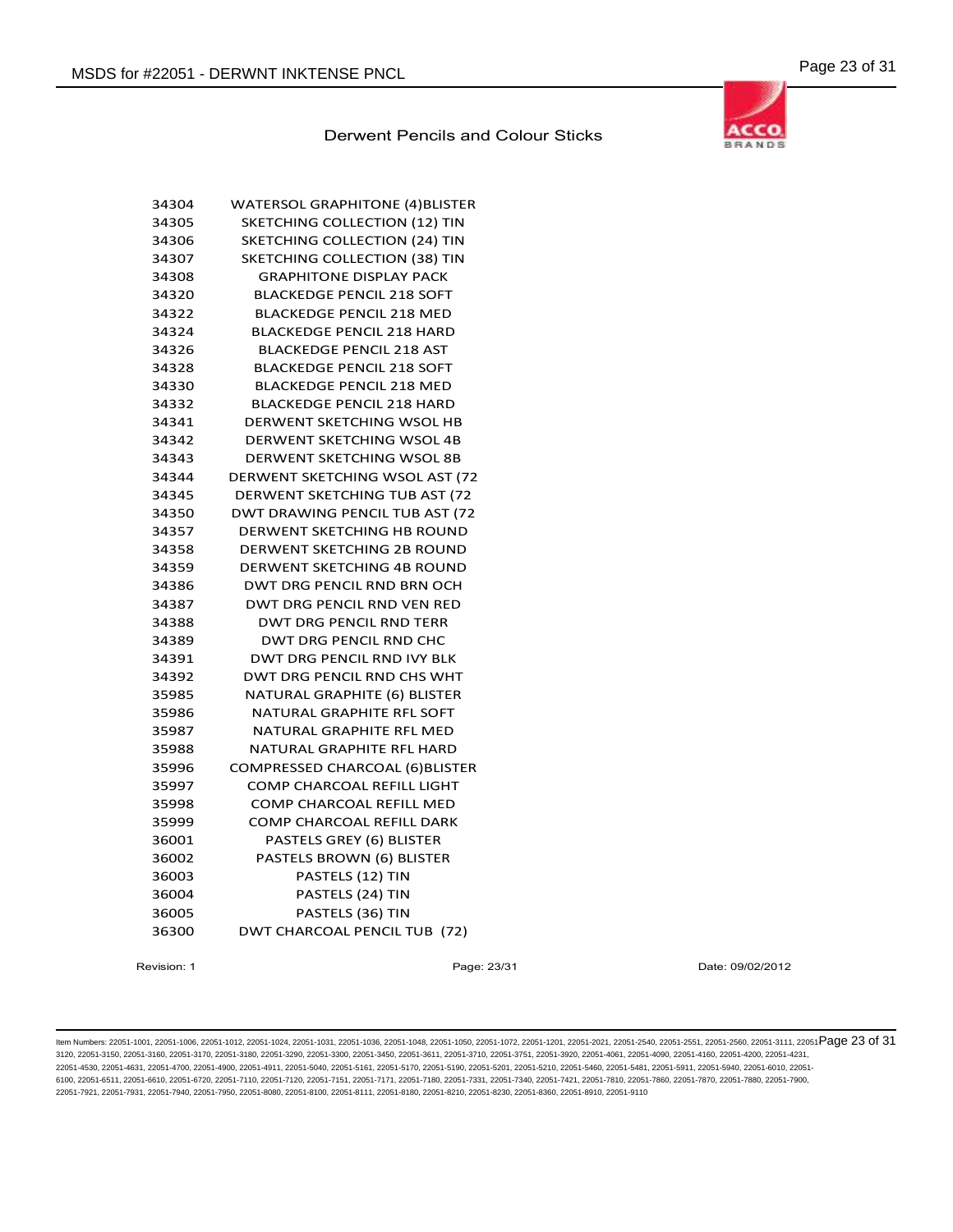

| 36301   | <b>DWT CHARCOAL PENCIL LIGHT</b>     |
|---------|--------------------------------------|
| 36302   | <b>DWT CHARCOAL PENCIL MEDIUM</b>    |
| 36303   | <b>DWT CHARCOAL PENCIL DARK</b>      |
| 39000   | <b>CHARCOAL PENCIL (4) BLISTER</b>   |
| 39003   | <b>SKETCHING (4) BLISTER</b>         |
| 39004   | <b>GRAPHIC MEDIUM (4) BLISTER</b>    |
| 39005   | <b>GRAPHIC SOFT (4) BLISTER</b>      |
| 39007   | <b>STUDIO (6) BLISTER</b>            |
| 39008   | <b>WATERCOLOUR (6) BLISTER</b>       |
| 39009   | PASTEL PENCIL (6) BLISTER            |
| 90109   | 120 ARTISTS STOCK PK (2X6x120)       |
| 90649   | 36 PASTEL STOCK PACK (6x36)          |
| 94734   | STUDIO 72 x6x2 Stock Pack            |
| 2300023 | REPLACEMENT ERASERS (30)             |
| 2300037 | DERWENT ONYX PENCIL MEDIUM           |
| 2300038 | <b>DERWENT ONYX PENCILS DARK</b>     |
| 2300039 | <b>DERWENT ONYX BLISTER</b>          |
| 2300040 | <b>DERWENT ONYX TUB</b>              |
| 2300060 | Sketch & Draw 72 stock pack          |
| 2300086 | <b>ACADEMY SKETCHING 6 CARTON</b>    |
| 2300087 | <b>ACADEMY SKETCHING 12 CARTON</b>   |
| 2300088 | <b>ACADEMY PENCIL COL 12 CARTON</b>  |
| 2300089 | <b>ACADEMY PENCIL COL 24 CARTON</b>  |
| 2300090 | <b>ACADEMY PENCIL WCOL 12 CARTON</b> |
| 2300091 | <b>ACADEMY PENCIL WCOL 24 CARTON</b> |
| 2300145 | Academy Learn to Draw Building       |
| 2300146 | Academy Learn to Draw Dog            |
| 2300147 | <b>ACADEMY WOODEN GIFT BOX</b>       |
| 2300148 | ACADEMY WATERCOLOUR WRAP SET         |
| 2300149 | ACADEMY WATERCOLOUR ART CLASS        |
| 2300150 | DERWENT MASTER CHIBI MANGA           |
| 2300151 | <b>INKTENSE (48) WOODEN BOX</b>      |
| 2300152 | WATERCOLOUR WOODEN BOX(24)           |
| 2300153 | DERWENT COLOURSOFT(24) WDN BX        |
| 2300154 | SKETCH/DRAW (24) WOODEN BOX          |
| 2300155 | PASTEL PENCIL WOODEN BOX (24)        |
| 2300162 | DERWENT SILK PAINTING SET            |
| 2300164 | <b>36 CTN COLOURSOFT AND DRAWING</b> |
| 2300166 | PSTL & CHARCOAL PNCL TIN (36)        |
| 2300179 | WATERCOLOUR STOCK PACK 72 x 6        |
| 2300216 | Derwent Master Steampunk             |
|         |                                      |

Revision: 1 Page: 24/31 Date: 09/02/2012

ltem Numbers: 22051-1001, 22051-1006, 22051-1012, 22051-1024, 22051-1031, 22051-1036, 22051-1048, 22051-1050, 22051-1050, 22051-1201, 22051-2001, 22051-2051, 22051-2551, 22051-2560, 22051-3111, 22051-Page 24 of 31 3120, 22051-3150, 22051-3160, 22051-3170, 22051-3180, 22051-3290, 22051-3300, 22051-3450, 22051-3611, 22051-3710, 22051-3751, 22051-3920, 22051-4061, 22051-4090, 22051-4160, 22051-4200, 22051-4231, 22051-4530, 22051-4631, 22051-4700, 22051-4900, 22051-4911, 22051-5040, 22051-5161, 22051-5170, 22051-5190, 22051-5201, 22051-5210, 22051-5460, 22051-5481, 22051-5911, 22051-5940, 22051-6010, 22051- 6100, 22051-6511, 22051-6610, 22051-6720, 22051-7110, 22051-7120, 22051-7151, 22051-7171, 22051-7180, 22051-7331, 22051-7340, 22051-7421, 22051-7810, 22051-7860, 22051-7870, 22051-7880, 22051-7900, 22051-7921, 22051-7931, 22051-7940, 22051-7950, 22051-8080, 22051-8100, 22051-8111, 22051-8180, 22051-8210, 22051-8230, 22051-8360, 22051-8910, 22051-9110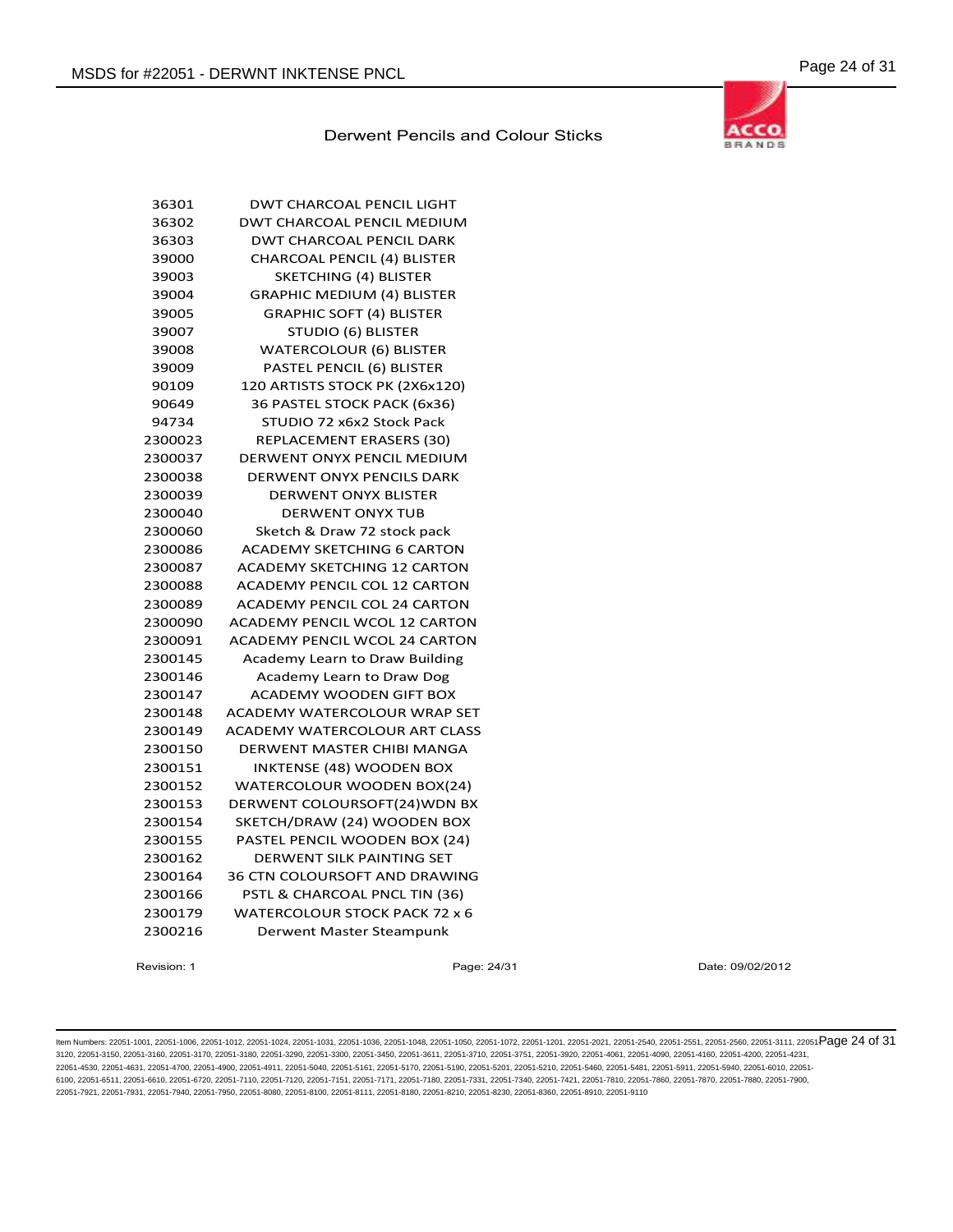

| 2300217 | DERWENT COLOURSOFT SKINTONES         |
|---------|--------------------------------------|
| 2300218 | <b>DERWENT SKETCHING WALLET</b>      |
| 2300220 | MUSEUM KIT - ELEPHANT                |
| 2300221 | MUSEUM COLOURSOFT KIT - PARROT       |
| 2300225 | <b>ACADEMY COLOUR PENCILS 36 TIN</b> |
| 2300226 | <b>ACADEMY W/COL PENCIL 36 TIN</b>   |
| 2300227 | PRINCIPLES OF SKETCHING              |
| 2300228 | PRINCIPLES OF COLOURING              |
| 2300229 | <b>ACADEMY PRINCIPLES OF W/COL</b>   |
| 2300230 | PASTEL PENCIL VANILLA                |
| 2300341 | Pastel Pencil Stk Pk 2x6x72          |
| 2300340 | Pastel Pencil Stk Pk 1x6x72          |
| 2300343 | PASTEL PENCIL 72 WOODEN BOX          |
| 2300355 | 72x12 P Pen&24 Blocks Sk pk          |
| 2300357 | 72x6 Pas Pen&24 Blocks Sk pk         |
| 2300303 | <b>PASTEL BLOCK VANILLA</b>          |
| 2300231 | PASTEL PENCIL ZINC YELLOW            |
| 2300232 | <b>PASTEL PENCIL PROCESS YELLOW</b>  |
| 2300233 | PASTEL PENCIL DEEP CADMIUM           |
| 2300234 | PASTEL PENCIL SAFFRON                |
| 2300235 | <b>PASTEL PENCIL DANDELION</b>       |
| 2300236 | PASTEL PENCIL NAPLES YELLOW          |
| 2300237 | <b>PASTEL PENCIL MARIGOLD</b>        |
| 2300238 | PASTEL PENCIL BURNT ORANGE           |
| 2300239 | PASTEL PENCIL SPECTRUM ORANGE        |
| 2300240 | <b>PASTEL PENCIL TANGERINE</b>       |
| 2300241 | PASTEL PENCIL TOMATO                 |
| 2300242 | PASTEL PENCIL CADMIUM RED            |
| 2300243 | PASTEL PENCIL RASPBERRY              |
| 2300244 | <b>PASTEL PENCIL FLESH</b>           |
| 2300245 | <b>PASTEL PENCIL CRIMSON</b>         |
| 2300246 | <b>PASTEL PENCIL MAROON</b>          |
| 2300247 | PASTEL PENCIL PALE PINK              |
| 2300248 | <b>PASTEL PENCIL CORAL</b>           |
| 2300249 | <b>PASTEL PENCIL MAGENTA</b>         |
| 2300250 | PASTEL PENCIL DARK FUCHSIA           |
| 2300251 | <b>PASTEL PENCIL BURGUNDY</b>        |
| 2300252 | PASTEL PENCIL SOFT VIOLET            |
| 2300253 | <b>PASTEL PENCIL VIOLET OXIDE</b>    |
| 2300254 | <b>PASTEL PENCIL LAVENDER</b>        |
| 2300255 | PASTEL PENCIL VIOLET                 |
|         |                                      |

Revision: 1 **Page: 25/31** Page: 25/31 Date: 09/02/2012

ltem Numbers: 22051-1001, 22051-1006, 22051-1012, 22051-1024, 22051-1031, 22051-1036, 22051-1048, 22051-1050, 22051-1050, 22051-1201, 22051-2001, 22051-2051, 22051-2550, 22051-2560, 22051-3111, 22051-850, Page 25 of 31 3120, 22051-3150, 22051-3160, 22051-3170, 22051-3180, 22051-3290, 22051-3300, 22051-3450, 22051-3611, 22051-3710, 22051-3751, 22051-3920, 22051-4061, 22051-4090, 22051-4160, 22051-4200, 22051-4231, 22051-4530, 22051-4631, 22051-4700, 22051-4900, 22051-4911, 22051-5040, 22051-5161, 22051-5170, 22051-5190, 22051-5201, 22051-5210, 22051-5460, 22051-5481, 22051-5911, 22051-5940, 22051-6010, 22051- 6100, 22051-6511, 22051-6610, 22051-6720, 22051-7110, 22051-7120, 22051-7151, 22051-7171, 22051-7180, 22051-7331, 22051-7340, 22051-7421, 22051-7810, 22051-7860, 22051-7870, 22051-7880, 22051-7900, 22051-7921, 22051-7931, 22051-7940, 22051-7950, 22051-8080, 22051-8100, 22051-8111, 22051-8180, 22051-8210, 22051-8230, 22051-8360, 22051-8910, 22051-9110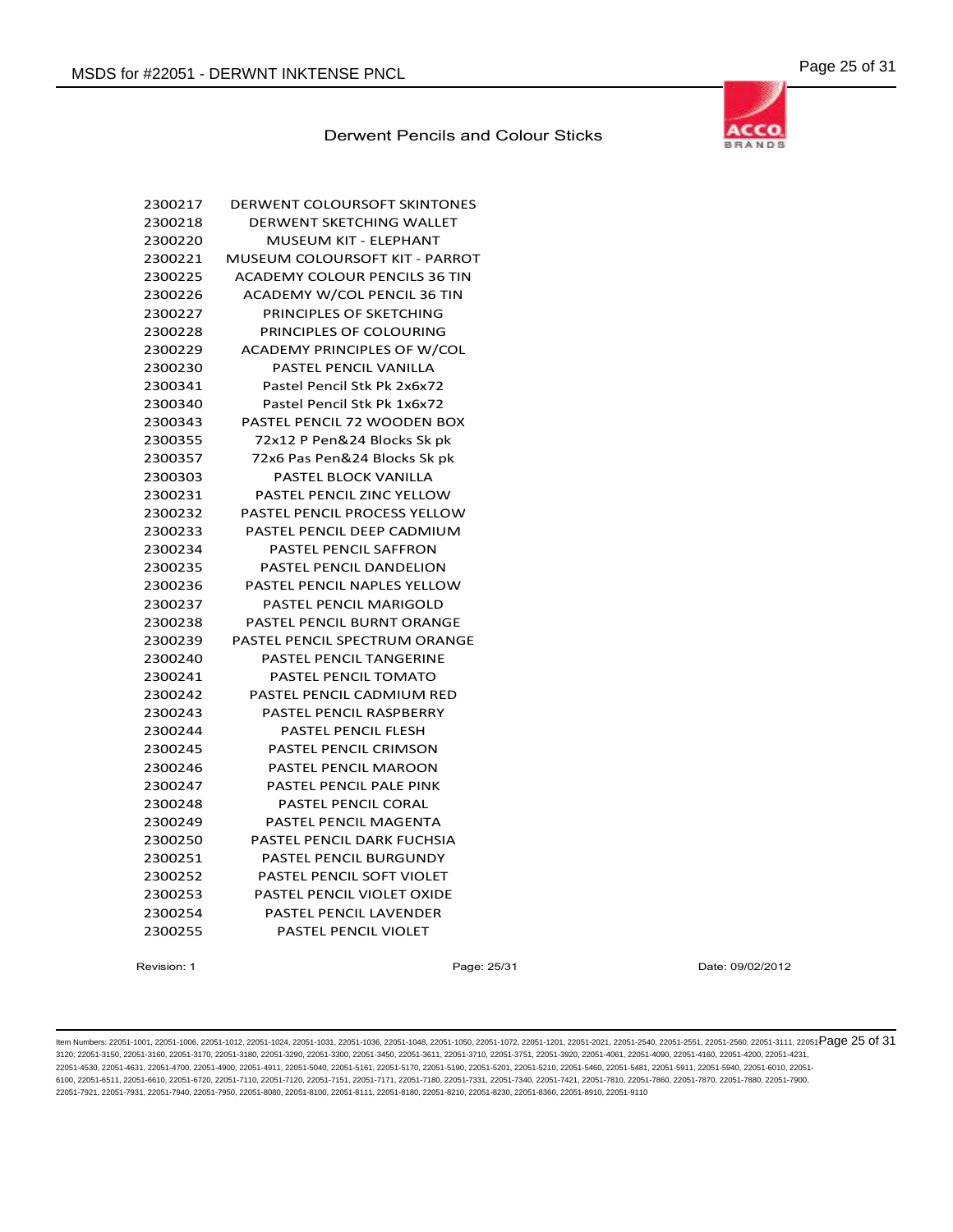

| 2300256 | PASTEL PENCIL RED VIOLET           |
|---------|------------------------------------|
| 2300257 | PASTEL PENCIL DIOXAZINE PURPLE     |
| 2300258 | PASTEL PENCIL ULTRAMARINE          |
| 2300259 | PASTEL PENCIL PALE ULTRAMARINE     |
| 2300260 | <b>PASTEL PENCIL POWDER BLUE</b>   |
| 2300261 | PASTEL PENCIL CORNFLOWER BLUE      |
| 2300262 | PASTEL PENCIL CERULEAN BLUE        |
| 2300263 | <b>PASTEL PENCIL CYAN</b>          |
| 2300264 | <b>PASTEL PENCIL PRUSSIAN BLUE</b> |
| 2300265 | <b>PASTEL PENCIL INDIGO</b>        |
| 2300266 | PASTEL PENCIL PALE SPECTRUM BU     |
| 2300267 | PASTEL PENCIL KINGFISHER BLUE      |
| 2300268 | PASTEL PENCIL COBALT BLUE          |
| 2300269 | PASTEL PENCIL COBALT TURO          |
| 2300270 | <b>PASTEL PENCIL FOREST GREEN</b>  |
| 2300271 | PASTEL PENCIL SHAMROCK             |
| 2300272 | <b>PASTEL PENCIL PEA GREEN</b>     |
| 2300273 | <b>PASTEL PENCIL MID GREEN</b>     |
| 2300274 | <b>PASTEL PENCIL GREEN OXIDE</b>   |
| 2300275 | <b>PASTEL PENCIL EMERALD GREEN</b> |
| 2300276 | PASTEL PENCIL FRESH GREEN          |
| 2300277 | PASTEL PENCIL MAY GREEN            |
| 2300278 | PASTEL PENCIL PALE OLIVE           |
| 2300279 | PASTEL PENCIL IONIAN GREEN         |
| 2300280 | <b>PASTEL PENCIL OLIVE GREEN</b>   |
| 2300281 | <b>PASTEL PENCIL DARK OLIVE</b>    |
| 2300282 | <b>PASTEL PENCIL SEPIA</b>         |
| 2300283 | PASTEL PENCIL BURNT UMBER          |
| 2300284 | <b>PASTEL PENCIL BROWN EARTH</b>   |
| 2300285 | PASTEL PENCIL RAW UMBER            |
| 2300286 | PASTEL PENCIL TAN                  |
| 2300287 | <b>PASTEL PENCIL YELLOW OCHRE</b>  |
| 2300288 | PASTEL PENCIL CHOCOLATE            |
| 2300289 | PASTEL PENCIL BURNT OCHRE          |
| 2300290 | <b>PASTEL PENCIL BURNT CARMINE</b> |
| 2300291 | PASTEL PENCIL DARK SANGUINE        |
| 2300292 | PASTEL PENCIL VENETIAN RED         |
| 2300293 | PASTEL PENCIL TERRACOTTA           |
| 2300294 | PASTEL PENCIL FRENCH GREY DARK     |
| 2300295 | <b>PASTEL PENCIL SEAL</b>          |
| 2300296 | PASTEL PENCIL FRENCH GRY LIGHT     |
|         |                                    |

Revision: 1 Page: 26/31 Date: 09/02/2012

ltem Numbers: 22051-1001, 22051-1006, 22051-1012, 22051-1024, 22051-1031, 22051-1036, 22051-1048, 22051-1050, 22051-1050, 22051-1201, 22051-2001, 22051-2051, 22051-2551, 22051-2560, 22051-3111, 22051-850, 22051-351, 22051-3120, 22051-3150, 22051-3160, 22051-3170, 22051-3180, 22051-3290, 22051-3300, 22051-3450, 22051-3611, 22051-3710, 22051-3751, 22051-3920, 22051-4061, 22051-4090, 22051-4160, 22051-4200, 22051-4231, 22051-4530, 22051-4631, 22051-4700, 22051-4900, 22051-4911, 22051-5040, 22051-5161, 22051-5170, 22051-5190, 22051-5201, 22051-5210, 22051-5460, 22051-5481, 22051-5911, 22051-5940, 22051-6010, 22051- 6100, 22051-6511, 22051-6610, 22051-6720, 22051-7110, 22051-7120, 22051-7151, 22051-7171, 22051-7180, 22051-7331, 22051-7340, 22051-7421, 22051-7810, 22051-7860, 22051-7870, 22051-7880, 22051-7900, 22051-7921, 22051-7931, 22051-7940, 22051-7950, 22051-8080, 22051-8100, 22051-8111, 22051-8180, 22051-8210, 22051-8230, 22051-8360, 22051-8910, 22051-9110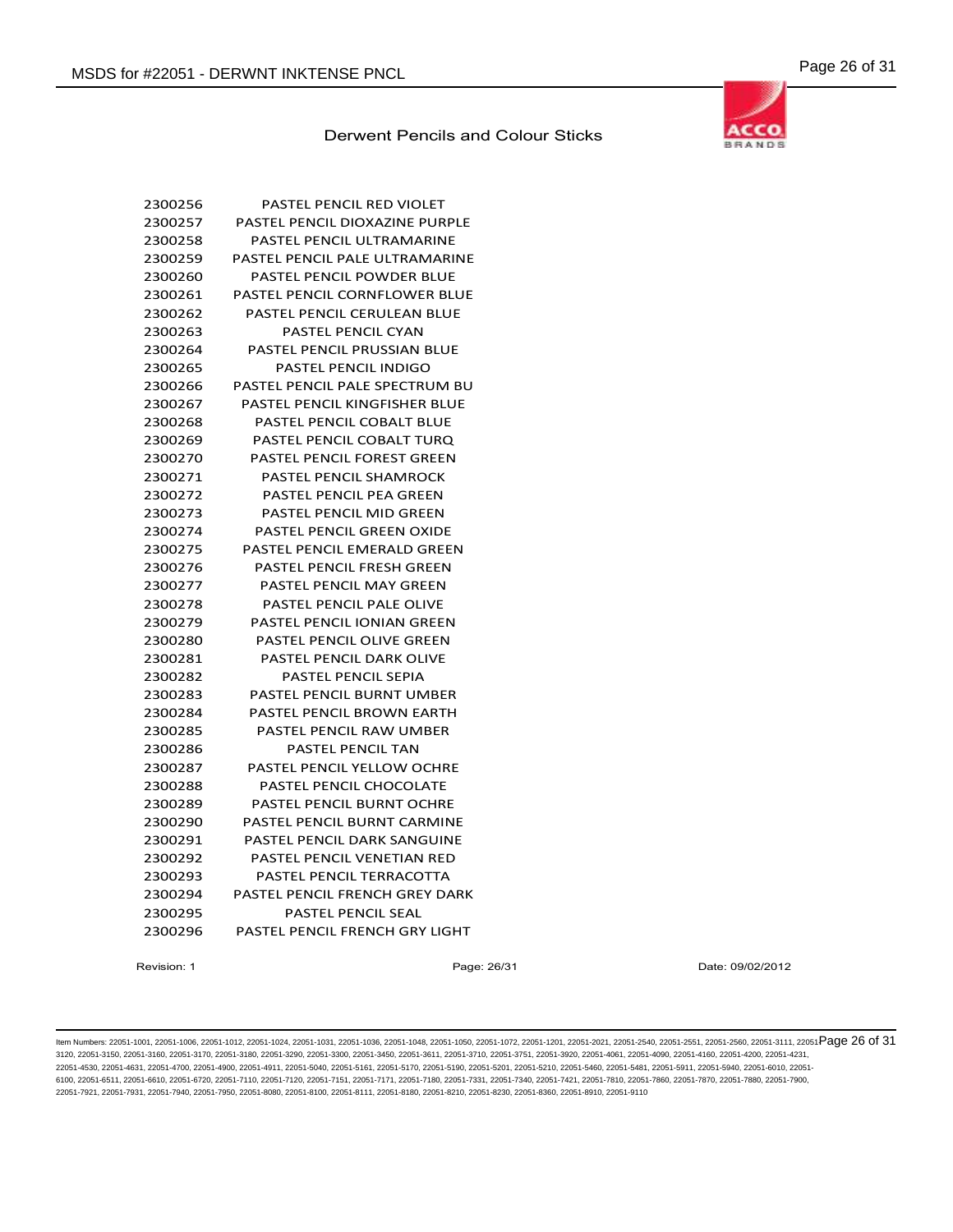

| 2300297 | PASTEL PENCIL ALUMINIUM GREY       |
|---------|------------------------------------|
| 2300298 | PASTEL PENCIL BLUE GREY            |
| 2300299 | PASTEL PENCIL GRAPHITE GREY        |
| 2300300 | PASTEL PENCIL CARBON BLACK         |
| 2300301 | PASTEL PENCIL TITANIUM WHITE       |
| 2300304 | PASTEL BLOCK PROCESS YELLOW        |
| 2300305 | <b>PASTEL BLOCK NAPLES YELLOW</b>  |
| 2300306 | PASTEL BLOCK SPECTRUM ORANGE       |
| 2300307 | PASTEL BLOCK CADMIUM RED           |
| 2300308 | PASTEL BLOCK RASPBERRY             |
| 2300309 | <b>PASTEL BLOCK FLESH</b>          |
| 2300310 | <b>PASTEL BLOCK CRIMSON</b>        |
| 2300311 | PASTEL BLOCK MAGENTA               |
| 2300312 | <b>PASTEL BLOCK VIOLET</b>         |
| 2300313 | PASTEL BLOCK DIOXAZINE PURPLE      |
| 2300314 | PASTEL BLOCK ULTRAMARINE           |
| 2300315 | PASTEL BLOCK CORNFLOWER BLUE       |
| 2300316 | PASTEL BLOCK CERULEAN BLUE         |
| 2300317 | <b>PASTEL BLOCK CYAN</b>           |
| 2300318 | PASTEL BLOCK PRUSSIAN BLUE         |
| 2300319 | <b>PASTEL BLOCK INDIGO</b>         |
| 2300320 | <b>PASTEL BLOCK FOREST GREEN</b>   |
| 2300321 | PASTEL BLOCK PEA GREEN             |
| 2300322 | <b>PASTEL BLOCK GREEN OXIDE</b>    |
| 2300323 | <b>PASTEL BLOCK MAY GREEN</b>      |
| 2300324 | <b>PASTEL BLOCK IONIAN GREEN</b>   |
| 2300325 | PASTEL BLOCK OLIVE GREEN           |
| 2300326 | <b>PASTEL BLOCK SEPIA</b>          |
| 2300327 | PASTEL BLOCK BURNT UMBER           |
| 2300328 | PASTEL BLOCK RAW UMBER             |
| 2300329 | <b>PASTEL BLOCK YELLOW OCHRE</b>   |
| 2300330 | PASTEL BLOCK CHOCOLATE             |
| 2300331 | PASTEL BLOCK DARK SANGUINE         |
| 2300332 | PASTEL BLOCK TERRACOTTA            |
| 2300333 | PASTEL BLOCK DARK FRENCH GREY      |
| 2300334 | PASTEL BLOCK LIGHT FRENCH GRY      |
| 2300335 | PASTEL BLOCK ALUMINIUM GREY        |
| 2300336 | <b>PASTEL BLOCK GRAPHITE GREY</b>  |
| 2300337 | PASTEL BLOCK CARBON BLACK          |
| 2300338 | <b>PASTEL BLOCK TITANIUM WHITE</b> |
| 2300339 | <b>PASTEL BLOCK BLENDING WHITE</b> |
|         |                                    |

Revision: 1 **Page: 27/31** Page: 27/31 Date: 09/02/2012

ltem Numbers: 22051-1001, 22051-1006, 22051-1012, 22051-1024, 22051-1031, 22051-1036, 22051-1048, 22051-1050, 22051-1050, 22051-1201, 22051-2001, 22051-2051, 22051-2551, 22051-2560, 22051-3111, 22051-850 Page 27 of 31 3120, 22051-3150, 22051-3160, 22051-3170, 22051-3180, 22051-3290, 22051-3300, 22051-3450, 22051-3611, 22051-3710, 22051-3751, 22051-3920, 22051-4061, 22051-4090, 22051-4160, 22051-4200, 22051-4231, 22051-4530, 22051-4631, 22051-4700, 22051-4900, 22051-4911, 22051-5040, 22051-5161, 22051-5170, 22051-5190, 22051-5201, 22051-5210, 22051-5460, 22051-5481, 22051-5911, 22051-5940, 22051-6010, 22051- 6100, 22051-6511, 22051-6610, 22051-6720, 22051-7110, 22051-7120, 22051-7151, 22051-7171, 22051-7180, 22051-7331, 22051-7340, 22051-7421, 22051-7810, 22051-7860, 22051-7870, 22051-7880, 22051-7900, 22051-7921, 22051-7931, 22051-7940, 22051-7950, 22051-8080, 22051-8100, 22051-8111, 22051-8180, 22051-8210, 22051-8230, 22051-8360, 22051-8910, 22051-9110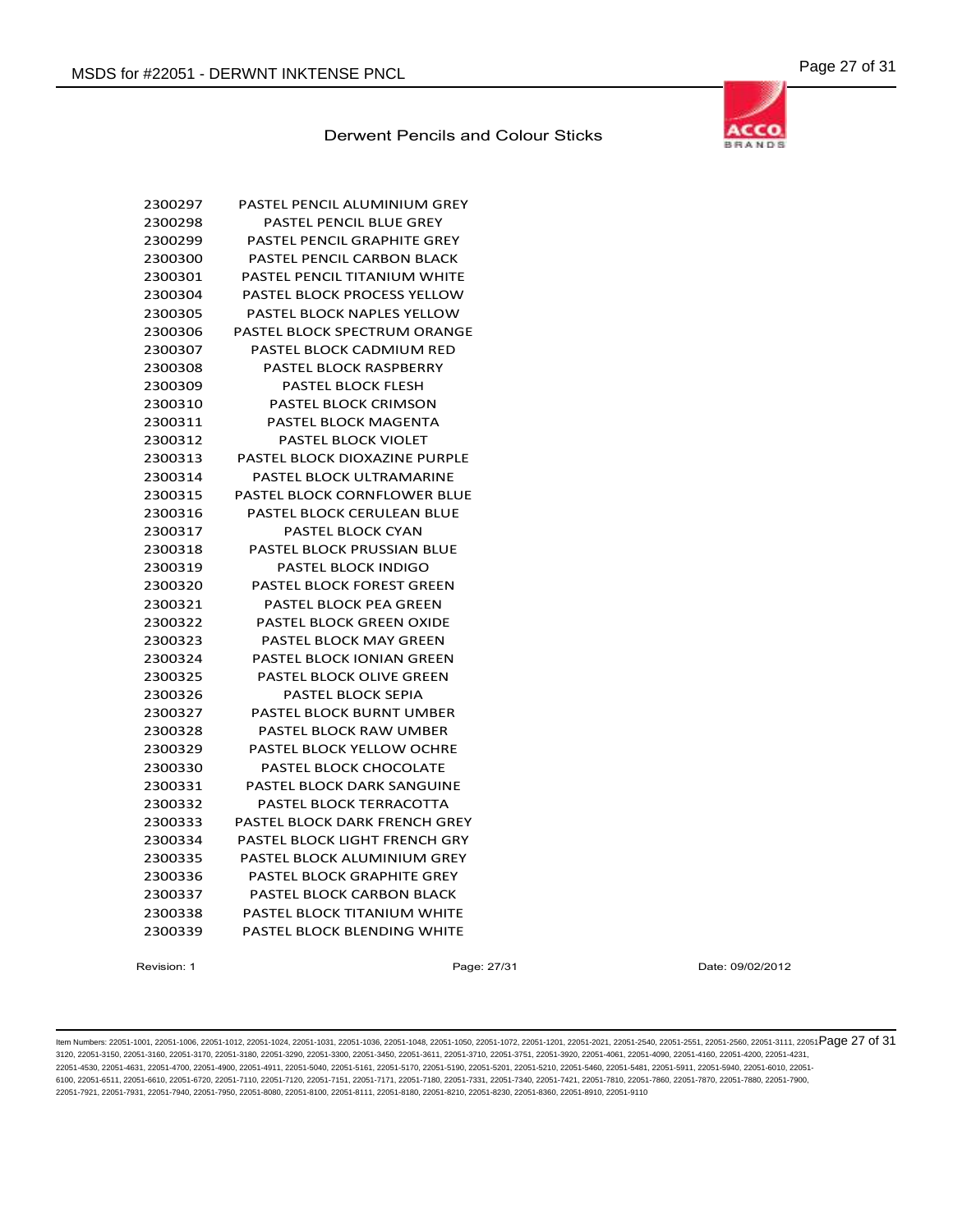

| Academy Sketching Set                |
|--------------------------------------|
| <b>ACADEMY SKETCHING 5H</b>          |
| <b>ACADEMY SKETCHING 4H</b>          |
| <b>ACADEMY SKETCHING 3H</b>          |
| <b>ACADEMY SKETCHING 2H</b>          |
| <b>ACADEMY SKETCHING H</b>           |
| <b>ACADEMY SKETCHING HB</b>          |
| <b>ACADEMY SKETCHING B</b>           |
| <b>ACADEMY SKETCHING 2B</b>          |
| <b>ACADEMY SKETCHING 3B</b>          |
| <b>ACADEMY SKETCHING 4B</b>          |
| <b>ACADEMY SKETCHING 5B</b>          |
| <b>ACADEMY SKETCHING 6B</b>          |
| <b>Academy Watercolour Skintones</b> |
| Academy 4 HB and Eraser              |
| Academy 5 Pencil Set                 |
| Card Making Kit- Cats                |
| Card Making Kit- Flowers             |
| Card Making Kit- Butterflies         |
| <b>LANDSCAPES WITH WATERCOLOUR</b>   |
| <b>DRAWING TAME AND WILD</b>         |
| <b>ACADEMY SKETCH HB ERASERTIP</b>   |
| Academy Sketching (12) WALLET        |
| <b>INKTENSE BLOCK SHERBET LEMON</b>  |
| <b>INKTENSE BLOCK SUN YELLOW</b>     |
| <b>INKTENSE BLOCK TANGERINE</b>      |
| <b>INKTENSE BLOCK POPPY RED</b>      |
| <b>INKTENSE BLOCK CHILLI RED</b>     |
| <b>INKTENSE BLOCK SHIRAZ</b>         |
| <b>INKTENSE BLOCK FUSCHIA</b>        |
| <b>INKTENSE BLOCK VIOLET</b>         |
| <b>INKTENSE BLOCK IRIS BLUE</b>      |
| <b>INKTENSE BLOCK BRIGHT BLUE</b>    |
| INKTENSE BLOCK DEEP INDIGO           |
| <b>INKTENSE BLOCK SEA BLUE</b>       |
| INKTENSE BLOCK TEAL GREEN            |
| <b>INKTENSE BLOCK IONIAN GREEN</b>   |
| <b>INKTENSE BLOCK APPLE GREEN</b>    |
| <b>INKTENSE BLOCK FIELD GREEN</b>    |
| <b>INKTENSE BLOCK LEAF GREEN</b>     |
| <b>INKTENSE BLOCK MUSTARD</b>        |
|                                      |

Revision: 1 Page: 28/31 Date: 09/02/2012

ltem Numbers: 22051-1001, 22051-1006, 22051-1012, 22051-1024, 22051-1031, 22051-1036, 22051-1048, 22051-1050, 22051-1050, 22051-1201, 22051-2001, 22051-2051, 22051-2550, 22051-3560, 22051-3111, 22051-Page 28 of 31 3120, 22051-3150, 22051-3160, 22051-3170, 22051-3180, 22051-3290, 22051-3300, 22051-3450, 22051-3611, 22051-3710, 22051-3751, 22051-3920, 22051-4061, 22051-4090, 22051-4160, 22051-4200, 22051-4231, 22051-4530, 22051-4631, 22051-4700, 22051-4900, 22051-4911, 22051-5040, 22051-5161, 22051-5170, 22051-5190, 22051-5201, 22051-5210, 22051-5460, 22051-5481, 22051-5911, 22051-5940, 22051-6010, 22051- 6100, 22051-6511, 22051-6610, 22051-6720, 22051-7110, 22051-7120, 22051-7151, 22051-7171, 22051-7180, 22051-7331, 22051-7340, 22051-7421, 22051-7810, 22051-7860, 22051-7870, 22051-7880, 22051-7900, 22051-7921, 22051-7931, 22051-7940, 22051-7950, 22051-8080, 22051-8100, 22051-8111, 22051-8180, 22051-8210, 22051-8230, 22051-8360, 22051-8910, 22051-9110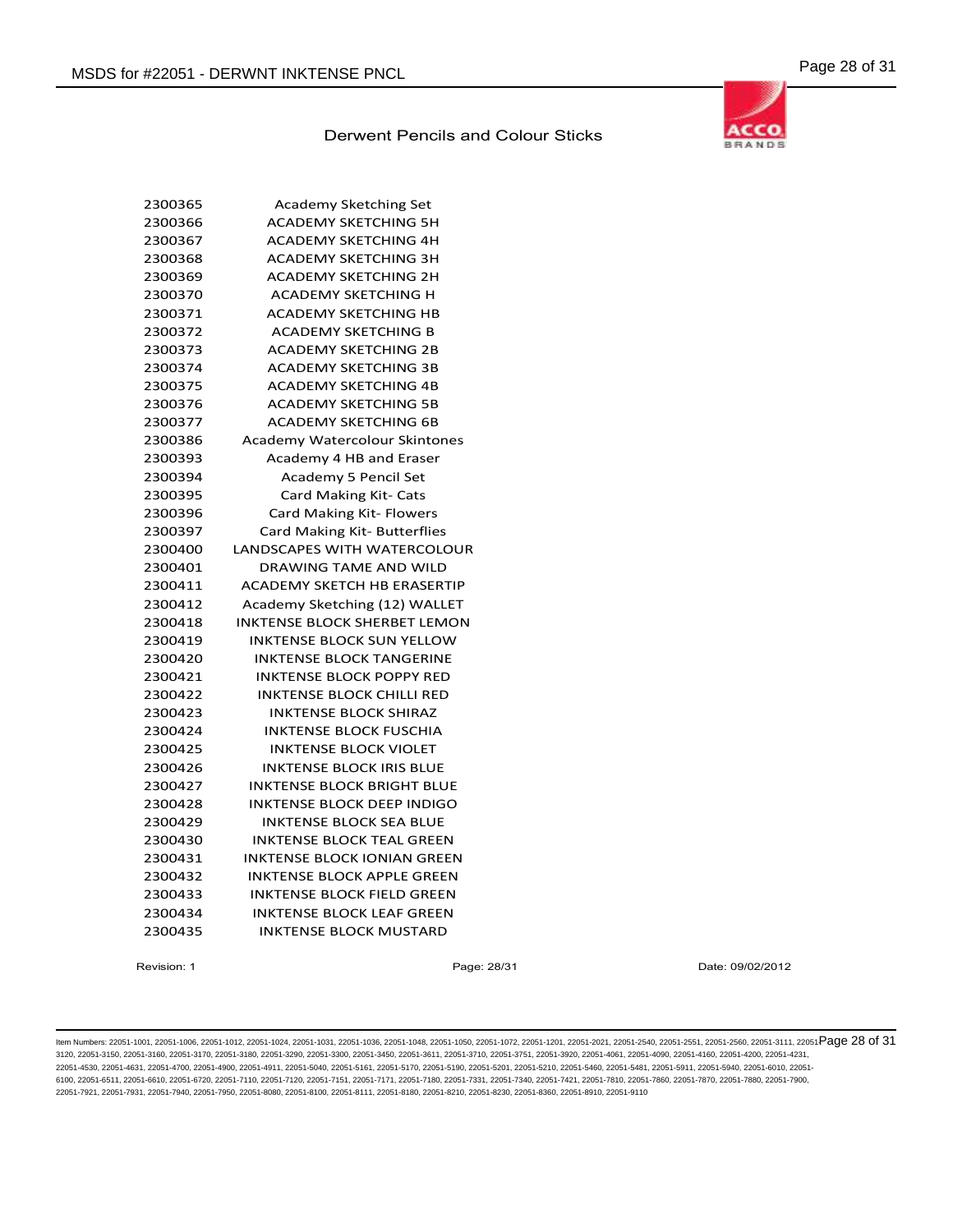

| 2300436 | <b>INKTENSE BLOCK BAKED EARTH</b>   |
|---------|-------------------------------------|
| 2300437 | <b>INKTENSE BLOCK WILLOW</b>        |
| 2300438 | <b>INKTENSE BLOCK BARK</b>          |
| 2300439 | <b>INKTENSE BLOCK CHARCOAL GREY</b> |
| 2300440 | <b>INKTENSE BLOCK INK BLACK</b>     |
| 2300441 | <b>INKTENSE BLOCK ANTIQUE WHITE</b> |
| 2300442 | <b>INKTENSE BLOCK (12) TIN</b>      |
| 2300443 | <b>INKTENSE BLOCK (24) TIN</b>      |
| 2300447 | <b>COLOURSOFT COLLECTION TIN</b>    |
| 2300448 | Inktense Block Stk Pk (1x6x24)      |
| 2300453 | Master High School Manga            |
| 2300454 | Academy Wcol wooden box             |
| 2300455 | Derwent Wcol Retro 12 Tin           |
| 2300594 | ARTBAR PROCESS YELLOW A01           |
| 2300595 | <b>ARTBAR PRIMARY YELLOW A02</b>    |
| 2300596 | <b>ARTBAR MARIGOLD A03</b>          |
| 2300597 | ARTBAR TERTIARY ORANGE A04          |
| 2300598 | ARTBAR PRIMARY RED A05              |
| 2300599 | <b>ARTBAR STRAWBERRY A06</b>        |
| 2300600 | <b>ARTBAR CARNATION A07</b>         |
| 2300601 | <b>ARTBAR PROCESS MAGENTA A08</b>   |
| 2300602 | <b>ARTBAR TERTIARY PURPLE A09</b>   |
| 2300603 | <b>ARTBAR IRIS A10</b>              |
| 2300604 | <b>ARTBAR PRIMARY BLUE A11</b>      |
| 2300605 | ARTBAR ULTRA BLUE A12               |
| 2300606 | <b>ARTBAR PROCESS CYAN A13</b>      |
| 2300607 | <b>ARTBAR TOPAZ A14</b>             |
| 2300608 | <b>ARTBAR TURQUOISE A15</b>         |
| 2300609 | <b>ARTBAR TERTIARY GREEN A16</b>    |
| 2300610 | <b>ARTBAR BRIGHT GREEN A17</b>      |
| 2300611 | <b>ARTBAR KIWI A18</b>              |
| 2300612 | <b>ARTBAR WHEAT A19</b>             |
| 2300613 | <b>ARTBAR PALE LEMON A20</b>        |
| 2300614 | <b>ARTBAR SWEETCORN A21</b>         |
| 2300615 | <b>ARTBAR MANGO A22</b>             |
| 2300616 | <b>ARTBAR BLUSH A23</b>             |
| 2300617 | <b>ARTBAR VIVID PINK A24</b>        |
| 2300618 | <b>ARTBAR VIOLET OXIDE A25</b>      |
| 2300619 | <b>ARTBAR SOFT LAVENDER A26</b>     |
| 2300620 | <b>ARTBAR LILAC A27</b>             |
| 2300621 | <b>ARTBAR PALE COBALT A28</b>       |
|         |                                     |

Revision: 1 Page: 29/31 Date: 09/02/2012

ltem Numbers: 22051-1001, 22051-1006, 22051-1012, 22051-1024, 22051-1031, 22051-1036, 22051-1048, 22051-1050, 22051-1050, 22051-1201, 22051-2001, 22051-2560, 22051-2560, 22051-3111, 22051-3111, 22051-2580, 22051-3111, 2205 3120, 22051-3150, 22051-3160, 22051-3170, 22051-3180, 22051-3290, 22051-3300, 22051-3450, 22051-3611, 22051-3710, 22051-3751, 22051-3920, 22051-4061, 22051-4090, 22051-4160, 22051-4200, 22051-4231, 22051-4530, 22051-4631, 22051-4700, 22051-4900, 22051-4911, 22051-5040, 22051-5161, 22051-5170, 22051-5190, 22051-5201, 22051-5210, 22051-5460, 22051-5481, 22051-5911, 22051-5940, 22051-6010, 22051- 6100, 22051-6511, 22051-6610, 22051-6720, 22051-7110, 22051-7120, 22051-7151, 22051-7171, 22051-7180, 22051-7331, 22051-7340, 22051-7421, 22051-7810, 22051-7860, 22051-7870, 22051-7880, 22051-7900, 22051-7921, 22051-7931, 22051-7940, 22051-7950, 22051-8080, 22051-8100, 22051-8111, 22051-8180, 22051-8210, 22051-8230, 22051-8360, 22051-8910, 22051-9110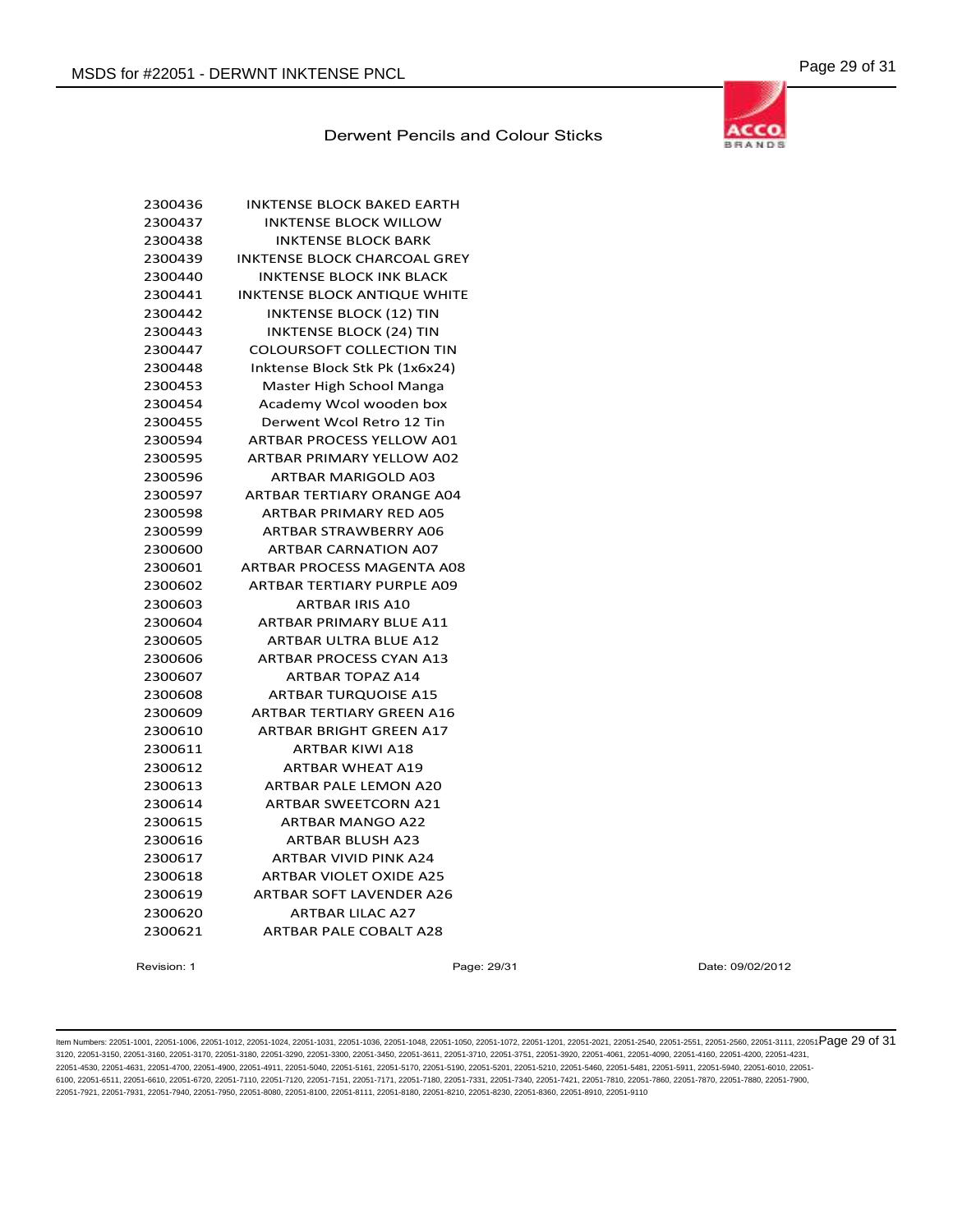

| <b>ARTBAR BABY BLUE A29</b>      |
|----------------------------------|
| <b>ARTBAR BLUE LACE A30</b>      |
| ARTBAR DUCK EGG BLUE A31         |
| <b>ARTBAR SPEARMINT A32</b>      |
| <b>ARTBAR GOOSEBERRY A33</b>     |
| <b>ARTBAR POPCORN A34</b>        |
| <b>ARTBAR PINK OXIDE A35</b>     |
| <b>ARTBAR BEIGE A36</b>          |
| <b>ARTBAR HONEYCOMB A37</b>      |
| <b>ARTBAR OCHRE A38</b>          |
| ARTBAR PAPRIKA A39               |
| <b>ARTBAR SPICE A40</b>          |
| <b>ARTBAR PRALINE A41</b>        |
| <b>ARTBAR VIOLET EARTH A42</b>   |
| <b>ARTBAR AMETHYST A43</b>       |
| <b>ARTBAR PACIFIC BLUE A44</b>   |
| <b>ARTBAR COOL GREY A45</b>      |
| <b>ARTBAR MID GREY A46</b>       |
| <b>ARTBAR DEEP AQUA A47</b>      |
| ARTBAR MEDITERRANEAN A48         |
| ARTBAR GREEN EARTH A49           |
| <b>ARTBAR CACTUS A50</b>         |
| <b>ARTBAR PRAIRIE A51</b>        |
| <b>ARTBAR RAW UMBER A52</b>      |
| <b>ARTBAR COCOA A53</b>          |
| <b>ARTBAR WARM GREY A54</b>      |
| <b>ARTBAR NATURAL BROWN A55</b>  |
| <b>ARTBAR BURNT UMBER A56</b>    |
| <b>ARTBAR NUTMEG A57</b>         |
| ARTBAR ALIZARIN A58              |
| <b>ARTBAR DARK INDIGO A59</b>    |
| ARTBAR MIDNIGHT A60              |
| <b>ARTBAR PRUSSIAN A61</b>       |
| <b>ARTBAR DARK TURQUOISE A62</b> |
| <b>ARTBAR SCOTS PINE A63</b>     |
| <b>ARTBAR DARK FOREST A64</b>    |
| <b>ARTBAR RACING GREEN A65</b>   |
| ARTBAR PAYNES GREY A66           |
| <b>ARTBAR BLACK A67</b>          |
| <b>ARTBAR BLUE GREY A68</b>      |
| <b>ARTBAR RED GREY A69</b>       |
|                                  |

Revision: 1 Page: 30/31 Date: 09/02/2012

ltem Numbers: 22051-1001, 22051-1006, 22051-1012, 22051-1024, 22051-1031, 22051-1036, 22051-1048, 22051-1050, 22051-1050, 22051-1201, 22051-2001, 22051-2051, 22051-2551, 22051-2560, 22051-3111, 22051-810 06 31 3120, 22051-3150, 22051-3160, 22051-3170, 22051-3180, 22051-3290, 22051-3300, 22051-3450, 22051-3611, 22051-3710, 22051-3751, 22051-3920, 22051-4061, 22051-4090, 22051-4160, 22051-4200, 22051-4231, 22051-4530, 22051-4631, 22051-4700, 22051-4900, 22051-4911, 22051-5040, 22051-5161, 22051-5170, 22051-5190, 22051-5201, 22051-5210, 22051-5460, 22051-5481, 22051-5911, 22051-5940, 22051-6010, 22051- 6100, 22051-6511, 22051-6610, 22051-6720, 22051-7110, 22051-7120, 22051-7151, 22051-7171, 22051-7180, 22051-7331, 22051-7340, 22051-7421, 22051-7810, 22051-7860, 22051-7870, 22051-7880, 22051-7900, 22051-7921, 22051-7931, 22051-7940, 22051-7950, 22051-8080, 22051-8100, 22051-8111, 22051-8180, 22051-8210, 22051-8230, 22051-8360, 22051-8910, 22051-9110